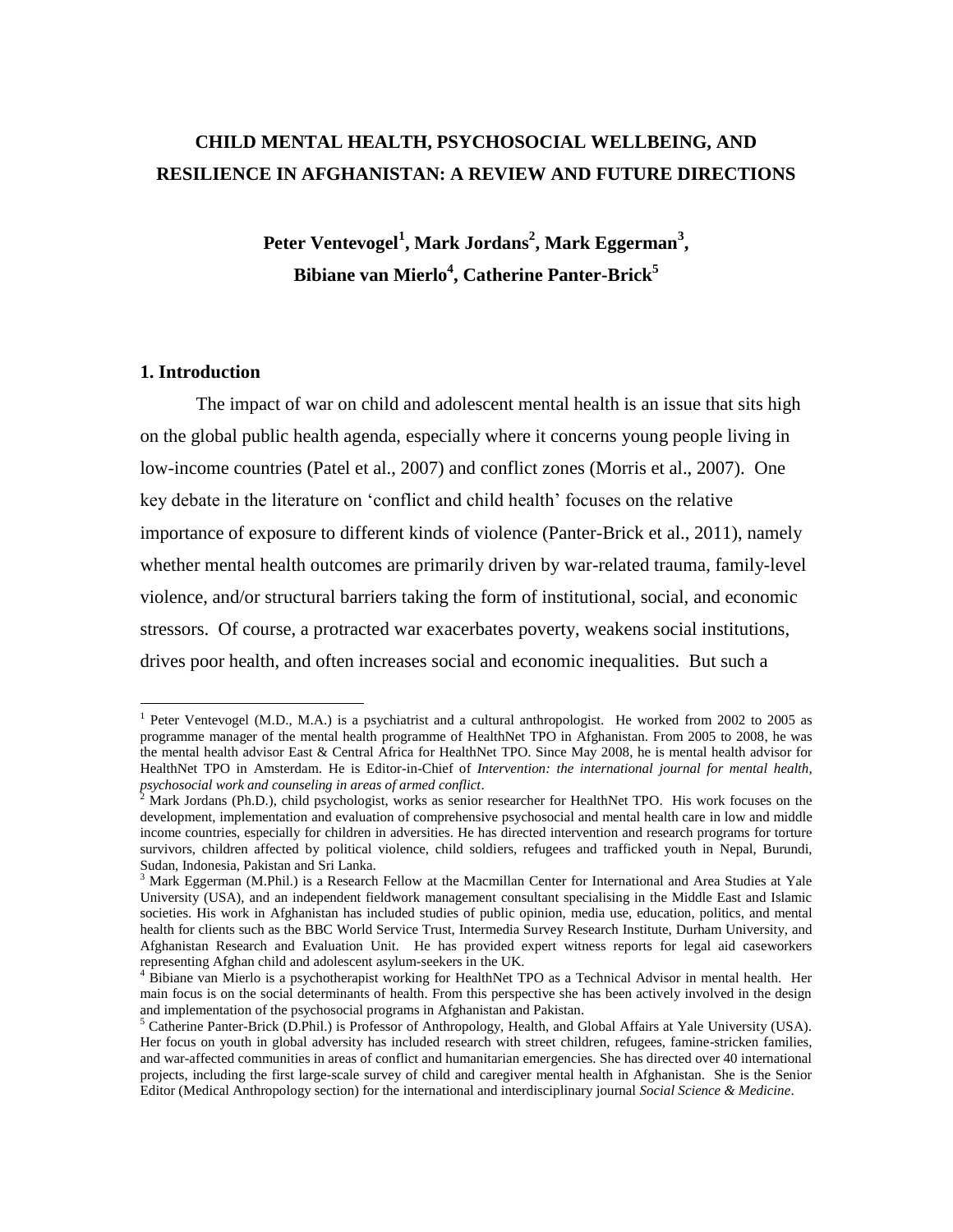#### Ventevogel, Jordans, Eggerman, van Mierlo, & Panter-Brick

macro-level view of the consequences of war does little to further in-depth understanding of what matters to the everyday experiences, emotional lives, and social realities of children in conflict zones. It is essential for research to carefully assess the main drivers of child and adolescent mental health, in order to understand which cluster of childhood adversities have the greatest impact, to reach specific insights that have both local and global significance, and subsequently to underscore which interventions might be most effective.

Another key debate in the public health and child development literature centers on the conceptual understandings of 'risk' and 'resilience.' Both risk and resilience matter to child wellbeing: it is necessary to assess both exposure to adversity and strategies for coping, both the vulnerabilities and the strengths of children, families, and communities living with protracted conflict. However, research on mental health in humanitarian settings is still dominated by a paradigm narrowly focused on individual responses to potentially traumatic events: our understanding of resilience is only nascent (Panter-Brick, 2010). As argued by Layne et al. (2007), the fields of developmental psychopathology and traumatic stress research have been dominated by studies investigating a "shopping list" of risk and protective factors, with little understanding of the intervening variables that mediate or moderate pathways of influence. By contrast, resilience research is attentive to social contexts and developmental processes, beyond the study of individual attributes shaping worse-than- or better-than-expected health outcomes. Thus a key emphasis of resilience research is to contextualize developmental and social trajectories, identifying what critical changes need to be made in social, educational and material environments to turn individual trajectories towards more favorable health outcomes (Panter-Brick et al. 2011). Contexts and resource provision are of central importance to turning points fostering trajectories of resilience. This conceptual framework is particularly useful to bridge major gaps between scientific evidence and policy-making pertaining to war-affected children. For a state-of-the-art review of findings on ecological resilience relevant to children and adolescents exposed to political violence in low- and middle-income countries see the chapter by Tol and colleagues in this volume (Tol et al., in press).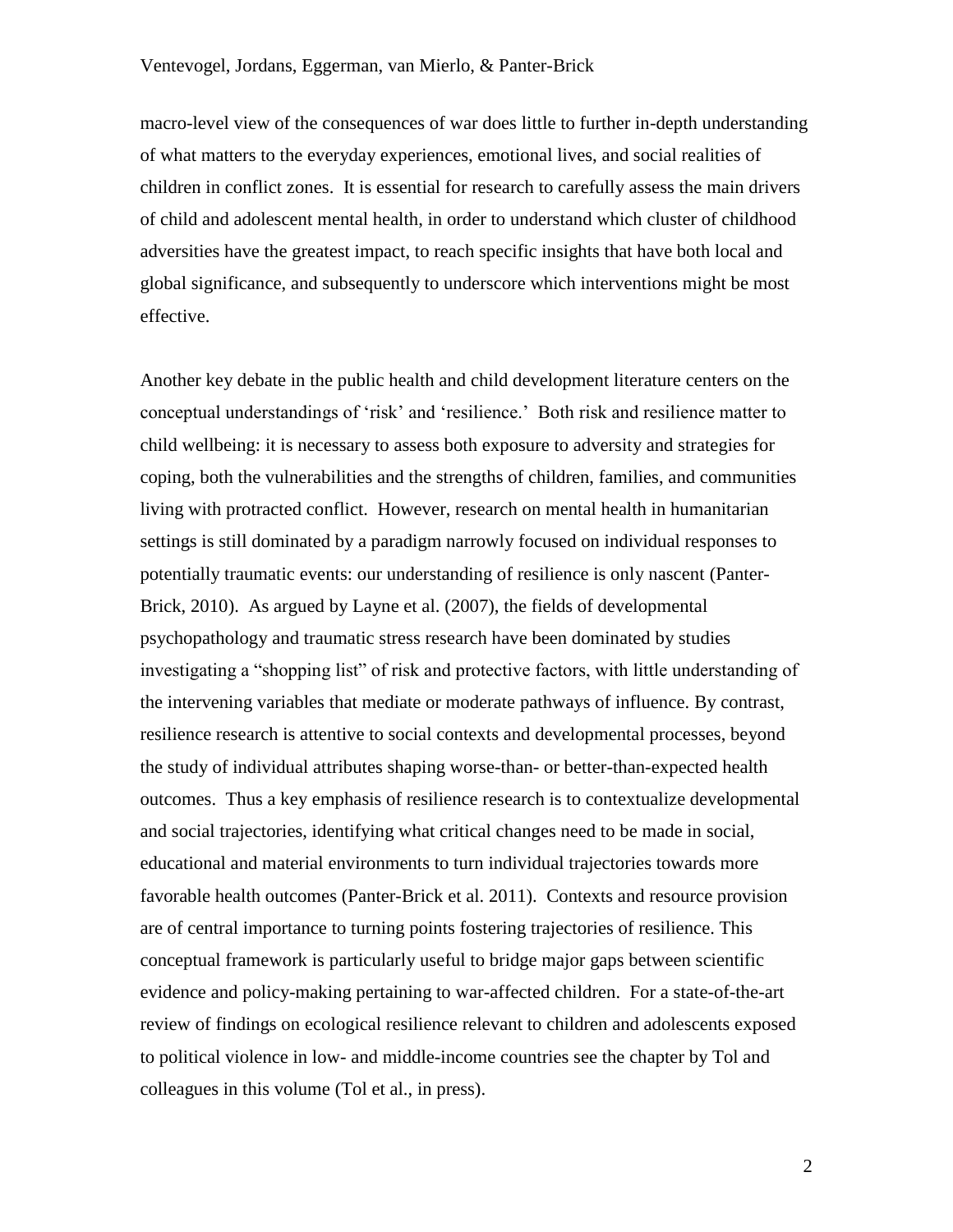This chapter reviews the literature on child mental health and psychosocial wellbeing in present-day Afghanistan. Use of these terms needs some clarification. 'Mental health problems' and 'mental disorders' are terms in the vocabulary of psychiatrists, psychologists, epidemiologists, and policy-makers. However, many social scientists and humanitarian workers prefer to focus attention on 'psychosocial wellbeing' – referring to a 'dynamic relationship that exists between psychological and social processes, each continually influencing the other' (Williamson, 2006). Thus psychosocial wellbeing refers not only to the subjective nature of one's experiences but also to the social nature of life stressors, behavioural responses, and contributions made to the community (Strang & Ager, 2003). We follow here the consensus established in the humanitarian sector (IASC, 2007): the composite term 'mental health and psychosocial support' describes 'any type of local or outside support that aims to protect or promote psychosocial wellbeing and/or prevent or treat mental disorder' (Wessells & Van Ommeren, 2008). This approach entails a wide lens on child mental health that includes epidemiological and clinical data on 'problems' and 'disorders' as well as contextual data on economic, cultural and social structures that impact vulnerability and resilience in everyday lives.

This chapter thus provides a synthesis of child-focused research and intervention literature related to mental health and psychosocial wellbeing in Afghanistan. Our intent is to inform the research agenda and service provision strategies for Afghan children and adolescents; we also discuss a framework for developing initiatives to promote mental health and psychosocial wellbeing within this group.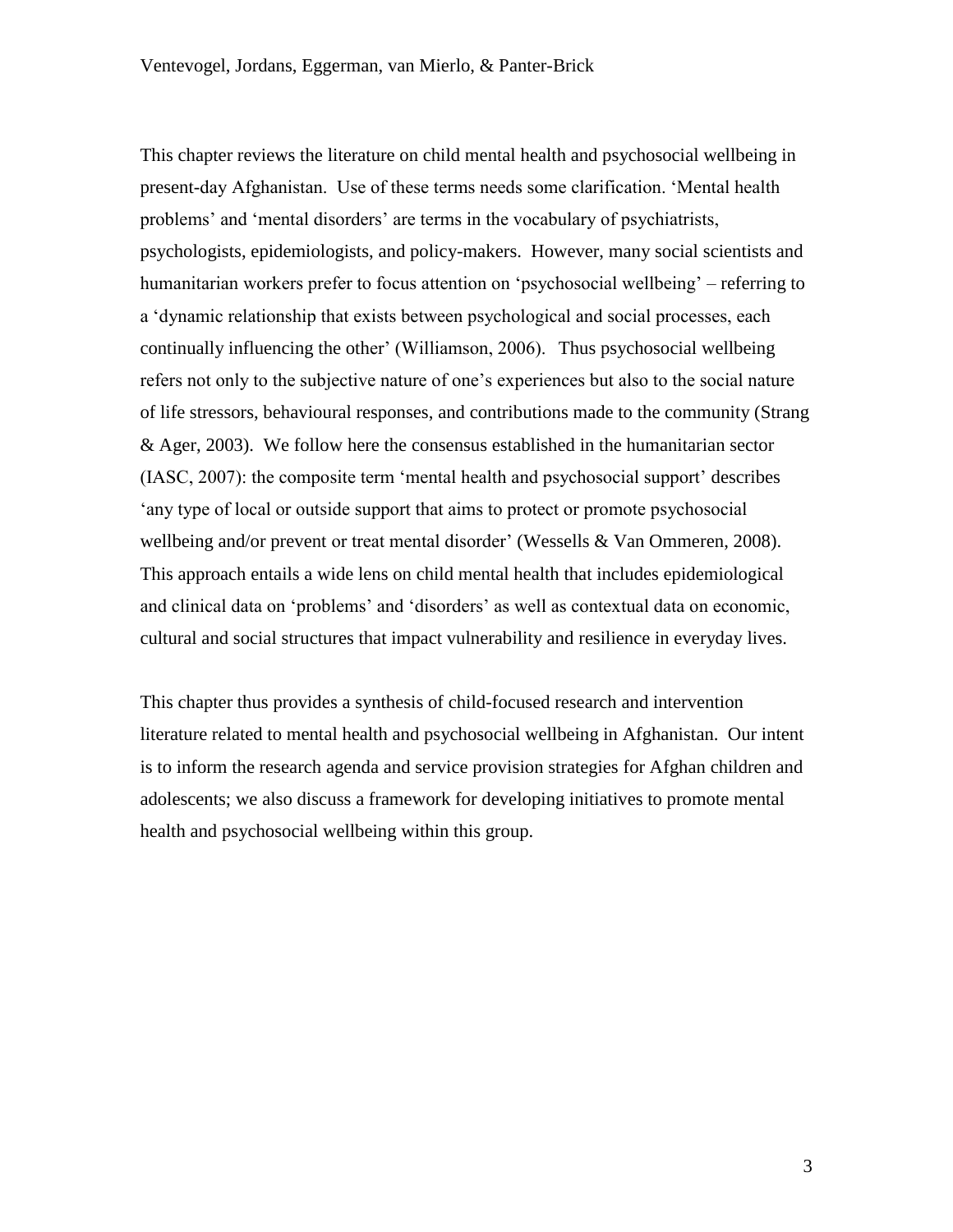## **2. Afghan childhood in social context**

We begin this section with a brief historical background of the country, and then highlight contextual aspects of childhood in Afghanistan pertaining to socialization, education, and health.

## *A history of war*

Afghanistan has had a long history of invasion and war. Situated at the crossroads of the Middle East, the Asian steppes and the Indian subcontinent, this country has been a battleground of many great powers, from Alexander the Great to Ghengis Khan, the Indian Mughals, and the British Empire. Afghanistan became an independent entity when the legendary Ahmad Shah Durrani united the Pashtun tribes in 1747 and founded the Durrani dynasty. The monarchy was abolished in 1973, followed by a communist coup d'état in 1978 (Dupree, 1980). Since then, the country has been in a nearly constant state of turmoil with cycles of heavy violence and protracted armed conflict. The invasion of the Soviet Union in 1979 led to a 10-year long *jihad*, or "holy war", by opponents of the Afghan communist regime who identified themselves as *mujahedeen*. That war generated an estimated one million deaths and six million refugees (Physicians for Human Rights, 1998). In 1992, three years after the withdrawal of Soviet forces, a loose alliance of several different *mujahedeen* groups succeeded in toppling the communist government. A struggle for political power between these groups then led to a four-year civil war, often structured by ethnic and Islamic sectarian divisions, and driven by the ambitions of rival warlords. During this period, large parts of the capital Kabul were destroyed and most of its inhabitants were internally displaced or took refuge abroad. The rapid rise of the Taliban, a fundamentalist group originating from the southern parts of the country and mostly trained and educated in Pakistan, brought some stability (Rashid, 2001). Their interpretation of Islamic law imposed severe restrictions on all aspects of daily life (Rasekh, Bauer, Manos, & Iacopino, 1998). Violations of Taliban laws and decrees were met with harsh sentences: public beatings, imprisonment, torture, and execution. Access to education for girls was severely restricted; women were not allowed to leave the house without male chaperone – a *mahram*. In 2001, massive US bombings and a US-led invasion drove the Taliban out of power. The signing of the Bonn Agreement (December

4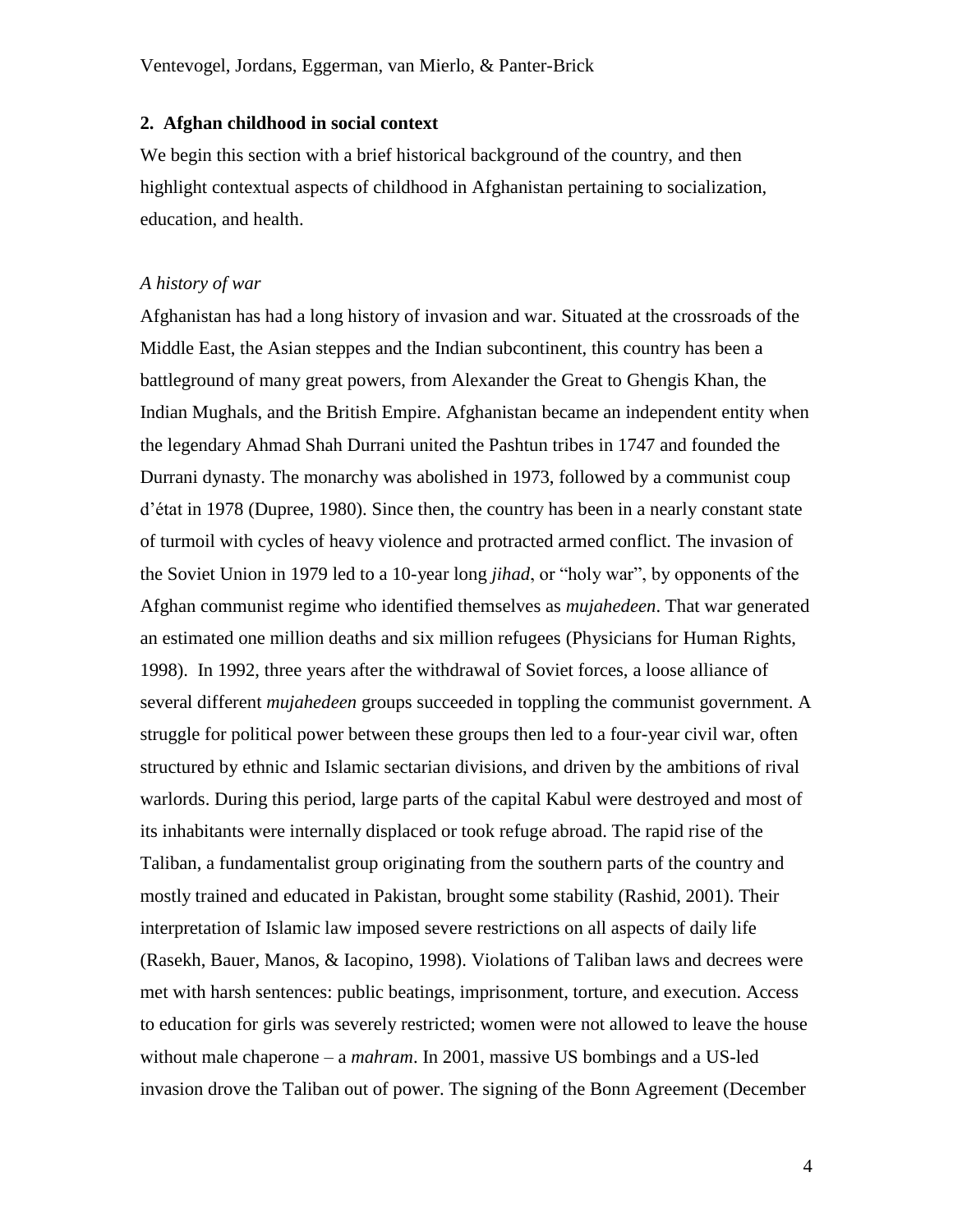2001) created a framework for the country's reconstruction and the dissolution of factional armies led by 'warlords.' In recent years, however, the country has seen a violent resurgence of the Taliban, particularly in the south and south-east, and frequent terrorist attacks on 'western targets' which include government schools, foreign embassies, security personnel and aid organisations. The country has a rapidly urbanising population estimated at 29.8 million, half of which (14.9 million) is under the age of 18 (UNICEF, 2011). It is home to many ethnic groups, the largest being Pashtun, followed by Tajiks, Hazara, Uzbeks, Turkomen, and Nuristanis. The two major languages are Dari and Pashto (The World Factbook, 2011).

## *Childhood in Afghanistan*

Afghan society is patriarchal (elder men are decision-makers), patrilineal (a child belongs to his father's family) and patrilocal (the girl moves to her husband's household at marriage). The core social and economic unit is the extended family, although its influence has to some extent been eroded by social changes linked to forced displacement and urbanisation. The home and family are private domains. Surrounding walls shield family life from public view, and walls of silence habitually shield family problems from outsiders. While family life is recognized as a nexus of care and protection, desperate poverty, poor family dynamics and loss of key family members can turn families into harsh and unloving environments for children (De Berry et al., 2003).

Afghan children usually have no 'adolescence' as conceptualized in the western world; that is, no transitional life stage situated within peer groups before social adulthood. Traditionally, Afghan boys from the age of 10-12 years of age, or even younger, move directly into an adult world (Dupree, 1980), while girls are given in marriage around puberty. In contemporary Afghanistan, individuals older than fourteen are considered adults rather than children (Loughry et al., 2005), and this is also the legal age of employment. Particularly in non-urban areas, children assume social responsibilities early and have limited time for play. Social life is rigorously gendered, and often includes systematic exposure to violence. Some thirty years ago, Afghan street games were described as rough but including war games only rarely (Van Oudenhoven, 1979;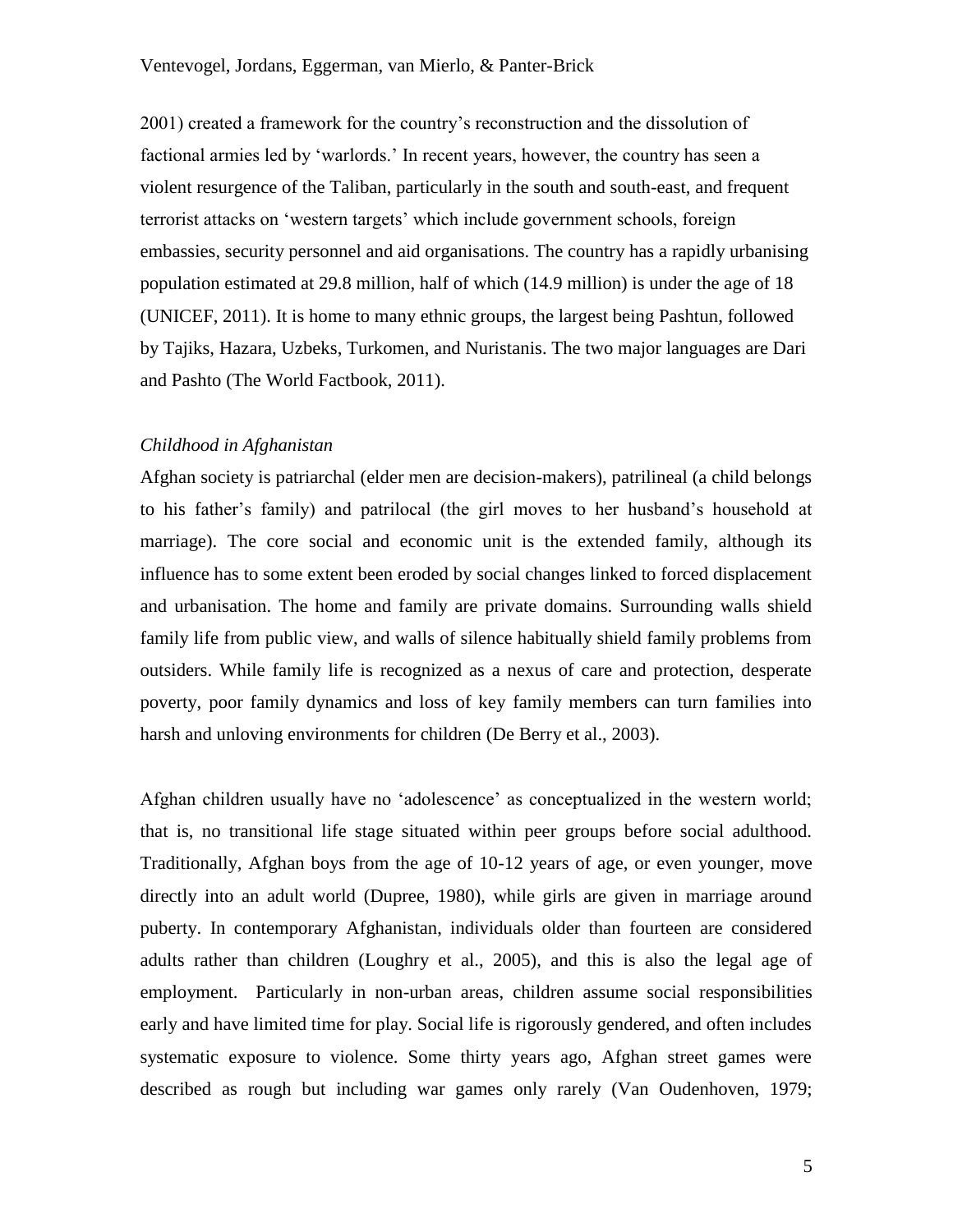#### Ventevogel, Jordans, Eggerman, van Mierlo, & Panter-Brick

Dupree, 1980); nowadays, according to personal communications from Afghan colleagues, street games include violent re-enactments of the war, and children's drawings readily show disturbing images of armed conflict, death, and injury (De Berry et al, 2003; Save the Children, 2002).

A central concept in the socialization of Afghan children is *tarbia*, a word found in both Arabic and Persian, commonly translated as 'training' or 'education' while also implying 'upbringing' or 'civility.' It includes both *adab* (politeness and good manners) as well as *akhlaq* (morality) (Karlsson & Mansory, 2007). One qualitative study involving both children and adults in Kabul concluded that *tarbia* was a term used to refer to children's manners and the quality of their relationships with others. Good *tarbia* entailed good manners and proper language, respect for elders, bodily cleanliness, and hospitality. The concept is gender-specific: a girl must display modesty (lowering her gaze outside the home, not looking around or making eye contact with boys, keeping her head covered), but this is not expected of boys (De Berry et al., 2003).

#### *Education*

At the end of the Taliban era, around 80% of the schools had been destroyed. In 2002, the Afghan government launched a 'Back to School' campaign, which resulted in huge expansion in school attendance throughout the country from about 900,000 to nearly 6.4 million in 2008. The percentage of girl's primary school attendance has grown from almost 0% in 2001 to over 37% in 2007 (UNESCO, 2010a). The gender gap in education is narrowing, but girls still lag far behind boys in school enrolment, especially at the secondary level. In general, the education of girls is increasingly accepted; many Afghans now see it as a religious obligation within Islam (*farz*), though often on the condition that older girls are taught by female teachers (Karlsson & Mansory, 2007). The adult literacy rate is pegged at 28%, with a strong gender inequality (43% males, 13% women; UNDP, 2007). There are still many challenges for programs of state-sponsored education, related to both economic and political insecurity. In particular areas of the country, schools are increasingly regarded as justifiable targets by insurgents (UNESCO, 2010b).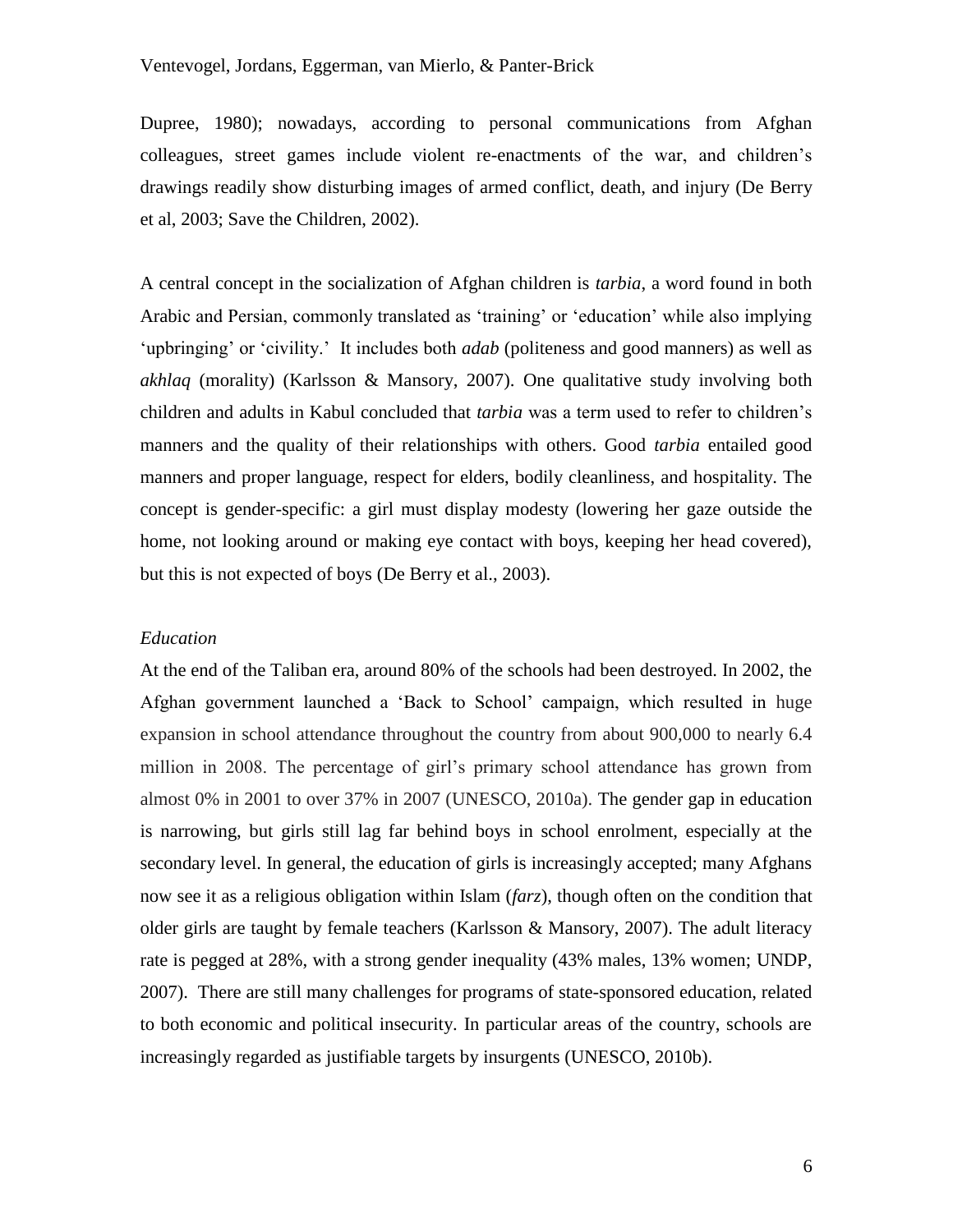## *Healthcare*

After the fall of the Taliban, Afghanistan had (and still has) some of the worst health indicators in the world. Life expectancy was estimated at 45 years for males and 44 years for females. The maternal mortality ratio (maternal deaths per 100,000 live births) is the second in the world, at 1400 (UNICEF, 2011). One in 11 women face a lifetime risk of death from causes related to pregnancy or childbirth. The under-five mortality rate is estimated at 199/1000, the second highest in the world; almost 40% of the surviving under-five population are underweight.

Progress has been made over the past years, especially with respect to access to health care. The primary health care system offers a 'basic package of health services' (BPHS), developed to address the basic needs of the Afghan population (Waldman et al., 2006). The BPHS is comprised of core health services, including maternal and new-born care, family planning, child health and immunization, and management of communicable diseases such as tuberculosis, malaria and HIV. With backing from the Ministry of Health and non-governmental organizations (NGOs), and after some hesitation on the part of international donors, mental health and disability services were included in the BPHS in 2003, and their relative importance has grown in revised versions of the package (MOPH, 2009).

For health care in general, there has been a significant improvement in coverage of health care services. One study showed that in 2002 less than 40% of the Afghan population had access to health services, but by 2007 this figure had risen to an estimated 82%. The relatively quick recovery of health care structures is largely attributed to the close collaboration between government, donors, and implementing NGOs (Sabri et al., 2007; Arur et al., 2010). A nationwide survey also found that the government BPHS had partially reached its goal of targeting the most vulnerable, including disabled people and members of female-headed and poorer households; these groups were indeed visiting health centers relatively more often than others. However, the study also showed that such vulnerable groups still face considerable difficulties in using health facilities, and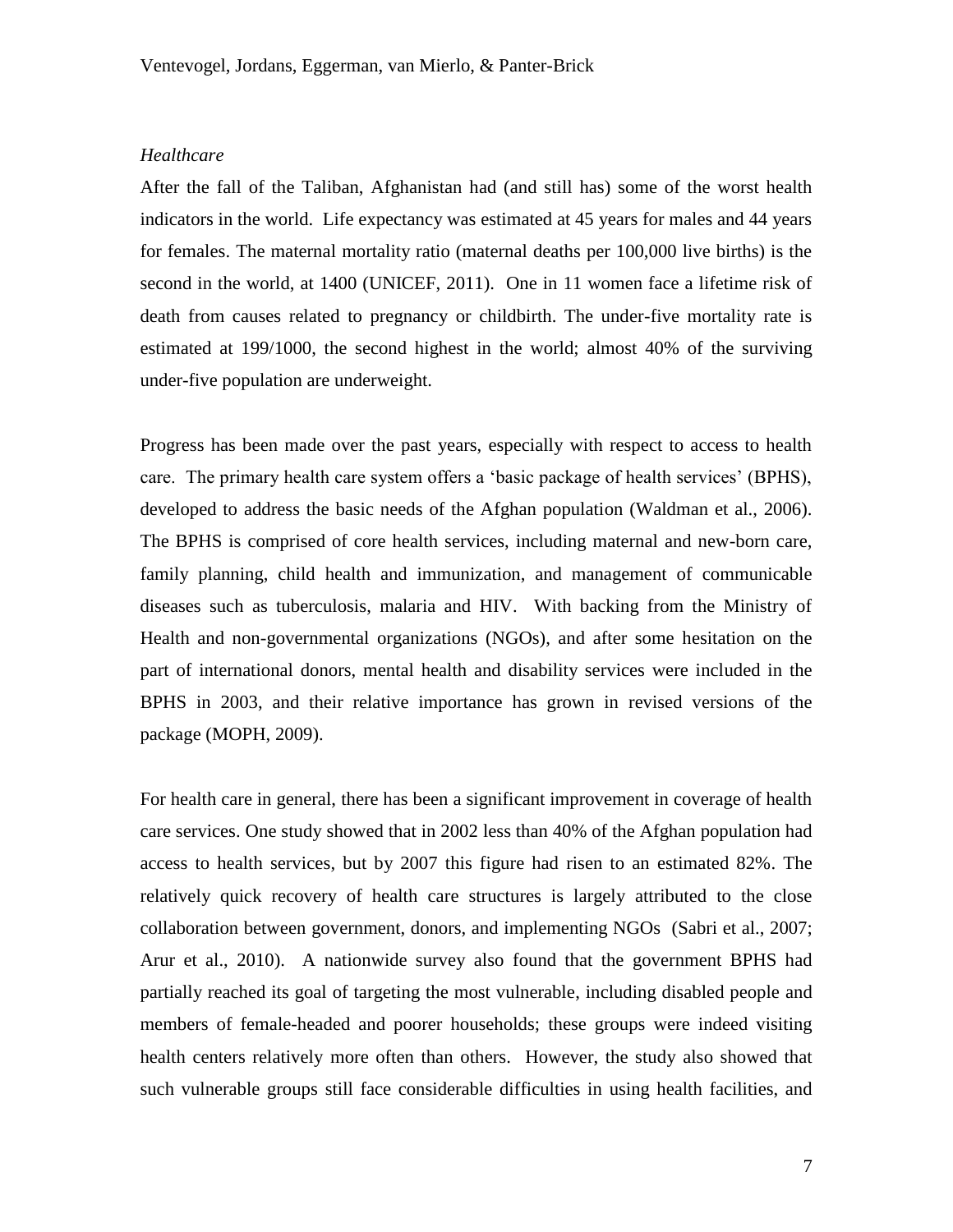that their out-of-pocket expenditures were higher than those of other population groups (Trani et al., 2010). The quality of health care provided to Afghan children aged less than 5 years has also improved (Edward et al., 2009). No data are available regarding the coverage of mental health services within the basic health care system.

### **2. Child and adolescent mental health, distress, and resilience**

In this section, we review the existing literature on child and adolescent mental health (age  $\leq$  18 years) in Afghanistan. In May 2011, we conducted a comprehensive review of this literature, using online databases, PubMed and PsycINFO, with the following search terms: ("Afghan\*") and ("child\*" or "adolescent") and ("mental" or "psychosocial"), in abstracts, titles or keywords, and without a limit on date of publication. In addition, we searched available databases on Afghanistan, including published reports and unpublished studies presenting primary research data. We excluded literature un-related to mental health or psychosocial support, and media reports or scientific publications focused solely on adults and/or Afghan refugees in high-income countries. We included, however, reports on child refugees in neighboring countries such as Pakistan and Iran, given their cultural and socio-economic similarity to Afghanistan. We found a total of 41 publications suitable for full text review, and subsequently excluded 21 for not meeting the inclusion criteria or for reporting on datasets already included, and retained 20 for full discussion (Table 1). After presenting their main findings, we contextualize these studies by drawing upon a much larger body of scientific publications, reports by the Afghan government, international agencies and non-governmental organizations, and media reports.

## [Table 1]

## *Psychosocial distress*

Decades of war and conflict have had a significant impact on health and wellbeing across almost all domains of children's lives, due to exposure to violence, pervasive poverty, ongoing insecurity, strained family relations, disrupted networks of social support, curtailed education, and poor health. A 1998 needs assessment and situation analysis for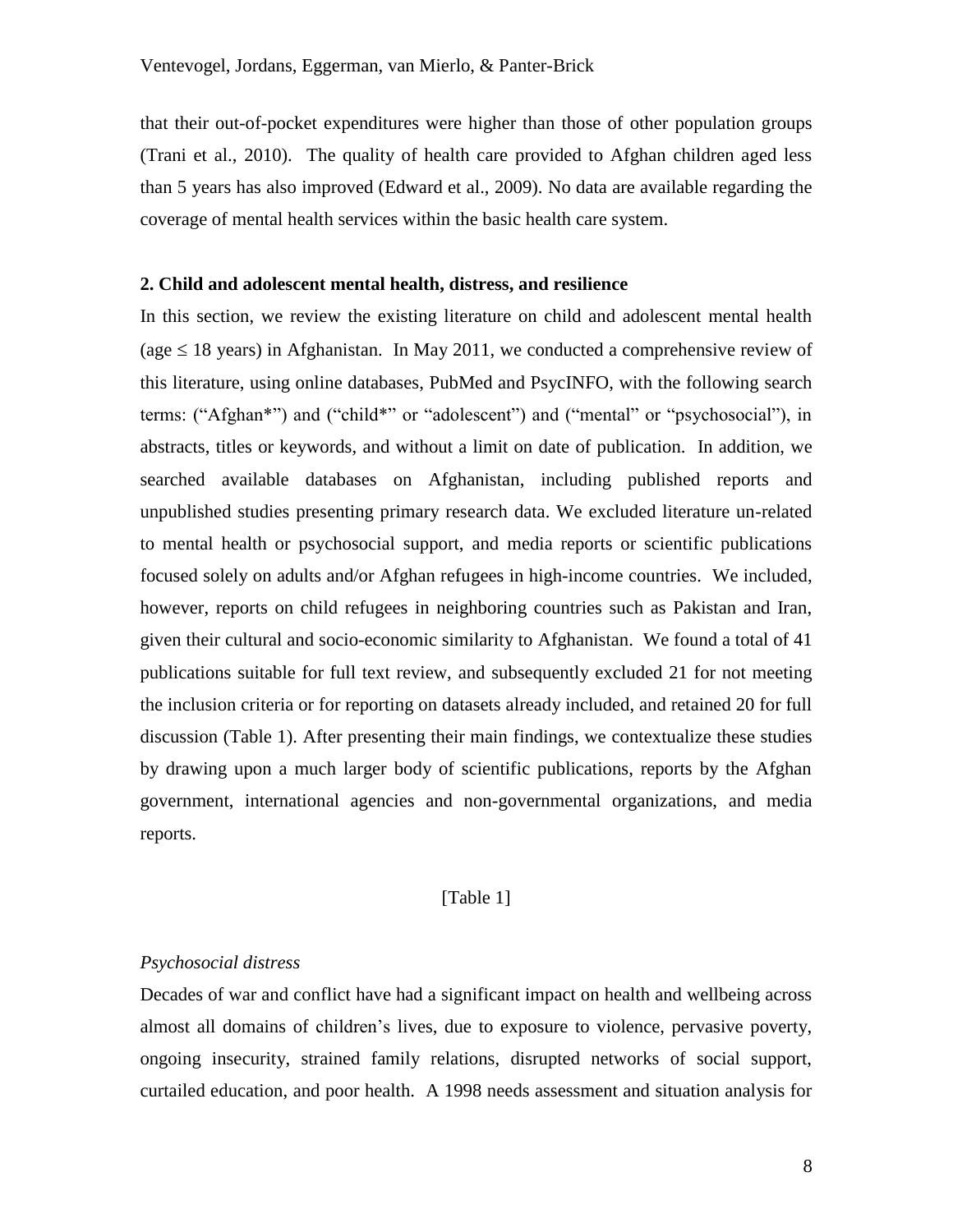#### Ventevogel, Jordans, Eggerman, van Mierlo, & Panter-Brick

child protection agencies in five provinces found that security and safety-related problems were the most important threats to child wellbeing, and that support for families and caregivers was required to provide an adequate livelihood for their children (Sellick 1998). In 2003, UNICEF and Save the Children published a qualitative study on the wellbeing of children in Kabul two years after the fall of the Taliban: '*The children of Kabul, Discussions with Afghan Families*' (De Berry et al., 2003). While children reported many disturbing past experiences, they were most worried by and preoccupied with ongoing, day-to-day threats and pressing concerns, such as the risk of becoming disabled due to landmines, unexploded ordnance (UXO) and traffic accidents, economic hardship and poverty, and problems and tensions in the family. Participants stated that poverty was a major source of the latter: parents worried about feeding, clothing and providing care for children, which took its toll on relationships within the family and also put extra pressure on children themselves. The study also highlighted children's difficulties stemming from the loss of and/or separation from family members, due to both deaths and disappearances during years of conflict, and as a result of protracted illnesses or traffic accidents.

*My father died, and then I lived with my uncle and he died also, and then I lived with another uncle but he also died, and then I lost all my protectors.* Focus group discussion with boys (De Berry et al., 2003).

*The main impact of war on children has been that they grew very afraid, also*  during the war no one could give good 'tarbia' to their children. Focus group discussion with mothers (De Berry et al., 2003).

Such findings are echoed in an unpublished survey in four districts in northern Afghanistan which assessed the psychosocial and mental health problems of 399 schoolage children, and the perceptions of parents, teachers and other community stakeholders regarding them (HealthNet TPO, 2008b). Gender discrimination and social injustice, unmet basic needs and poverty, continued insecurity and violence, and marriage-related issues were reported as causing children's psychosocial and mental health problems.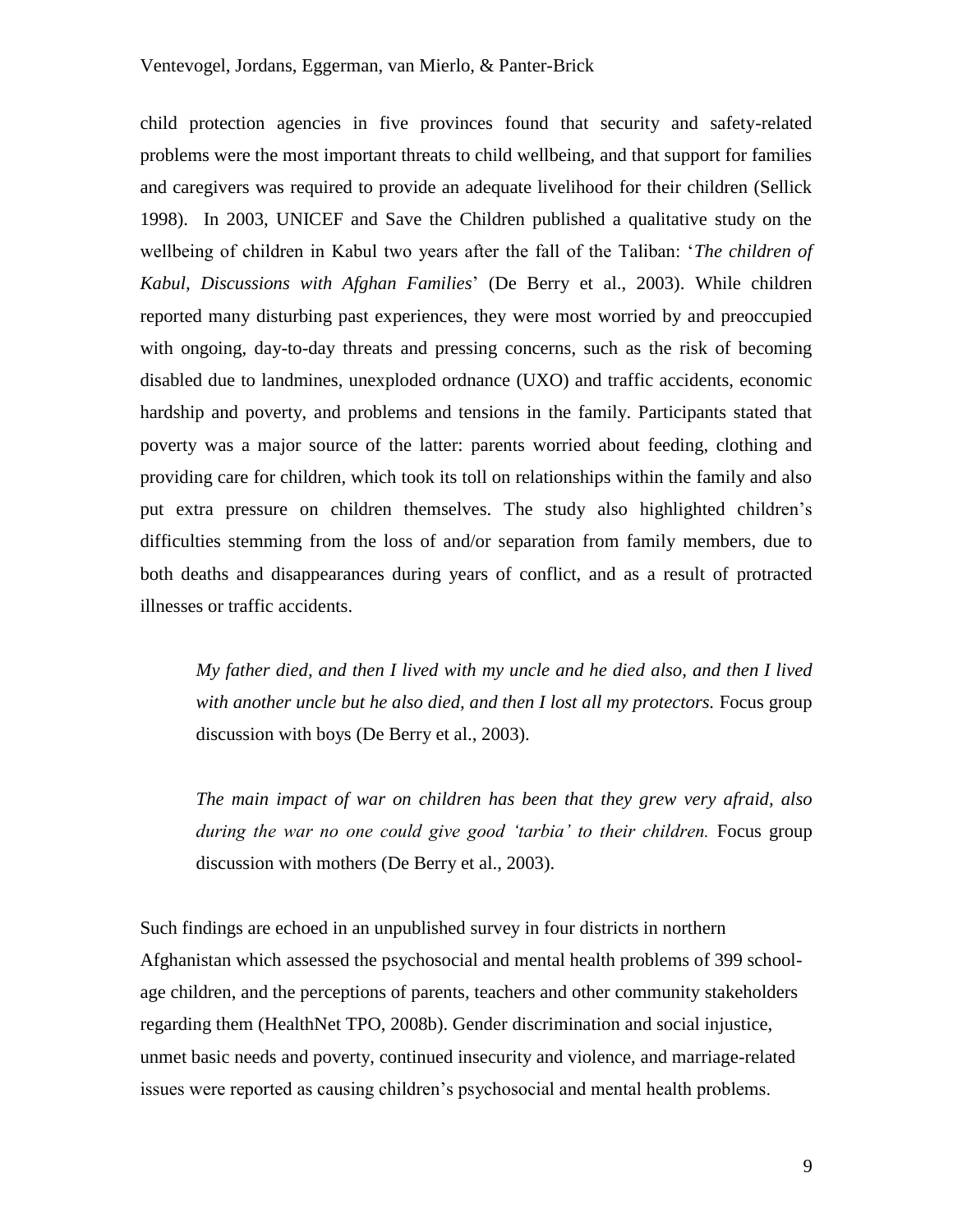While war and conflict-related traumatic events were commonly mentioned as a cause of psychosocial and mental health difficulties, structural socio-economic problems and recurrent stressors (maltreatment of children by adults, domestic violence and traffic accidents) were also seen as contributing to much of the perceived distress of children.

More recently, a systematic survey of mental health, lifetime trauma exposures, daily stressors, and social resilience was conducted with a random sample of 1,011 children and 1,011 caregivers in three areas of the country (Kabul, Mazar-i-Sharif, and Bamyan; Panter-Brick et al. 2009). The qualitative component of the study featured a content analysis of responses elicited, in face-to-face interviews conducted in Dari and Pashtu, regarding the main problems faced in daily life and the solutions envisaged. For both male and female caregivers, economic stressors were identified as the most significant day-to-day problem, while for 11-16 year old boys and girls, stressors pertaining to education were the most significant. Afghan adults and children alike underscored the overriding importance of economic insecurity as 'the root of all a man's misery,' using the Dari expression *iqtisad kharab* ('broken economy') to label a state of socioeconomic 'entrapment' (Eggerman & Panter-Brick 2010).

Poverty led to overcrowding in the home, strained social relationships, and domestic conflict. Economically-frustrated men become 'ill-natured' (*bad khalqi*), an expression denoting difficult, abusive, or morally reprehensible behavior. Violent behavior at home was often attributed to *takleef asabi* ('a mental problem'). For example, one young girl expressed the linkages between economic frustrations, poor mental health, and domestic violence as follows:

*My father's salary is not enough for us, he has takleef asabi and he beats us. If he finds a decent job then maybe he will calm down. (*Interview with a 16-year-old girl, Eggerman & Panter-Brick, 2010)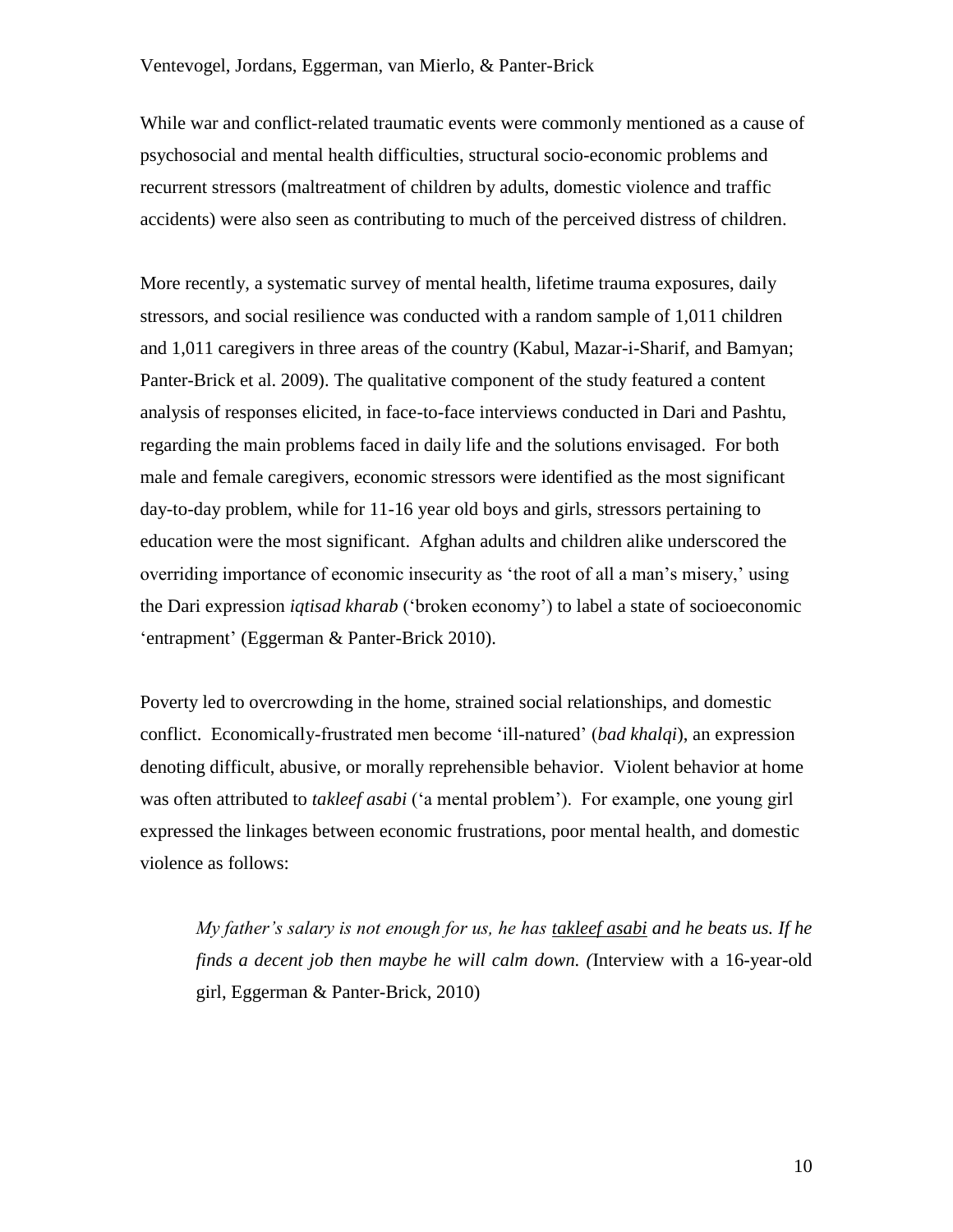# *Coping and resilience*

For Afghan families, resilience to adversity is the cornerstone of survival and wellbeing, signifying emotional, social, and economic fortitude in the face of war, displacement, social conflict, severe illness, and crippling debt. As De Berry and colleagues (2003) showed, the emotional and social development of children is a paramount social and cultural issue. Among the most important prerequisites for child wellbeing were morality, respect, faith, positive feelings, good relationships, and correct behaviour, as well as physical health - all values which would help one to cope with challenging life circumstances. Children saw that families adopted coping strategies that were effective in the short-term but problematic in the long-term: hiding the truth, over-protection, use of physical punishment, violence, and taking revenge (De Berry et al., 2003). Building on a similar understanding of emic representations of emotional and social priorities, Loughry et al. (2005) constructed a quantitative measure of children's wellbeing, consisting of several sub-scales to assess feelings, social relations, and coping strategies, for use in NGO project evaluations of psychosocial interventions.

Six cultural values fundamental to upbringing, psychosocial wellbeing, and fortitude were identified in Eggerman & Panter-Brick's larger-scale interdisciplinary study (2010):

- 1. Faith in Islam *(iman*) plays a fundamental role in framing life experiences in Afghanistan; it is a source of strength, perseverance and hope in the face of hardship and uncertainty, at both the individual and family level. Faith helps individuals make sense of what happens to them; this can be articulated in expressions of resignation - an acceptance that all life proceeds from the will of God, and is ultimately beyond the control of the individual.
- 2. Family unity and harmony (*wahdat* and *ittifaq*). Afghan households and families attribute great importance to peaceful resolution of disputes within the primary reference group, and adherence of all members to consensus decisions.
- 3. Service (*khidmat).* A critical value in the Afghan cultural system is the ability to make useful contributions to the wellbeing of others, to 'serve' parents, family, community and country. Failure to 'serve' can be a source of shame, and viewed as a sign of weakness in character.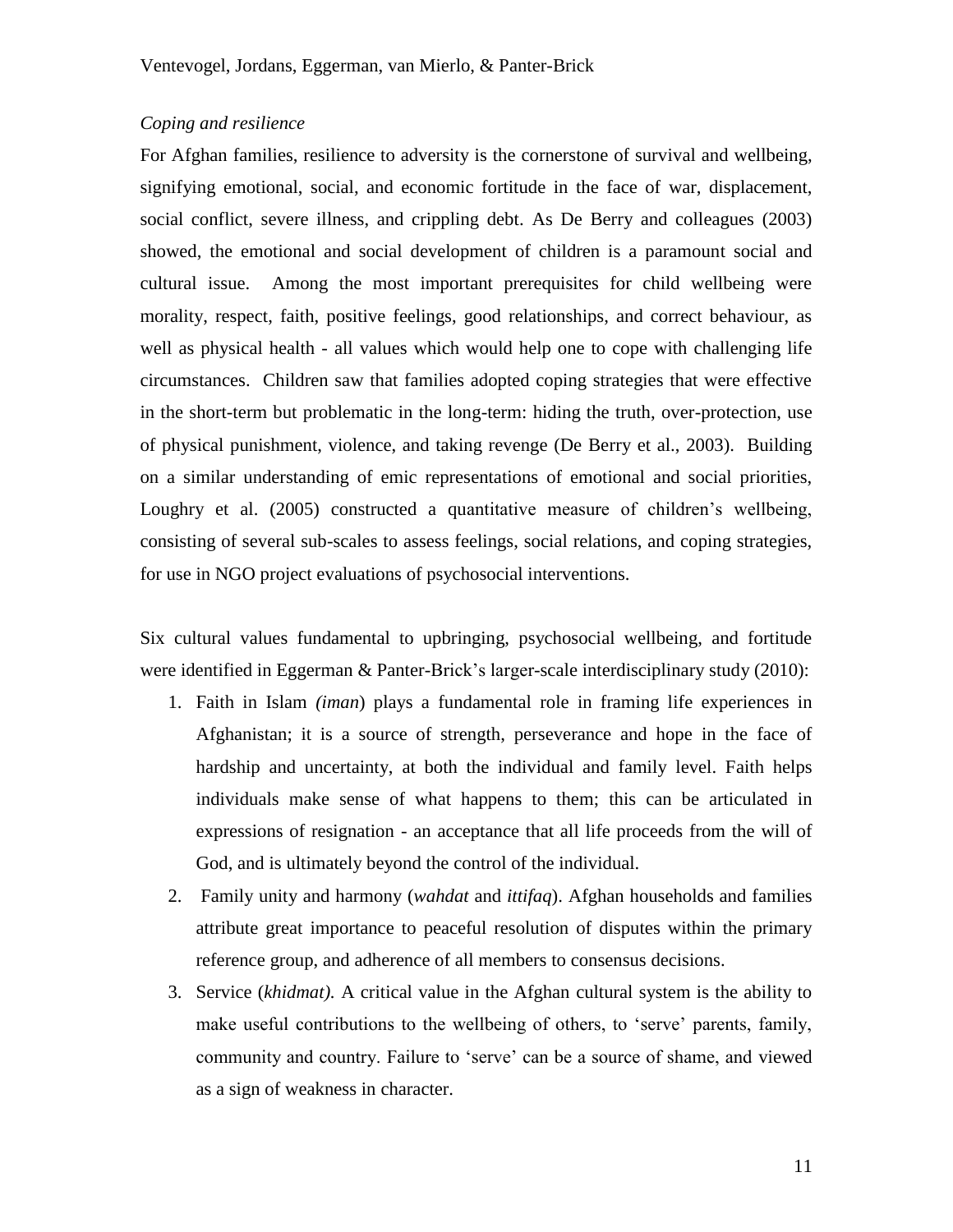- 4. Perseverance and effort (*koshesh*). In order to achieve a goal one needs to be persistent. Children often stated that they could improve their lives through "hard work and *koshesh.*"
- 5. Morals (*akhlaq*). This refers to cultural codes governing appropriate and morally correct behaviour, deference to parents and community elders, modesty in dress and comportment, and good manners in day-to-day relationships.
- 6. Social prominence, respectability, and honour (*izzat)*. By fulfilling their parent's ambitions for them, by working hard, demonstrating good morals, and serving others, children hope to achieve respect and social recognition.

These six cultural values underpin the sense of resilience in Afghan culture. They provide a moral framework to order experiences of suffering, as well as hope and the promise of a better life (Panter-Brick & Eggerman, 2010). Hope and resilience were closely connected:

"*The only way to make life better is to be hopeful… If a person has hope, then he or she can work and acquire knowledge to make their life better"* (Interview with an Afghan mother, Eggerman & Panter-Brick, 2010, p.76).

This sense of hope centred on accessing the resources needed to create social and economic opportunities for one's family. Children went to school in the hope of advancing the economic situation of their household – and also bore the burden of such expectations. In this context, 'hope' was the bedrock of resilience as well as the crux of social suffering (Panter-Brick & Eggerman, 2010).

Indeed, there can be no simplistic understanding of promoting 'culture' as resilience, or using 'hope' as a simple index of wellbeing. Efforts to adhere to cultural values often contributed to feelings of entrapment, for instance when men married several wives to demonstrate their social standing, or when school attendance was interrupted so that boys could 'serve' the household economy, or to allow girls to be married off into another family. While faith is clearly central to resilience in Afghanistan (Kanji et al 2007),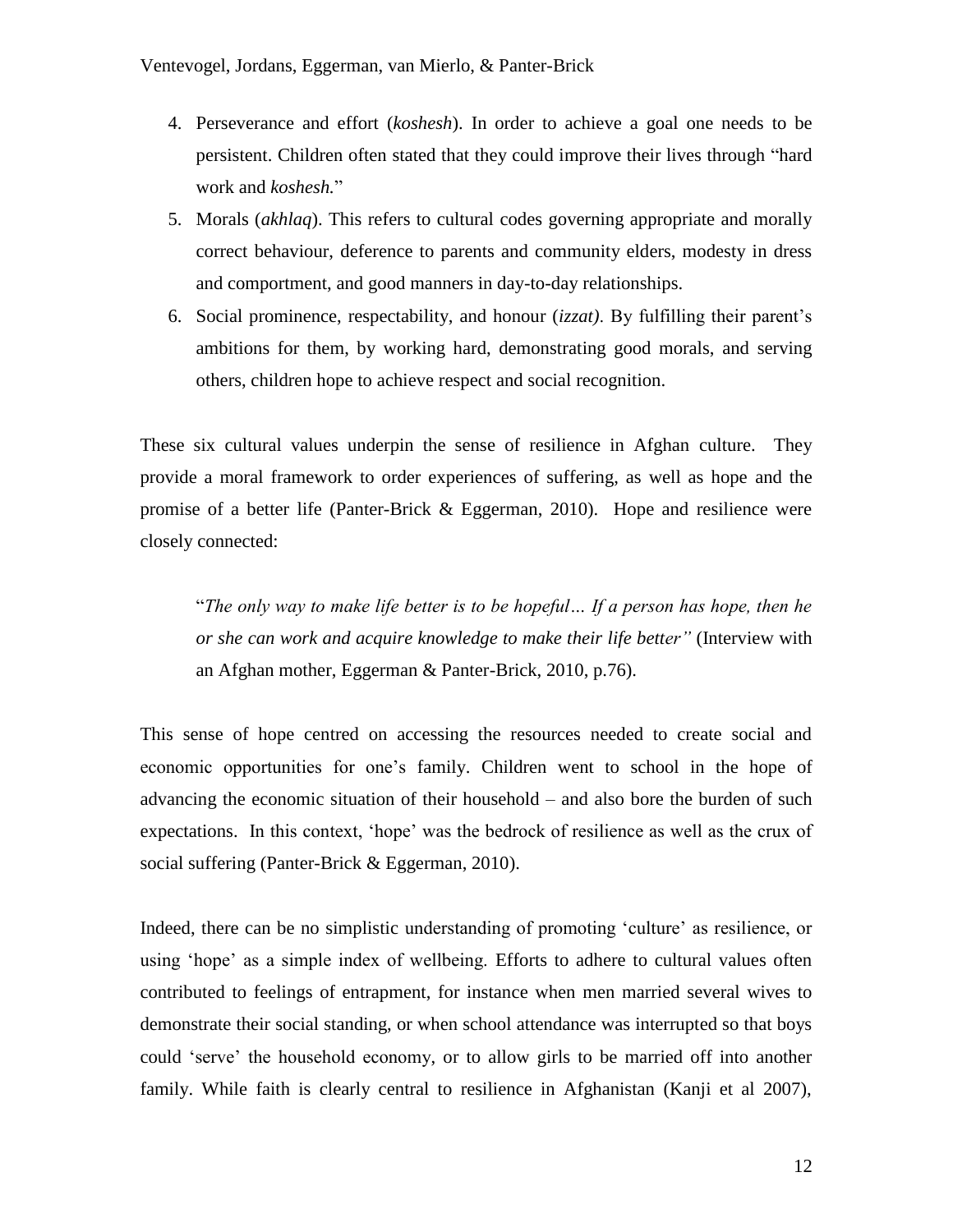religious beliefs can themselves be a source of suffering, and may encourage inactivity or even paralysis in dealing with adversity (Wessells & Strang, 2006). Feelings of entrapment led to considerable personal distress and social tensions, potentially reaching the point of violence and attempted suicide. Eggerman and Panter-Brick (2010) identified three forms of entrapment:

- 1. Poverty, overcrowding, and other harsh socioeconomic realities prevent people from demonstrating cultural values and meeting social obligations, individually or collectively.
- 2. Individual ambitions clash with expectations inherent in the values of morality, 'service,' and 'family unity.'
- 3. Cultural dictates, particularly those surrounding marriage decisions and the social position of women in family and society, are themselves a cause of direct suffering.

## *Mental health disorders in children*

Rigorous data on the prevalence of child and adolescent mental health disorders in Afghanistan are scarce. The first large-scale epidemiological survey of common mental health problems was published in 2009: as mentioned above, this was a multi-stage random sample of 1,011 school-based children to assess adversity, experiences of trauma and life stressors, and resilience. Importantly, it included a multi-informant assessment (child, caregiver, and teacher) of emotional/behavioural psychiatric difficulties and prosocial strengths, based upon *both* symptoms and impact on social life (across four domains of home, classroom, leisure, and peer activities). It also included assessment of depression and post-traumatic symptoms, based on international instruments, and featured a combination of international and locally-constructed scales (Miller et al 2006) to assess caregivers' mental health (Panter-Brick et al., 2009). The instruments were validated, with Dari and Pashto translations copyrighted [\(www.sdqinfo.org\)](http://www.sdqinfo.org/). The survey showed that one out of five schoolchildren (22.2%) met the criteria for probable psychiatric disorder, with girls two-and-a-half times more likely to have disorders than boys. Children who had suffered five or more traumatic events were two-and-a-half times more likely to have a psychiatric disorder, as well as three times more likely to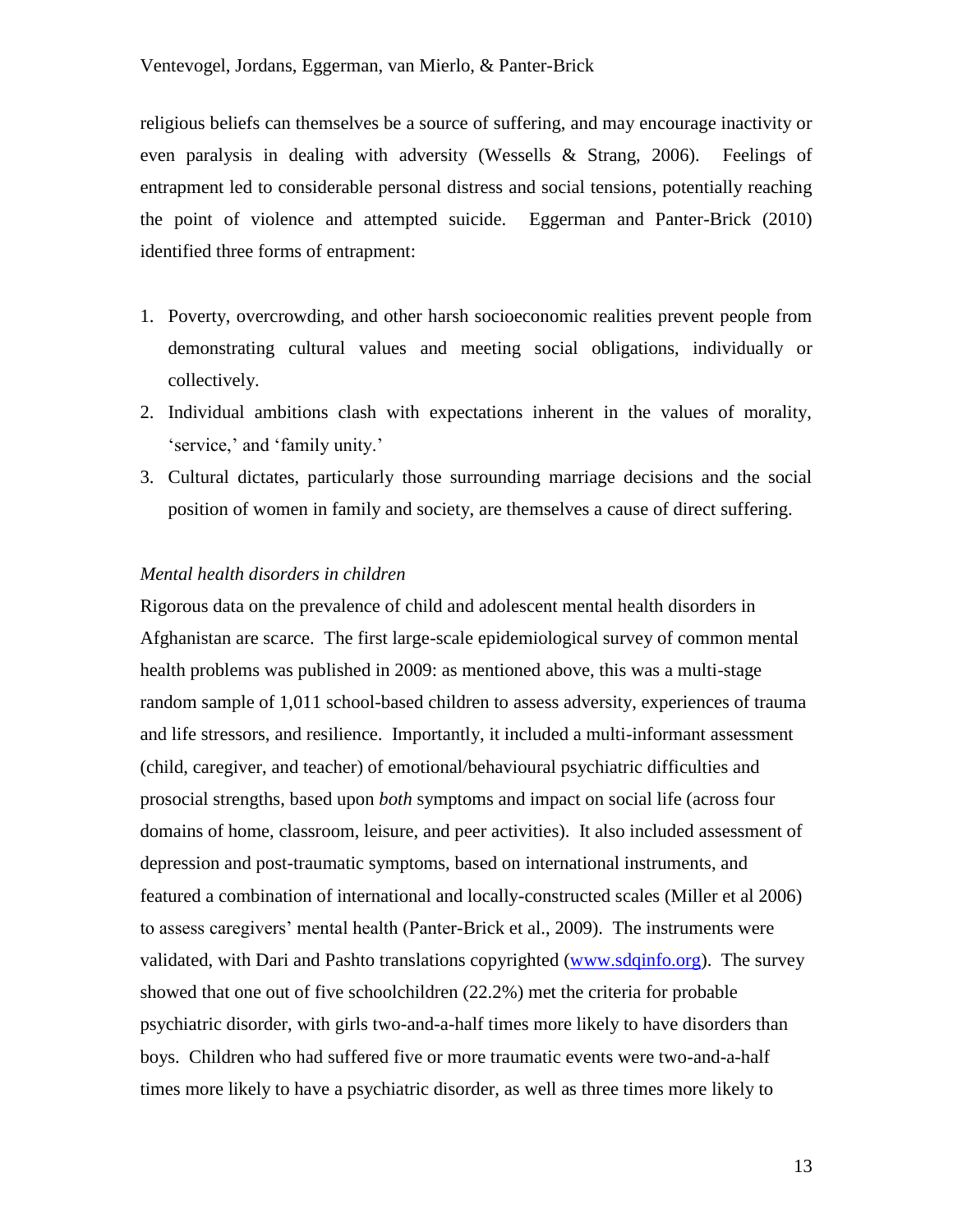report symptoms of post-traumatic stress, than those who had experienced four or less. The study showed that caregiver mental health was correlated with the wellbeing of the children under their care: there was a 10% increase in the likelihood of child psychiatric disorder for each and every symptom of psychological distress reported by caregivers.

A follow-up survey was undertaken in Kabul – but not in other areas of the country, due to logistical and security problems. This represents the first longitudinal survey of family-level mental health in Afghanistan, with follow-up data on 115 boys, 119 girls, and 234 caregivers. The research aimed to test the extent to which individual-level, family-level, and community-level exposures to adversity predicted a one-year change in mental health outcomes such as psychiatric difficulties, depression, and post-traumatic stress. It examined which aspects of violence and poverty were the most critical predictors of changes in child and adult mental health status, and conversely, which aspects of the family and community environment were the best predictors of mental health recovery (Panter-Brick et al. 2011).

The weight of the evidence indicates that even in a context of militarized violence, cumulative 'everyday' socio-economic stressors are critical determinants of mental health and wellbeing: these daily stressors impose a major burden on family relationships, triggering domestic violence, and were identified in this research as the main predictor of one-year changes in mental health burden. Yet over the one-year follow-up period, child and adult mental health outcomes improved for the cohort as a whole, for all measures except posttraumatic stress symptoms. This improvement occurred in the absence of a dedicated mental health intervention, or even better political and economic security. The follow-up pertained to Afghan families who had kept their near-adolescent children in school: in the context of Afghanistan, this was a significant expression of hope for socioeconomic advancement and resilience to social and economic challenges – and continued school attendance was demonstrably associated with unexpected mental health improvements, for both children and caregivers in the study cohort.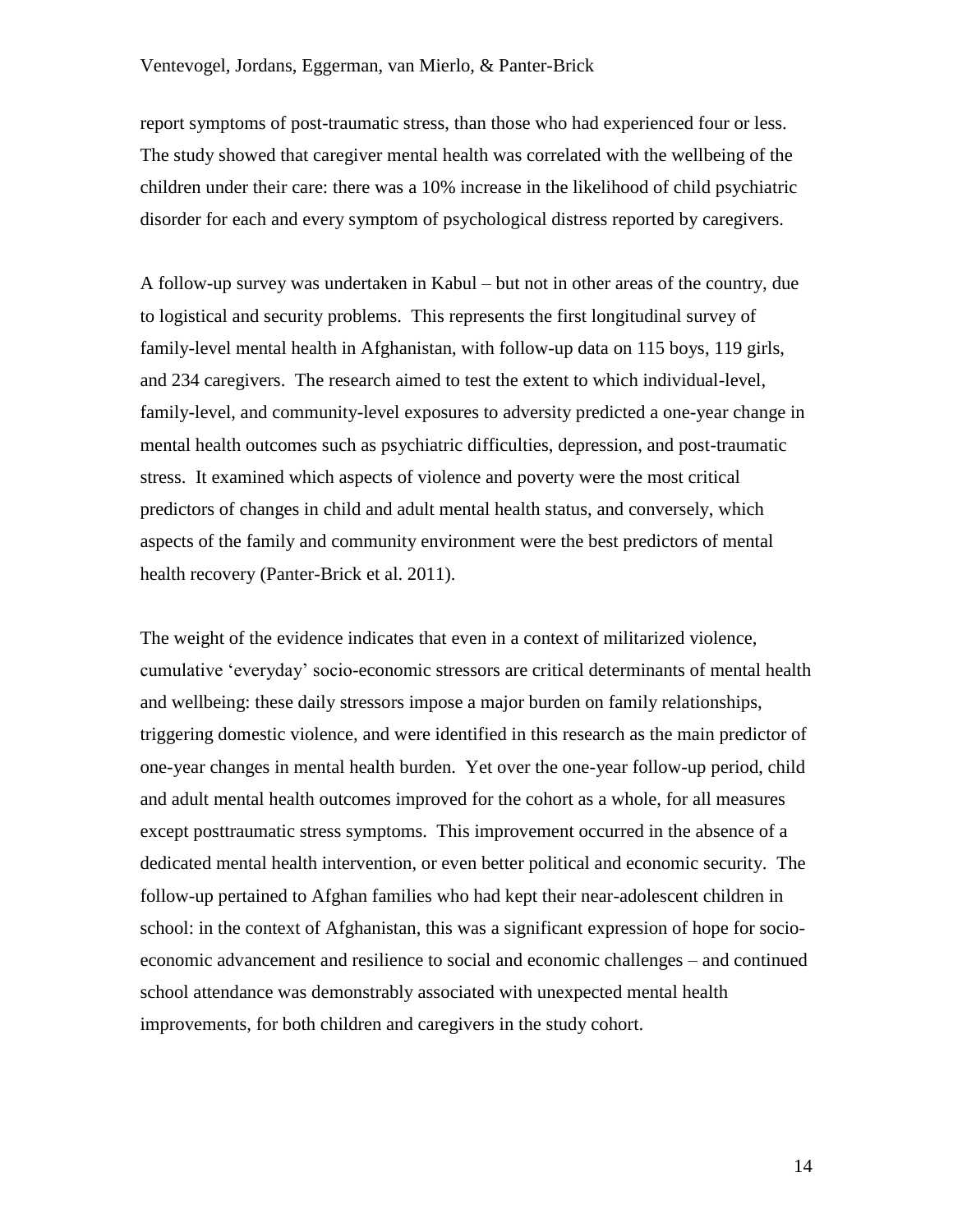Previous studies have generated a great deal of valuable contextual data on the extent of war-related deaths affecting children during the early years of Taliban control (Gupta, 1997), emotional despair and suicidal feelings in refugee camps (Izutsu et al., 2005), and the burden and war-related and domestic violence (Catani et al. 2009). However, these studies did not triangulate data from multiple informants, used non-validated questionnaires, and specifically looked for links between direct exposure to war-related violence and psychopathology. In a context where studies in conflict zones are increasingly common, several authors have warned that prevalence rates derived from trauma-focused psychiatric epidemiology are of limited value to community-based organisations working to promote mental health and psychosocial wellbeing (Bolton & Betancourt, 2004; Miller, Kulkarni, & Kushner, 2006). Furthermore, recent evidence from conflict zones, including Afghanistan, has shown that in the genesis of mental health problems and psychosocial distress, war-related trauma does not necessarily outweigh the 'structural' daily stressors associated with the struggle to make a living. Even traumatic experiences, from the perspectives of children, are not solely contingent on war-related violence, but are related to family-level and community-level violence such as punitive beatings, disputes between relatives or neighbours, criminal acts, including robberies and stabbings, or physical harassment by local hooligans and/or police (Panter-Brick et al. 2009). Social stressors in the family-level environment are also demonstrably associated with biomarkers of stress such as immune competence and blood pressure, over and above other social and political factors reported as 'top stressors' in Kabul (Panter-Brick et al., 2008).

## *Self-inflicted injury and suicide*

Women and girls in Afghanistan have limited ways to 'protest' when they disagree with decisions made about them, particularly in choosing a marriage partner, or in controlling use of their time and labour. They may present with health problems at local clinics or hospitals simply because visits to health centres are often one of the few acceptable ways to leave the house, and because being ill draws attention to the seriousness of their malaise. In addition, Afghan teenage girls may seek resolve in self-injury, such as beating themselves severely when they are highly stressed (Omidian & Miller, 2006).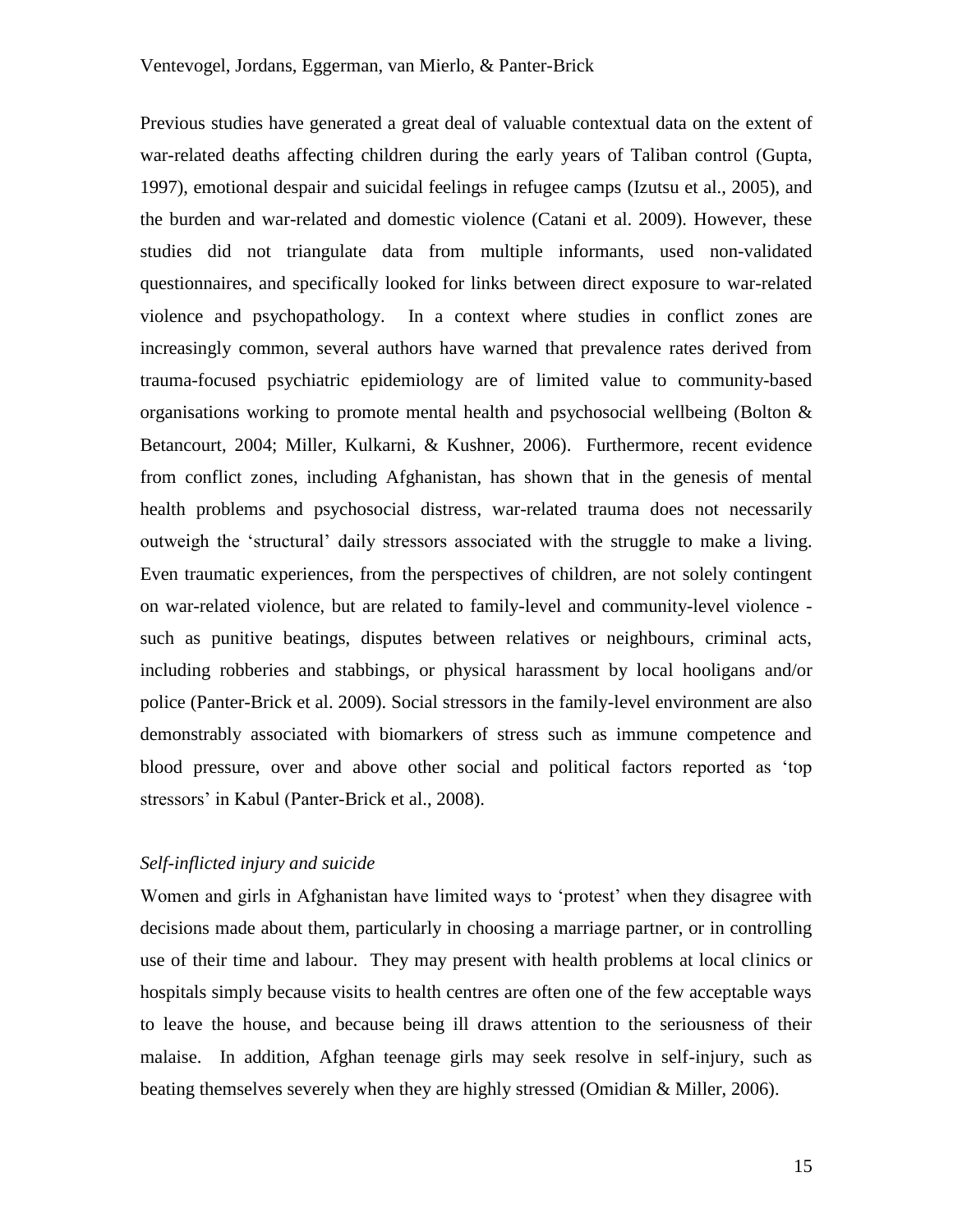In extreme cases, women and girls may go as far as attempting suicide, often by burning themselves or by taking rat poison. A study carried out by the international NGO Medica Mondiale documented cases based on medical records at central hospitals in Kabul, Wardak, and Herat provinces; this study found that girls as young as 12 years old had committed self-immolation, while girls aged 16 to 19 were particularly at risk. Forced child marriage and abuse from in-laws were among the most frequent reasons given to explain self-immolation, which often occurred after girls spoke out against the violence to which they were subjected, or sought help in alleviating the violence (Medica Mondiale, 2007; Raj, Gomez & Silverman, 2008). For example, the United Nations news network IRIN quotes an 18-year-old girl receiving treatment for her burn injuries in a hospital in the capital, Kabul, four months after she was married against her will:

*I did not know how to end the misery of torture and daily beatings I got from my cruel husband. So I poured petrol on myself and set myself ablaze. I did not like him [the husband] even at the beginning… but there was no solution because I was married by my father*. (IRIN, 2006)

There are no comprehensive statistics on the number of suicides in Afghanistan. However, anecdotal reports suggest the problem is significant (Tang, 2006), and there has been a concerted effort by the Afghanistan Independent Human Rights Commission (AIHRC) and other advocacy groups to address the problem (AIHRC, 2006a).

## *Drug use*

Afghanistan is the world's largest producer of opium and heroin, and the origin of more than 90% of the heroin consumed in Europe and other countries. According to surveys by the United Nations Office of Drugs and Crime, Afghanistan is home to nearly one million problem drug users, roughly 8% of the population between 15 and 64 years old. (UNODC 2009). An estimated 60,000 children are heroin users - approximately 0.7% of the total Afghan child population (UNODC, 2005). Around 50% of drug users in the north and south of the country are reported as giving opiates to their children (UNODC 2009).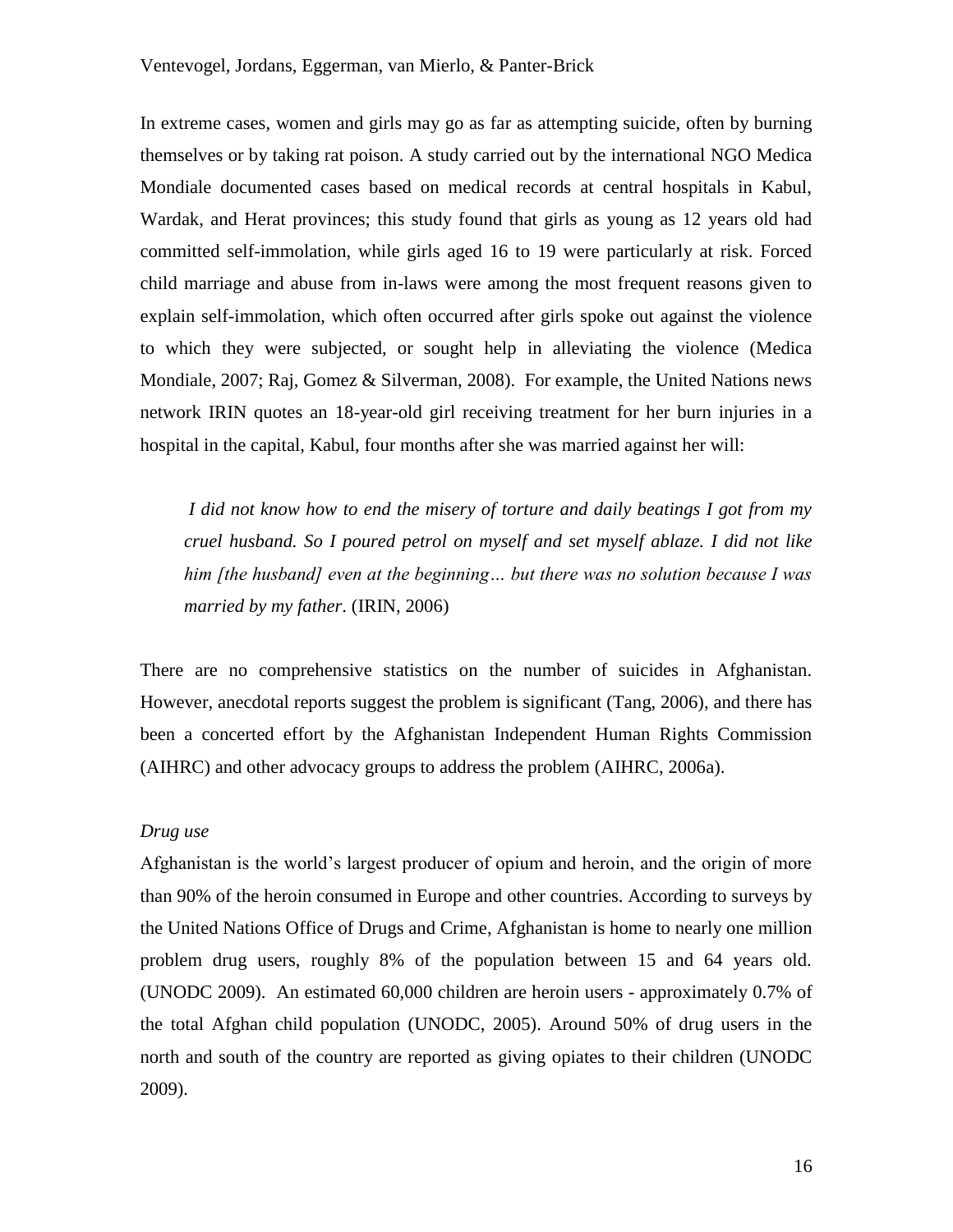In the Western town of Herat alone there are 2,000 drug-addicted children. One of them, 17-year-old Mohammad Zarif, told how he became addicted to opium while cutting poppy plants in nearby Farah province:

*I'm not happy that I'm an addict. But I can't stop - there is no treatment for me. There is no real employment, either, and I do anything I have to in order to get food and drugs*. (Behnam & Afzali, 2006)

Afghan folk medical traditions include the use of raw opium to alleviate common physical complaints, e.g. to suppress children's coughs and allow them to sleep.

#### **4. Risk factors and vulnerable sub-populations**

#### *Gender specific factors*

The system of *purdah* separates the male domain from the closely regulated female domain. It is an important part of men's honour to protect a woman from outside influences. This protection results in a narrowly-defined code of conduct and far-reaching restrictions on female movements. Many men consider seclusion of women the only way to protect them. During Taliban rule the extreme isolation of women, in particular those in the cities who were confined to small apartments that they could hardly leave, led to considerable mental distress (Rasekh et al, 1998; Dupree, 2004). However, this '*purdah*related depressive state' is not only related to Taliban rule but is in fact engrained in Afghan society (De Jong, 1999). The position of women and girls is subject to rapid and sometimes dramatic change. Many women and girls who have lived in refugee camps in Iran or Pakistan have seen the relatively higher degree of participation of women in society, and have often had the opportunity to pursue an education ( Hoodfar, 2008). The work of many NGOs and the new government to bolster the rights of women and girls has had a clear impact, but is also cause of considerable tension within families and communities. Attempts to explicitly link the position of women and issues such as domestic violence to mental health and the promotion of women's rights may in fact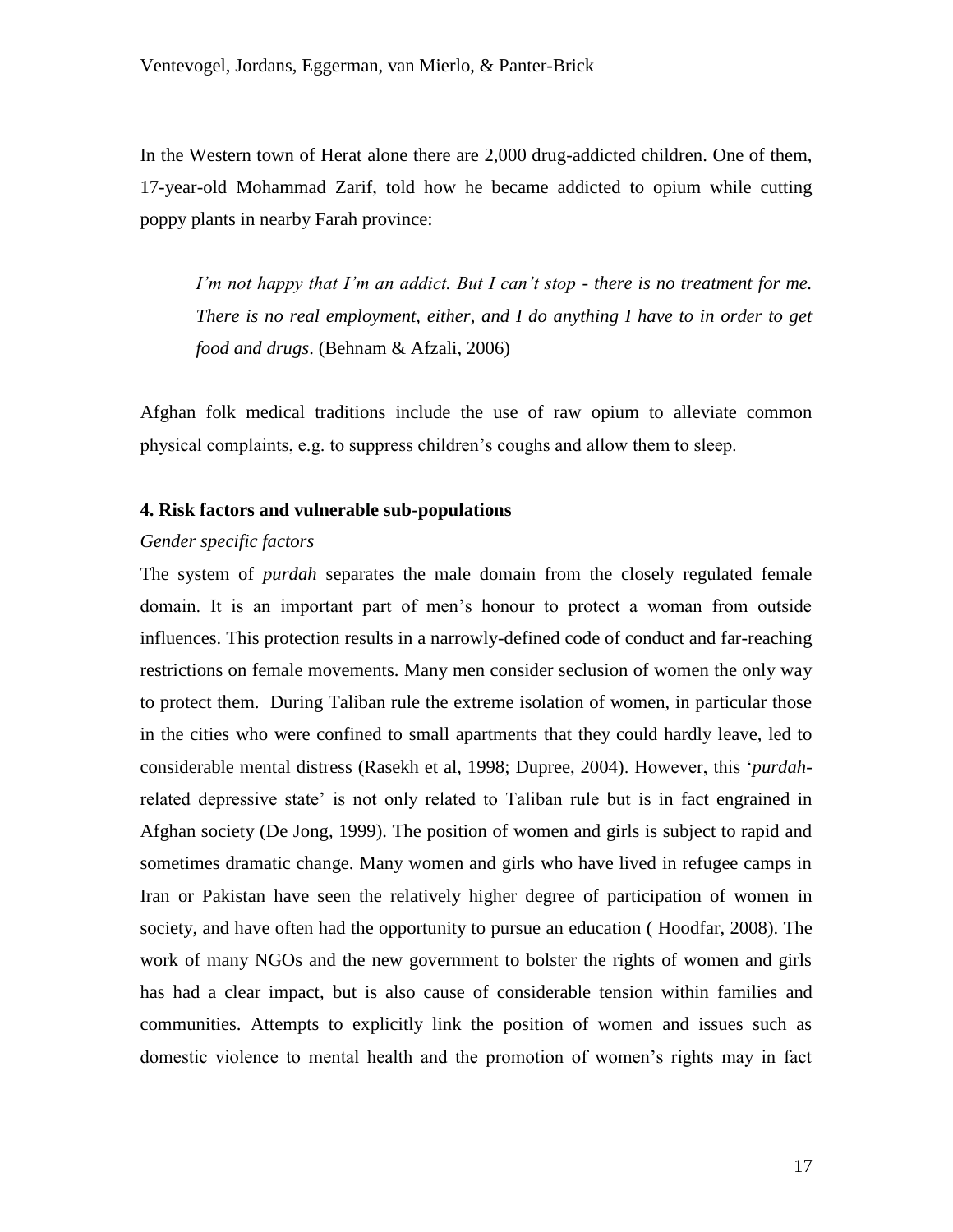exacerbate the problem of domestic violence, since men will often simply not accept *purdah*-related stress as a possible source of female problems (van de Put, 2002).

Interestingly, in the above-mentioned study of children in four northern provinces of Afghanistan (HealthNet TPO 2008b), boys reported higher levels of problems on most indicators (functional impairment, resources & coping, psychological difficulties, conduct problems, hyperactivity and peer problems). No significant differences were found for posttraumatic stress and depressive symptoms. The counter-intuitive finding that boys report more problems than girls may be explained by a greater exposure of boys to contextual stressors - they enjoy more freedom of action, are more mobile, and are more likely to be employed in work environments that may expose them to abuse. It may also be that they are more willing to express complaints in a research context. We should therefore be careful not to underestimate the problems that boys face, particularly in rural areas.

## *Girls in early or forced marriages*

By custom, marriage occurs at a young age, although among educated people the wedding is often postponed until the completion of school. The legal minimum age for marriage is 16 years; however, the Afghan Ministry of Women's Affairs reports that an estimated 57% of girls are married before the age of sixteen, with a mean age of marriage of 17.8 years for women and 25.3 years for men (MOWA, 2008). Several thousand girls in Afghanistan are married as early as 10 years of age. Forced marriage was estimated to be the norm rather than the exception, reportedly accounting for between 60-80% of marriages (Afghanistan Human Development Report 2007). In a survey among 102 Afghan NGO workers, government officials, religious leaders, police officer, and teachers, most acknowledged the detrimental social and health outcomes of these practices for mothers and infants, and advocated for child marriage prevention; however, the consensus was that little could be done to assist girls who were already married (Raj, Gomez & Silverman, 2011).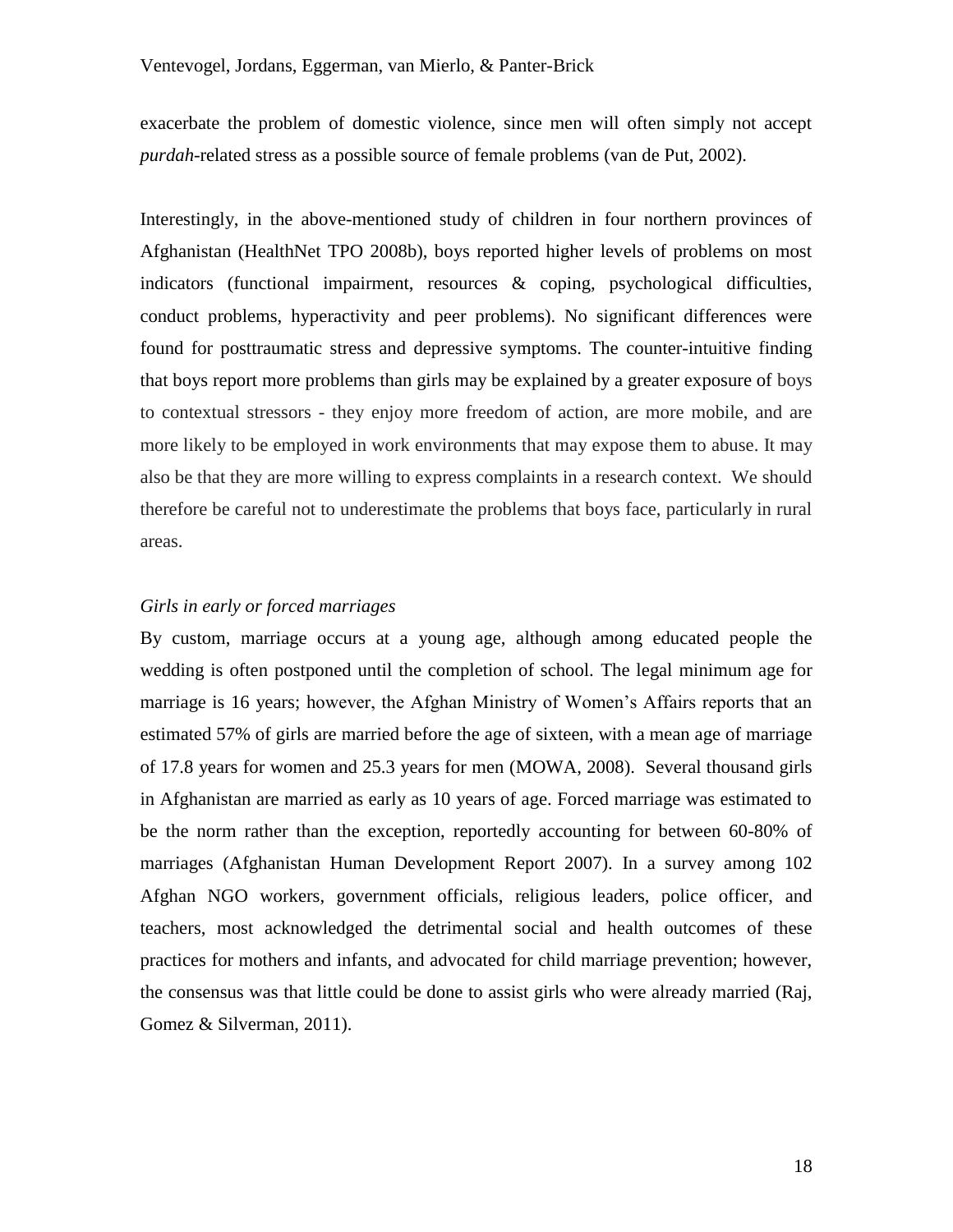In a study carried out in Kabul, many young girls raised serious concerns about early marriage, saying that they were not prepared for pregnancy (Slugget, 2003). An 18-yearold mother of four, who was married at age 13 to a 59-year-old man as his third wife stated:

> *My husband is too old; he cannot work and cannot bring anything like brush or anything for us. My husband's first wife died last year in child birth, the other wife is not well. So now, at 18, I take care of all these children, four of mine and five of theirs."* (FIFC, 2004)

After marriage a girl will usually move to the husband's family. An important and often conflict–ridden relationship is that of the newly-married woman and her mother-in-law. Sometimes two families exchange girls, with each marrying a son from the other family, in order to avoid dowry costs or the division of inheritable property, particularly land holdings. The decision to exchange girls between two families is often made when the children are still young, sometimes even immediately after birth; thus, in most cases, the girl has no influence on the arrangement. Such *badal* marriages may strengthen the ties between families, and in this respect they provide support and protection. However, they also increase the vulnerability of the women involved; for instance, if a husband mistreats his wife, her relatives may take revenge on his sister, who was married into the other family and lives in their household.

In Pashtun custom, violent crimes (such as murder) can at times be settled peacefully through a decision by the tribal *jirga* (council) that a girl from the perpetrator's family or clan be given in marriage to someone from the victims' family (Medica Mondiale, 2007). The girls who are involved in these practices (known as *baad)* often suffer maltreatment and abuse which they have no means to resist. The prevalence of these exchanges has not been quantified, nor are they permitted under Afghan state law. Nevertheless, a recent report on "traditional" justice mechanisms acknowledged the continued existence of the practice, while characterising it as "an exception – not a norm," and pointing out that its acceptance as a vehicle for the settlement of disputes varied between areas of the country,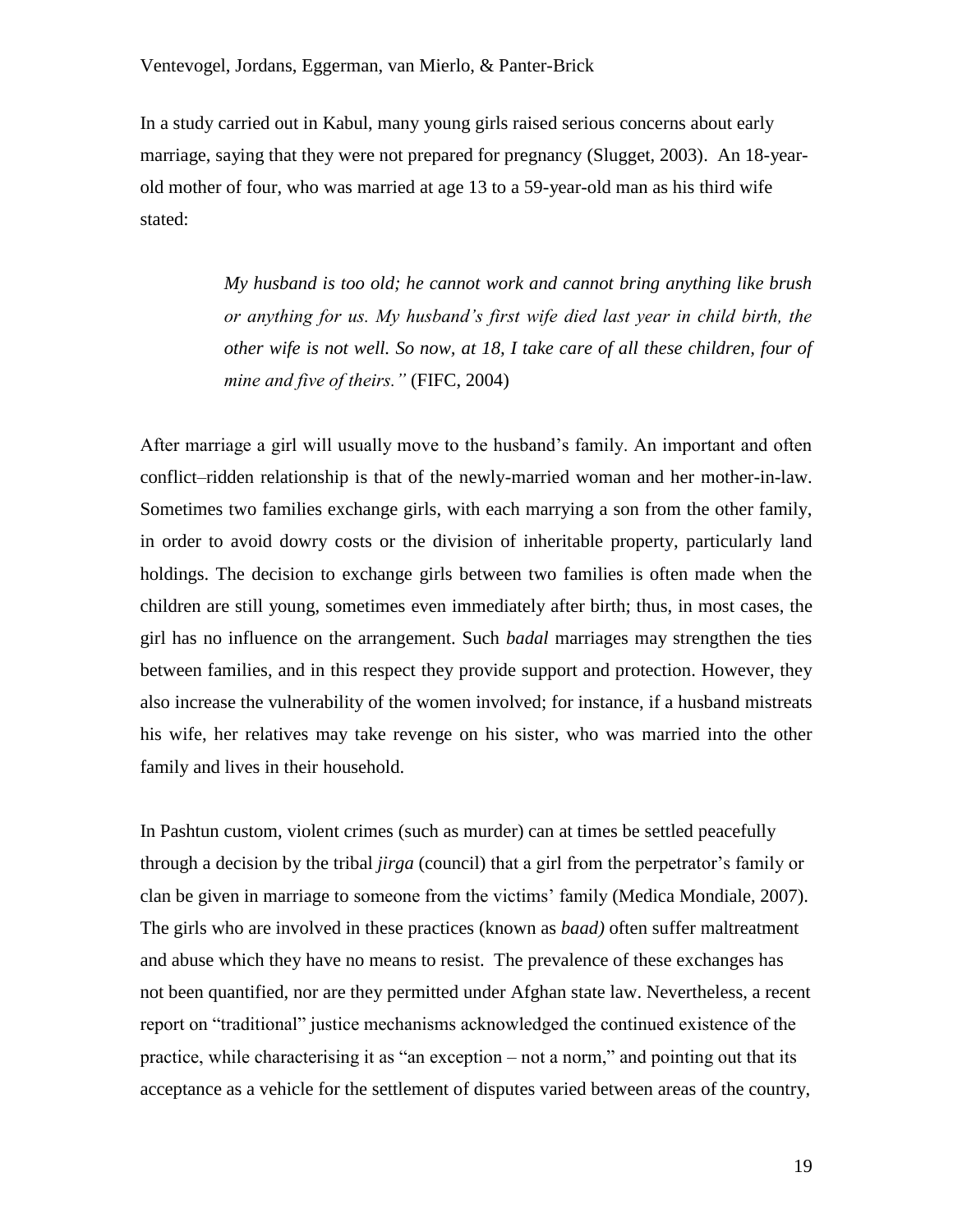being altogether prohibited by some groups (Afghanistan Human Development Report 2007).

#### *Child labor*

The Law on Labor in Afghanistan stipulates 14 years as the minimum legal age at which children can be employed; employment of children aged 13 as apprentices is also permitted. The most recent available report on working children from the Afghanistan Independent Human Rights Commission (AIHRC) showed that in fact a considerable number of children under the age of 13 were employed, or required to work by their families, often for long hours, and at the expense of attaining an education (AIHRC, 2006b). A subsequent AIHRC study of children aged 5-18 in predominantly rural areas found that just over half were working (AIHRC, 2007a).

Child labor is also common among children who are able to attend school. In their 2006- 07 study of 11-16-year-old children attending 24 randomly-selected schools in Kabul, Bamyan and Mazar-e-Sharif, Panter-Brick et al. (2009) found that two in ten were working outside school hours in low-wage or unpaid occupations. Paid work included peddling low-value goods (e.g. glasses of water, plastic bags, toilet paper) on the street, weaving carpets, and working as apprentices (for car mechanics or tailors) for less than \$1 US a week; unpaid work included tending market stalls and working in family-run shops, restaurants, and other enterprises. Catani et al. (2008) found that—in two schools in Kabul—39% of schoolchildren aged 7-12 (49% of the boys vs. 29% of the girls) reported daily work. On average, children who were compelled to contribute to the family's income generation worked 6.7 hr/day (SD = 3.01) with a range of 1–13 hr/day.

Child labor is often linked to family poverty. For children who do not attend school, child labor is likely to be more prevalent, particularly in rural, farming areas, where children are often called upon to participate in farm labor, or in larger cities, where children may work on the streets to contribute to family income (UNICEF, 2005). Forms of child labor amounting to indentured slavery can be found in carpet weaving workshops, brick factories and car repair establishments (Dupree, 2004).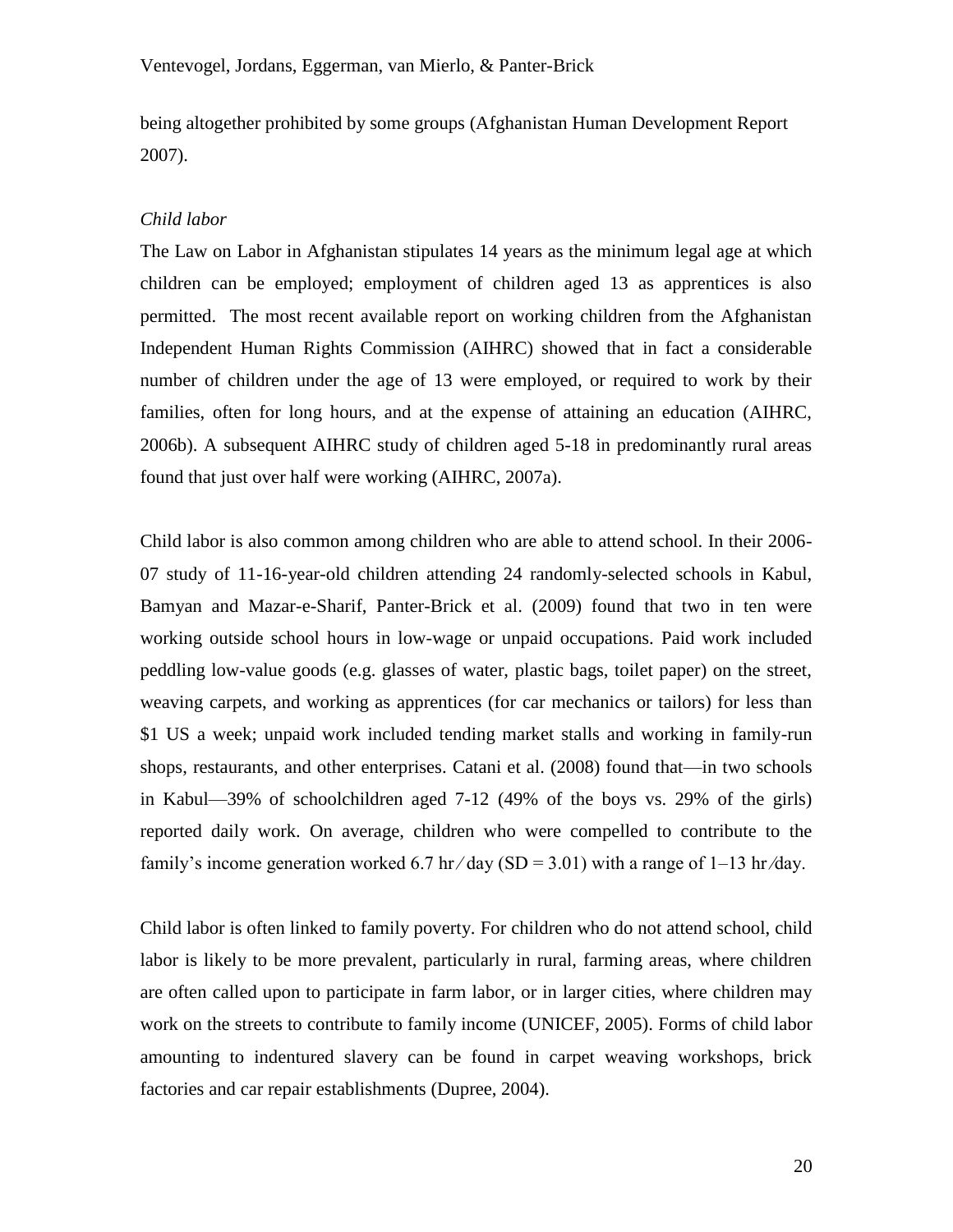#### *Child soldiers*

A rapid assessment by UNICEF in 2003 found an estimated total of 8000 combatants under the age of 18 in Afghanistan. A program for Disarmament, Demobilisation, and Reintegration (DDR) was set up for child soldiers, and in 2007 more than 5000 former child soldiers participated (Coalition to Stop the Use of Child Soldiers, 2008). The program worked with NGO partners who developed community programs to provide education, life skills and vocational training, and psychosocial support (Wessells, 2006). In some areas, demobilized child soldiers have returned home, but have faced problems reintegrating in the absence of vocational training and psychosocial support (HRW, 2004). Some critics of this program have argued that child soldiers do not appear to have more psychological problems than children who have not been associated with armed militia, and recommend that the DDR program for children should be combined with the program for adults (Chobrok, 2005).

### *Children with disabilities*

Children with physical disabilities. The high level of malnutrition, birth complications, accidents and untreated medical conditions in Afghanistan gives rise to high numbers of disabled children. According to the most recent, carefully-conducted survey by Handicap International (2005), there are an estimated 196,000 school-aged children with disabilities in Afghanistan; less than one in four of them attend school. Children with disabilities have traditionally been seen as less worthy of social investment, which leads to exclusion of disabled children from services (Turmusani, 2004). Disabled children and adults also show more signs of mental distress than others (Bakhshi, Trani, & Noor, 2006).

According to the United Nations Mine Action Center for Afghanistan (UNMACA), Afghanistan has one of the highest landmine casualty figures in the world. About 70,000 Afghans have either been killed or disabled by landmines in the past two decades. Children are especially vulnerable to injury from these weapons, often in the course of performing everyday chores such as gathering wood, tending livestock and collecting water for their families. While overall annual figures for new mine victims are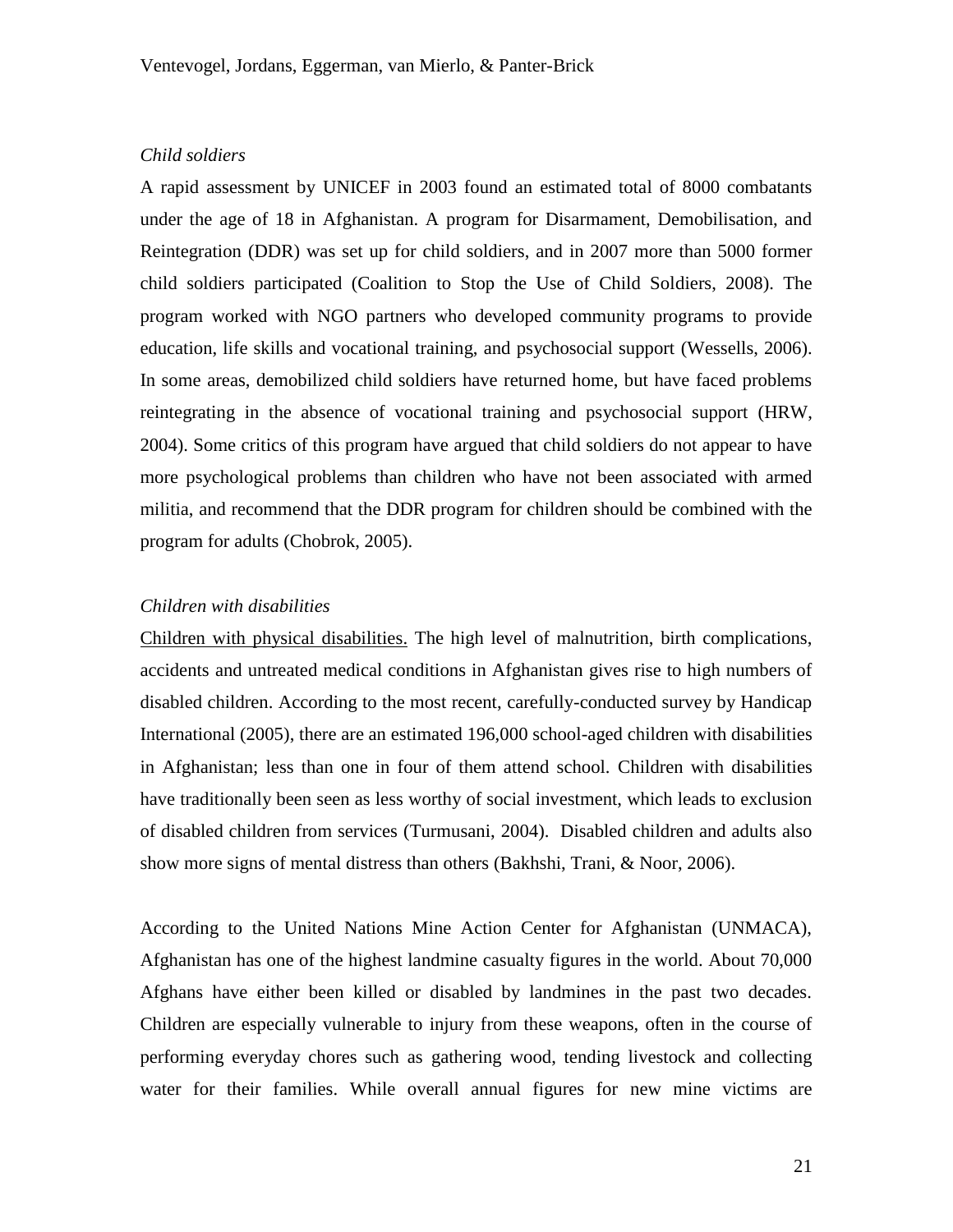decreasing, the number of victims under 18 years is increasing (ICBL, 2007). In addition, unexploded ordnance (UXO) is easily mistaken by children for a toy or an interesting object to investigate. In a study in Kabul in 1995, roughly 85% of all UXO victims were children (Save the Children USA, 2003).

There is no systematic research on the mental or psychosocial consequences of injuries due to landmines or UXO on children in Afghanistan. The effects are assumed to be profound as illustrated in this quote from a report by Save the Children on the subject:

"*I feel miserable. I can't play football with my friends anymore or help my mother bring up water from the well. Why has this happened to me? I am so disappointed with my life. I don't understand why this has happened*." (10-year old Ali; he lost one leg while the other was severely injured.)

Children with intellectual disabilities. A nationwide epidemiological survey on disability found a point prevalence of 0.11% for learning disabilities (Trani & Bakhshi, 2006). The case identification was through self-report by family members, who were asked if there was a member in the household who had delayed/slower speaking ability or delayed walking/mobility development compared to other members of the family, or who demonstrated behaviour that did not correspond to their given age. In neighbouring Pakistan the prevalence of mental retardation was found to be considerably higher than in industrialized countries: nearly one in 50 children had severe mental retardation, and one in 15 mild mental retardation (Durkin, Hasan, & Hasan, 1998). Many of the risk factors for mental retardation in the Pakistan study are present in Afghanistan: perinatal difficulties, consanguineous marriages, high rates of neonatal infections, postnatal brain infections (cerebral malaria), malnourishment of pregnant women and young children, and head trauma. The difficult living conditions faced by many Afghan families, including poor nutrition, hygiene and health care, leads to many developmental problems in children. Excessive numbers of infants are born with congenital abnormalities, which are probably the result of maternal malnutrition during early foetal development.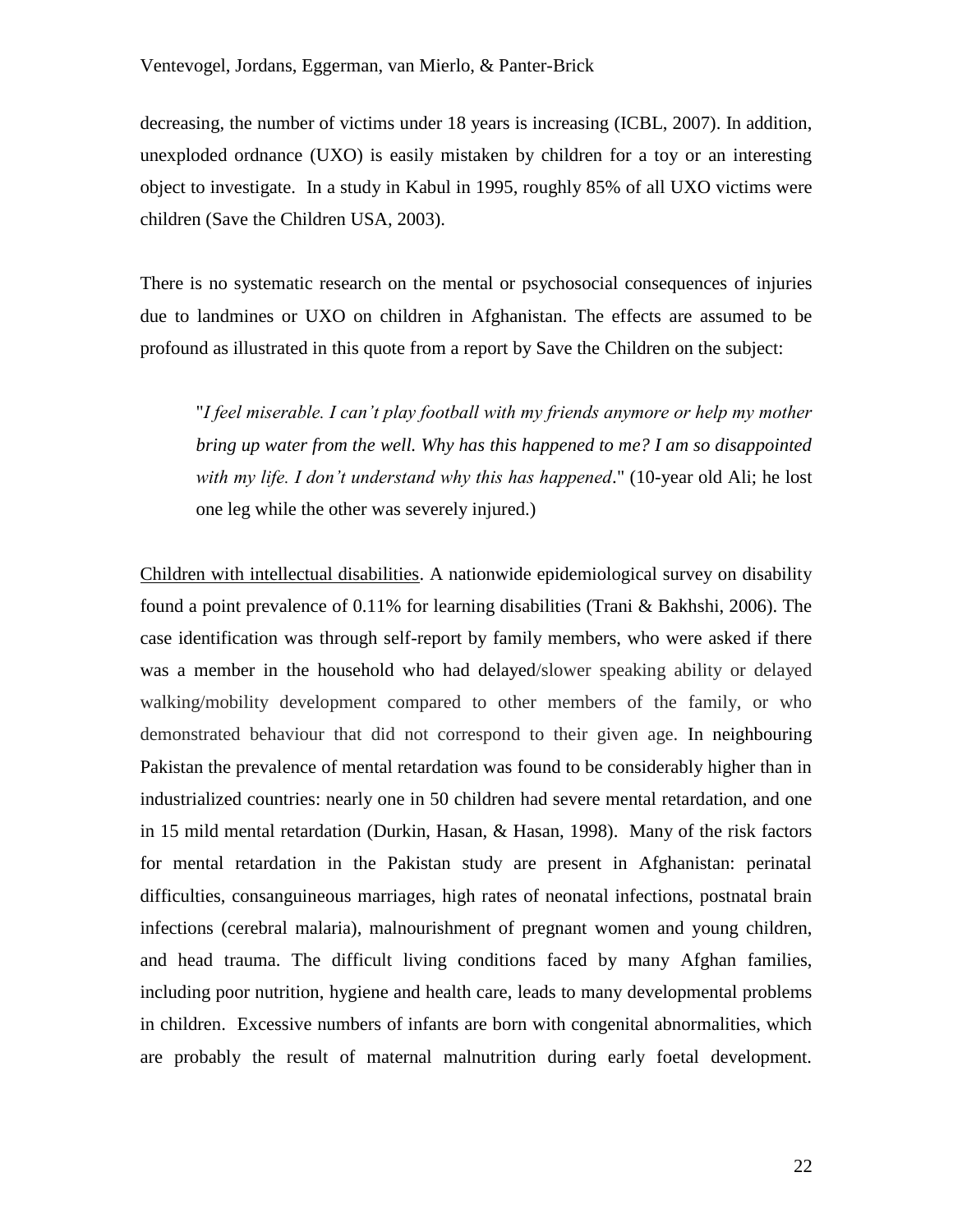Developmental milestones are significantly delayed for many Afghan children (Miller et al, 1994; Prasad, 2006).

#### *Violence against children*

Domestic violence against children. In Afghanistan violence in families is widespread, and beating children is, in general, not considered immoral when it is not excessive. The Afghan Independent Human Rights Commission (AIHRC) has drawn attention to the high level of domestic violence reported by children in both rural and urban areas. In one study, over half of the children interviewed by AIHRC reported experiencing physical violence at home; the report authors also point out that as many children were worried about answering the question, rates of domestic violence are likely to be underreported (AIHRC, 2007b). In her study of children in two schools in poor neighbourhoods in Kabul, Catani et al. (2008) found that while 39% of respondents had directly experienced war-related events, 10% reported having suffered at least one injury due to maltreatment at home. Children had experienced an average of 4.3 different types of domestic violence, with most children reporting three or more event types. Predictors of domestic violence included a history of experiencing war trauma, family size, engagement in child labour and poverty.

Smith (2008) interviewed Afghan adults about their views on and experience of violence against children in the home, and found that they identified two distinct categories: violence used as a means of disciplining children, and violence resulting from adult anger, stress or frustration. In the communities where the research was carried out, violence toward children by family members is accepted and widely practised. Much violence directed at children relates to how the adult is feeling, with adults under stress venting their anger on their children. Many people would be keen to adopt nonviolent means for disciplining their children, but do not know how:

*Beating children also is not good. When I had my first daughter I beat her a lot when she was very small but now I know that we should not beat children because they do not understand. So parents should not beat their children. But when my*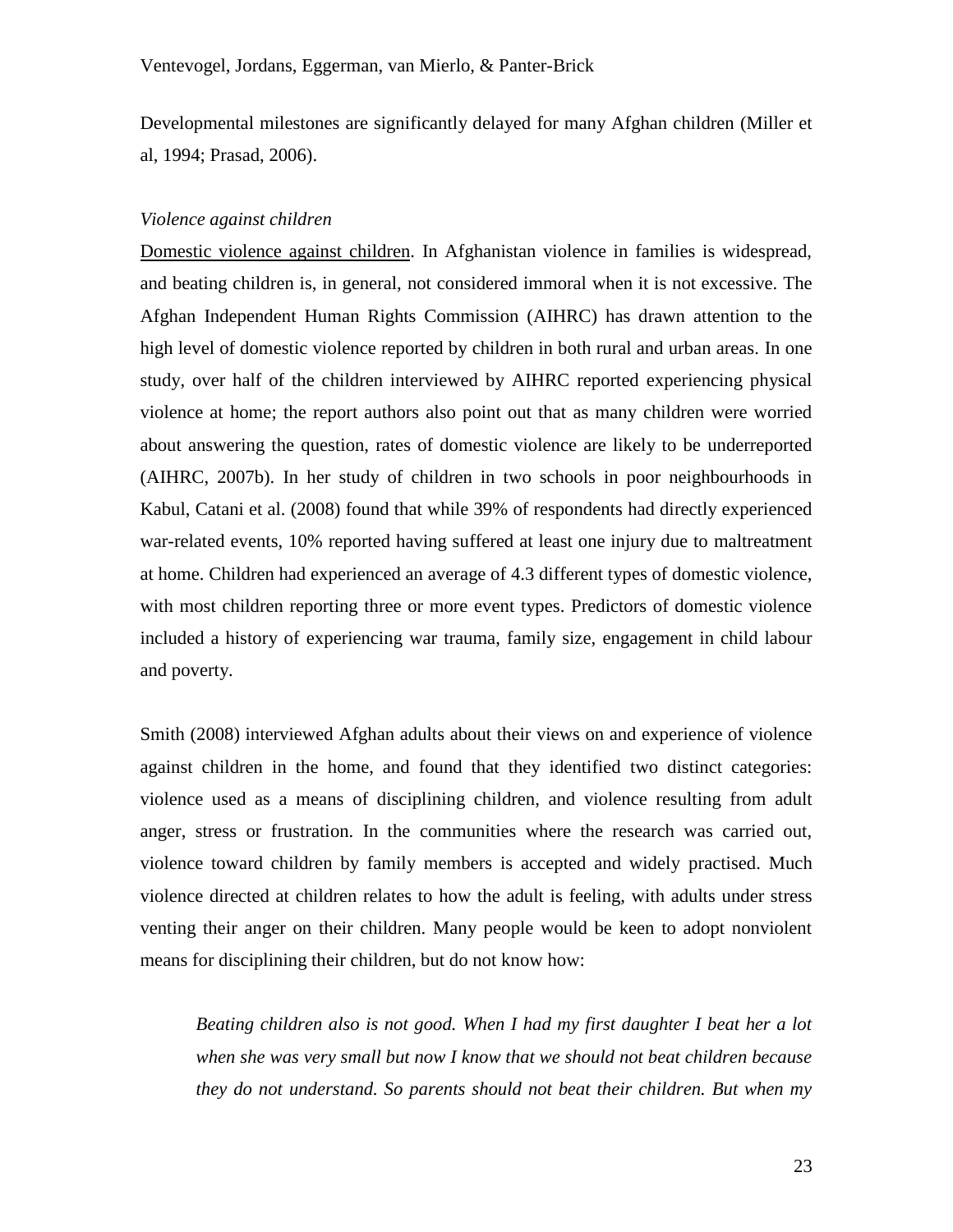*husband fights with me and I'm angry I beat my children. And when I'm tired from doing housework I beat my children very hard if they do not listen to me. Once I had washed the clothes and it was three thirty and I was very tired. My husband had been doing construction work at home. When I finished the clothes and without giving me any break to drink tea, he asked me to cook food for dinner. I said ok after having some tea I will cook. But he didn't listen to me and asked me to cook food now. I became angry and did not say anything to him. At the same time my son came to me and I asked him to wash his face, I told him to take water and wash his face but he didn't listen to me and asked me to do it. I was angry with my husband, but I couldn't say anything to him so I took a big stone and I threw it at my son and shouted to him, do what I am telling. I am not your servant. Unfortunately, the stone broke one of his teeth and his mouth was bleeding.* (Mother of a six year old son; Smith 2008: 51)

Women in the large-scale study by Eggerman & Panter-Brick (2010) recounted similar experiences of becoming violent due to frustration with their circumstances:

*My husband is a driver, but he doesn't own the car he drives, so he has to give a large part of what he earns to the owner. We have to share a house with four other families, we live in the separate rooms of the house and it's difficult. My mind gets weaker and weaker, and I get upset and beat the kids. Yesterday I beat my daughter, then I felt bad about it and slapped myself on the face.* (Woman, aged 28; Eggerman & Panter-Brick 2010:75)

Prospective data, from a baseline and follow-up study, have most clearly shown the impact of domestic violence on child mental health: while cross-sectional data only point to associations between variables, longitudinal data can assess the relative causal impact of different types of violence and socio-economic stressors. In their follow-up study, Panter-Brick and colleagues concluded that violence inside the family was the most critical predictor of mental health trajectories, even in the context of exposure to extraordinary levels of collective violence (Panter-Brick et al, 2011; Panter-Brick and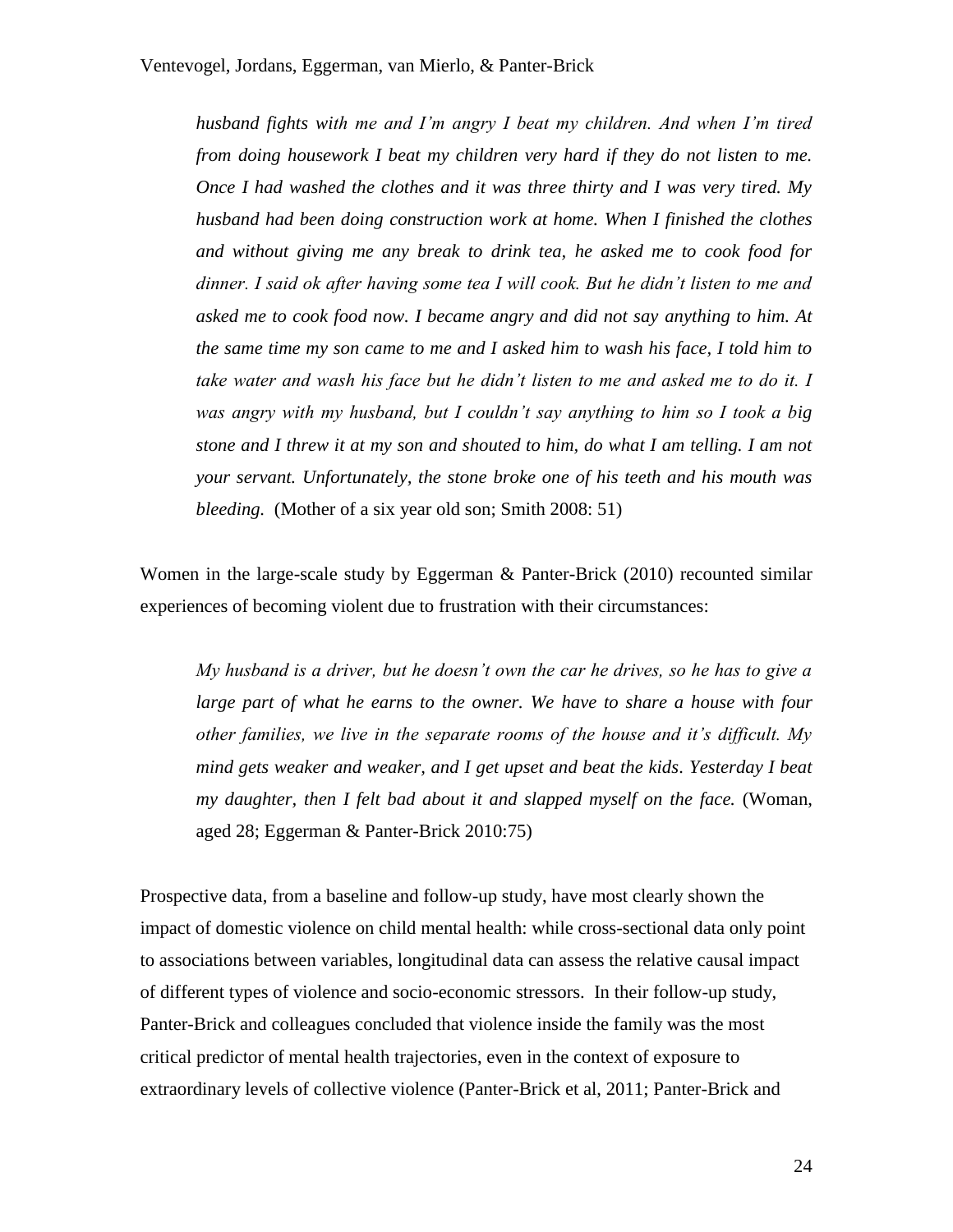Eggerman, in press). The quality of past-year family relationships was key to changes in psychiatric difficulties and depression: domestic violence (reported as stressful), severe beatings (reported as trauma), and family conflict predicted worse outcomes, while family "harmony and unity" (Dari: *ittifaq* and *wahdat*) – a sense of family cohesion and connectedness - predicted better outcomes. By contrast, exposure to militarized violence had no discernable impact on mental health changes over the period of study. Thus family environments may outweigh collective violence in predicting psychiatric and depressive burden (but not posttraumatic stress, for which lifetime trauma exposure trumped all other risk and protective factors). Family relationships are also central to developmental resilience, as evidenced by better-than-expected prospective mental health outcomes.

Sexual violence against children. In Afghanistan it is very difficult to find information on sexual abuse of children. Most information is from press reports or anecdotal accounts as no official statistics are available (IRIN 2007, 2008). Sexual abuse against a child is considered an offence against the honour of the family, and not specifically a crime against the child itself (Slugget, 2003). Among Afghans, child abuse is thought to affect boys more frequently than girls, as the latter are supposed to be protected within the safety of their homes; abuse of girls is therefore a particularly "taboo" subject, and hidden within the family.

Worldwide, marriages involving under-aged girls show higher rates of mother and child mortality, due to problems during labour, miscarriages or unsafe abortions, and also higher risk for infertility in the mother, and disability for their infants (WHO, 2009). Medical reports in Afghanistan suggest that reproductive health problems of young women constitute a health burden, with case reports of girls as young as twelve years presenting with vaginal and anal bleeding resulting from early consummation of marriage (WCRWC, 2002).

In Afghanistan, the unavailability of female sexual partners for men outside of marriage seems to provoke the use of young boys as sexual partners. Traditionally, the 'keeping' of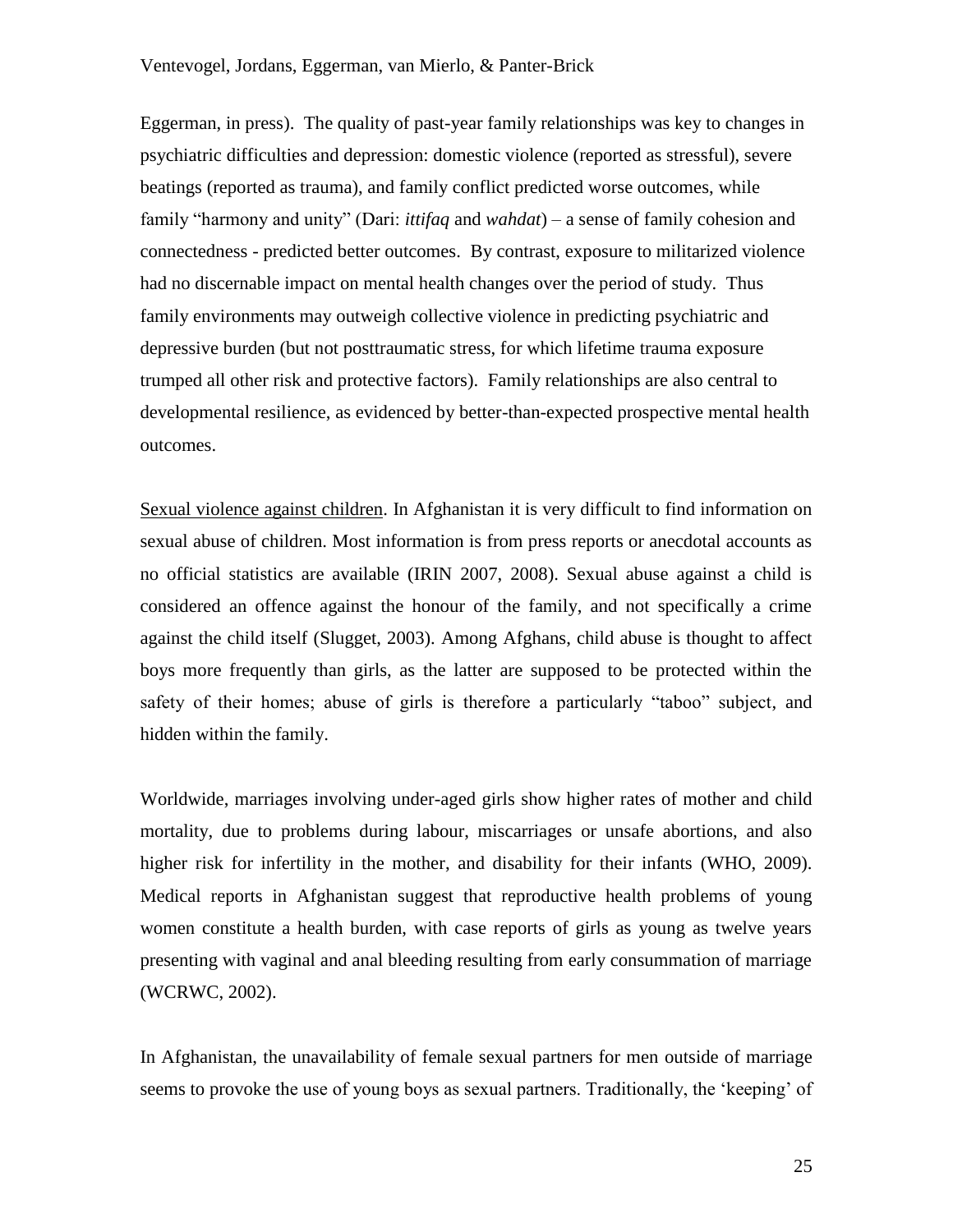handsome boys is a marker of status and prestige for men. The practice visibly continues today, with militia commanders and other important leaders accompanied by teenage 'tea-boys,' and truck drivers by a young assistant referred to as a 'wife.' Khan (2009) reports the story of a boy whose father died when he was five years old, and whose mother remarried and sent him to live with his grandmother; the latter asked him to collect wood to sell in order to contribute to her household income:

*"Some people were giving me money and started to sexually use me. I was happy with that because it was the easiest way to have money for my grandmother. Now it is my business, even if it is shameful. If there is another alternative, I will stop it*." (Schoolboy in Kabul. Cited in Khan, 2009)

Severe sexual violations against boys are thought to be most common in South and Southeast of the country (FICF, 2004) but are also well-known in the North. There is also evidence of young male adolescents being systematically exploited and sexually abused by tribal leaders, militia commanders, or other powerful men, as part of a practice known as *bache-bazi* [lit. "playing with boys"]. Often poor and orphaned, these boys are bought by older men to dance at parties, and are sexually abused by them afterwards; such gatherings also serve as marketplaces, with good-looking boys being traded by their "owners" for money. In 2008 the US Department of State Bureau of Democracy, Human Rights, and Labor concluded that "child abuse was endemic throughout the country, ranging from general neglect, physical abuse, abandonment, and confinement to work in order to pay off family debts," and that "sexual abuse of children remained pervasive" (USDS 2008).

## *Children in detention*

The majority of children in detention are male (75%) and a significant number are in custody for minor offences or are illegally detained (AIHRC, 2008). Children face jail for 'moral' offences, such as sodomy or adultery for boys, and running away from an oppressive home life for girls. For adults in the prison system, torture is reported as routine procedure, particularly to gain a confession. Conditions in government jails are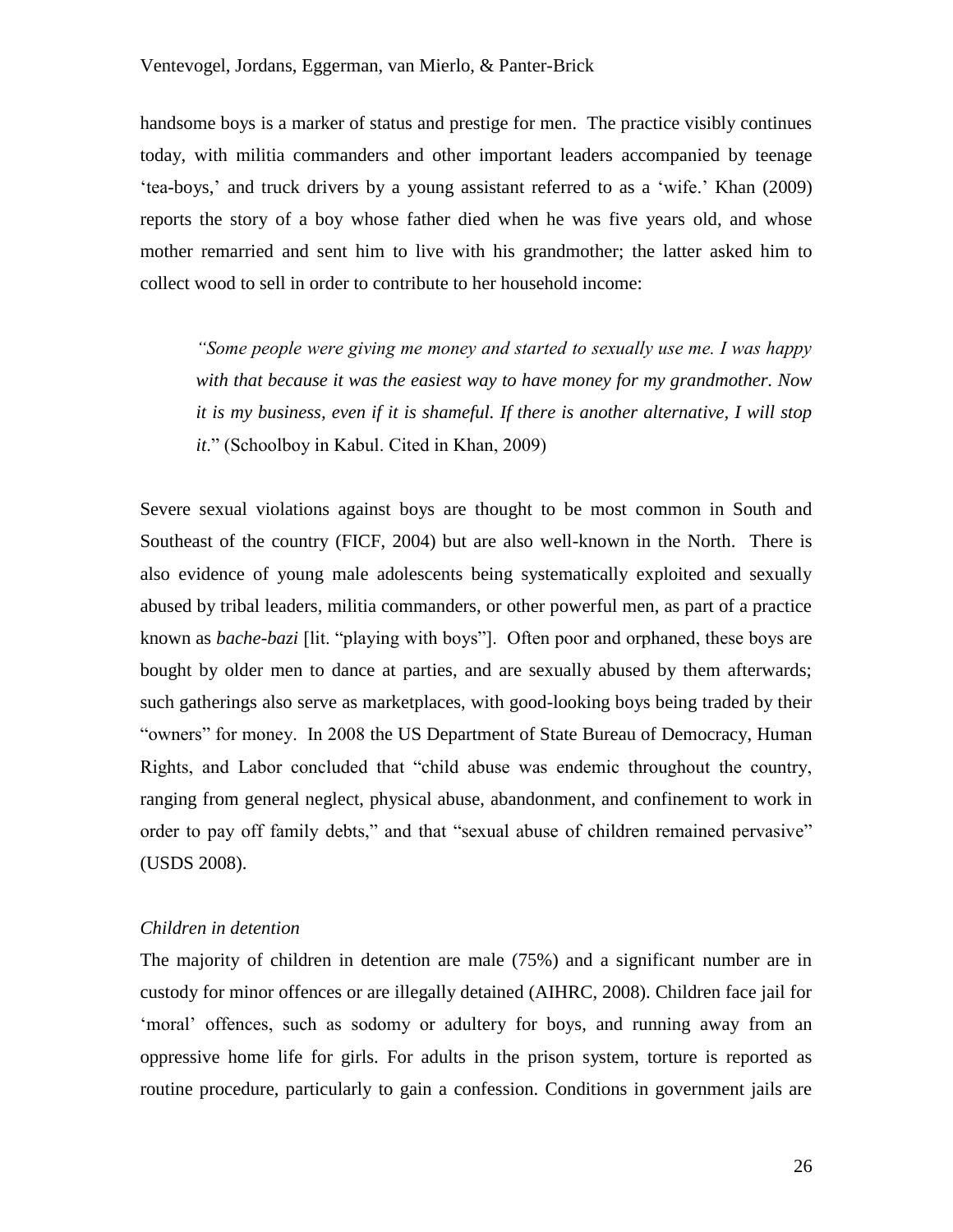poor, and there is a lack of adequate legal representation for children, as well as a history of corruption in the judicial process. Moreover, children—particularly boys—are likely to experience violence when arrested (AIHRC, 2008).

#### **5. Services to assist Afghan children and youth**

Psychosocial well-being of children can be affected by traumatic events and by daily stressors. Traumatic stressors may include war-related events, but also family conflict and community-level violence not directly related to war (Panter-Brick et al., 2009). Daily stressors consist of social and economic hardships in everyday life, related to physical ill-health, malnutrition, crowding, unemployment, low wages, illiteracy and gender-based discrimination including domestic violence, social isolation and barriers to equitable access to health, educational and vocational resources (Arntson, 2001; De Berry et al., 2003; Miller et al, 2008; Omidian & Miller, 2006). Thus, the call from public health advocates for a population-based, youth-focused model, which explicitly integrates mental health with other health and welfare initiatives in low and middle-income countries (Patel et al., 2007) appears to be highly relevant for Afghanistan.

Successful mental health and psychosocial support programming in Afghanistan needs to take the complex political, socioeconomic and cultural situation of the country into account. Building sustainable systems of care in Afghanistan requires taking community variation into account in the design, implementation and evaluation of programmatic initiatives. There is a need to collaborate with both organizations and groups at community and district level, and with formal structures such as ministries and programs at national and provincial level. Interventions should contribute to reducing gaps between existing national-level policies and concrete action in the lives of ordinary people. Community relations with the outside world and regional political elites are often mediated through personal relationships with powerful decision-making 'key figures' at the national level. Until these higher-level elites are willing to allow transformation of existing power relations, it will be difficult to change social systems, and the ability of programs to improve the situation will be limited. Given this situation, a step-by-step approach and a willingness to work with existing community-based and governmental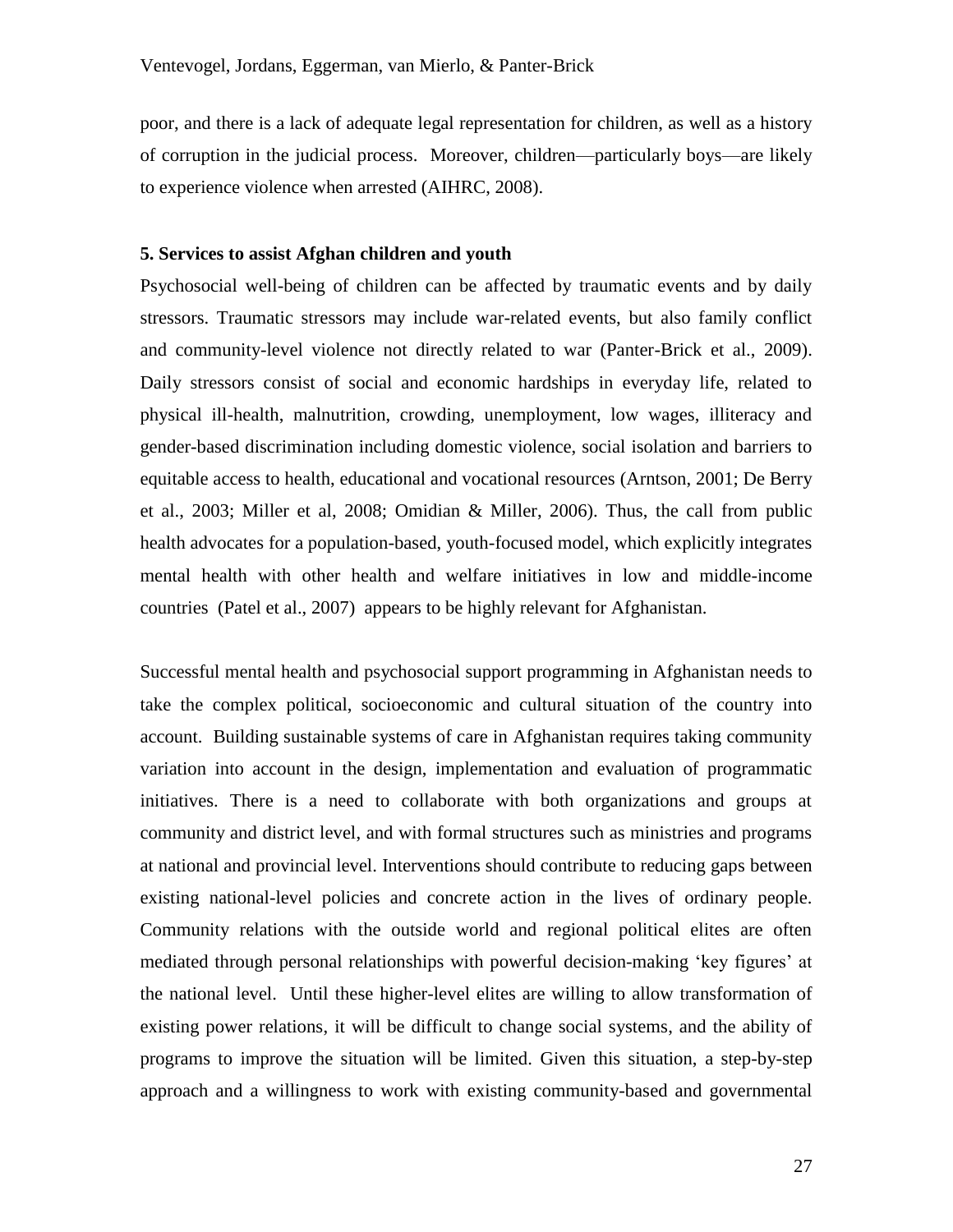#### Ventevogel, Jordans, Eggerman, van Mierlo, & Panter-Brick

structures is required. Effort must be put into the creation of networks, and the nurturing of collective action to improve the lives of Afghan children and their families.

Several organisations provide services for Afghan children; however, existing initiatives are fragmented, and many extant programmes are in the embryonic stage at best. Such efforts are often initiated and run by international non-governmental organizations and reach relatively small numbers of targeted groups; they may not be firmly rooted in Afghan social structures, and may not prove to be sustainable. International consensus documents such as the IASC-guidelines on mental health and psychosocial support in emergency settings (IASC, 2007) recommend that services must be connected within a multi-layered support system, in order to cater for a range of people affected in different ways who may require different kinds of mental health and psychosocial support (Figure 1). We will provide an overview of existing initiatives in terms of this framework of interrelated services.

## [Figure 1]

A small percentage of people experience intolerable suffering and have significant difficulties in daily function; they would need access to clinical, psychological, psychiatric, or other highly specialized supports. A majority of people manage to cope with difficulties and distress through access to local, non-formal support systems bolstered by the reestablishment of adequate security, governance and services that meet basic survival needs. In between these extremes are people affected by disruptions in key family and community support networks, who will benefit from efforts such as tracking down missing family members and effecting a reunification, communal healing ceremonies, formal and non-formal education, livelihood activities, and the strengthening of hope and social capital (Wessells & Van Ommeren, 2008; Jordans et al., 2010).

#### *Layer 1: Basic Services and Security*

The most important interventions to improve mental health and psychosocial wellbeing for Afghan children and youth have apparently nothing to do with psychosocial support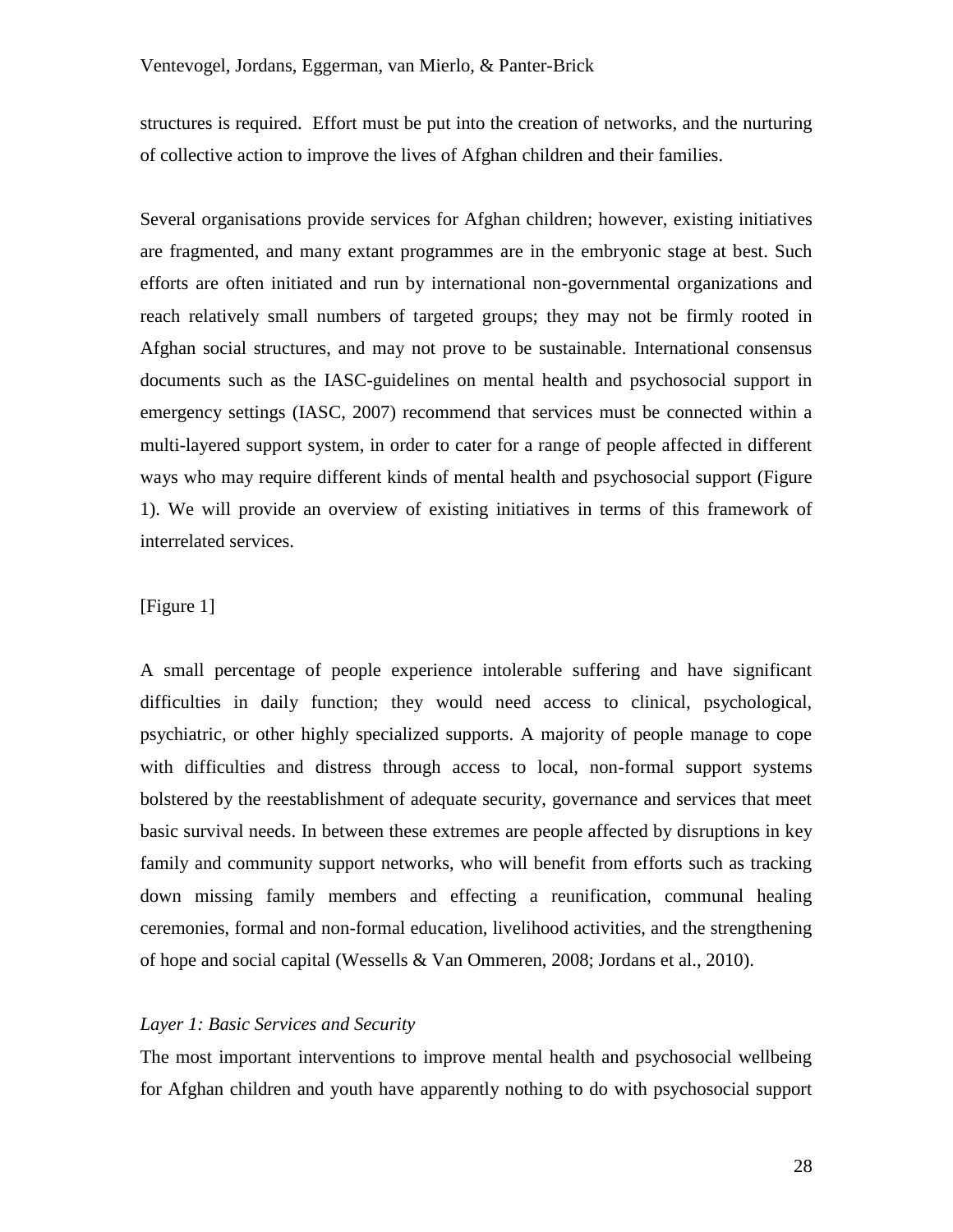and mental health care. The best guarantee for improved mental health status is the normalization of living circumstances and the alleviation of severe problems resulting from poverty and insecure livelihoods. Programs to promote income generation and reduce children's workloads will have direct beneficial effects on children and their families. The development of infrastructure, health and educational services are important elements of the reconstruction of Afghanistan, as well as initiatives that bring together youth, local communities and stakeholders to increase general child safety, as exemplified by demining and road safety campaigns (De Berry, 2008).

#### *Example: Building water wells improves psychosocial wellbeing*

An important impediment to healthy psychosocial development is ongoing violence and political instability. The continued violence between antigovernment insurgents and pro-government forces, including foreign military troops, prevents a normalization of life for many Afghans. In particular, attacks by Taliban on schools catering for girls and other public services for women increase the sense of insecurity among the population. Loughry et al. (2005) present a salient illustration of the importance of providing basic needs to improve psychosocial wellbeing. Using a quasi-experimental design, the project compared the effects after 9-14 months of a 'psychosocial' intervention, consisting of Child Centered Spaces and activities facilitated by Child Well-Being Committees (described below in layer 2) with an intervention to improve basic services: a water-sanitation program consisting of the construction of wells using a participatory process. A questionnaire-based measure indicated that the water intervention had greater impact on children's well-being than the psychosocial intervention (Loughry et al., 2005).

## *Layer 2: Community and family-level support*

The second layer represents services for people able to maintain good mental health and psychosocial wellbeing if they receive help in accessing key community and family support. In the Afghan context, appropriate activities for children and youth might consist of promoting alternative disciplining techniques and providing child-rearing support.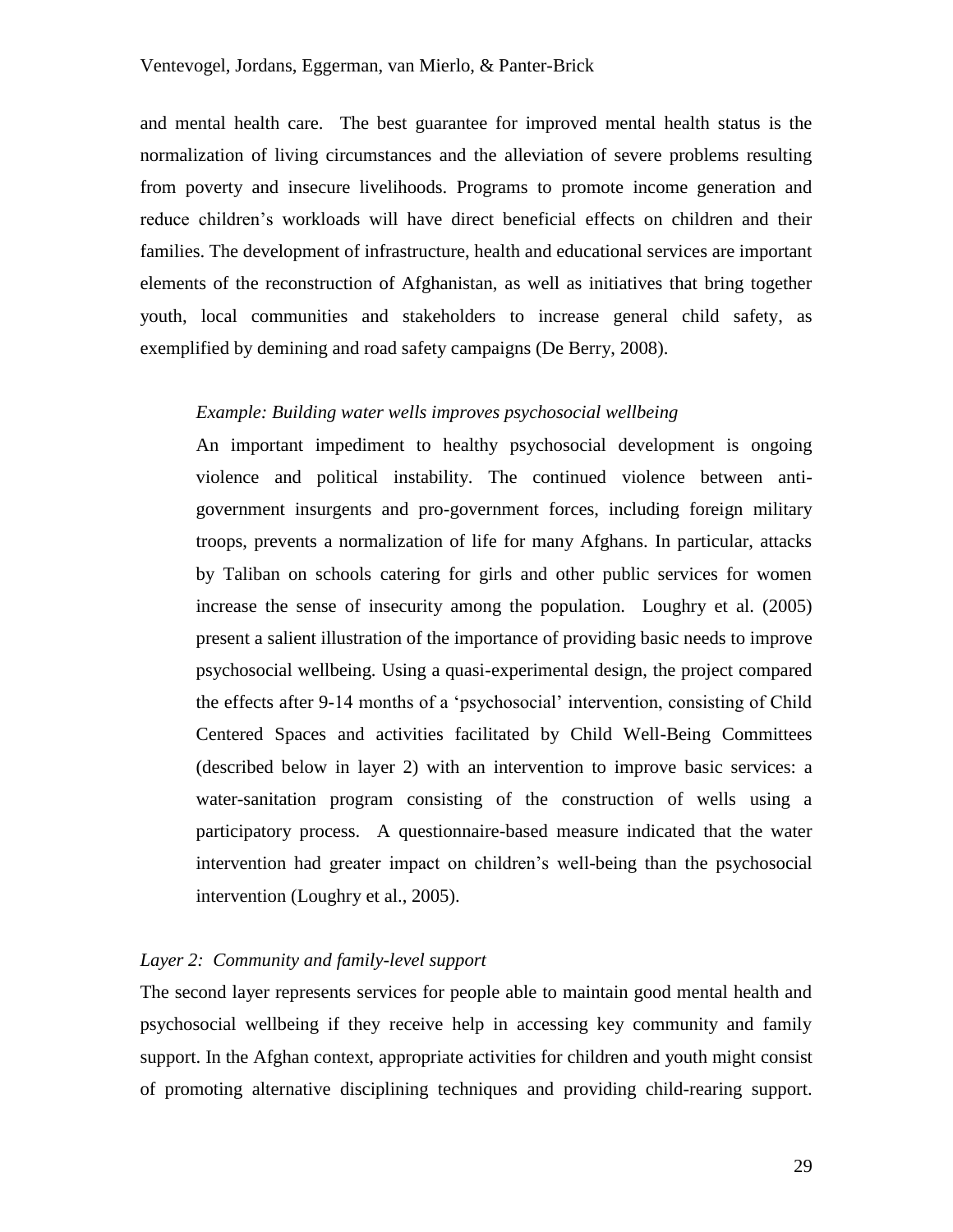Examples include awareness-raising workshops for parents, teachers or local religious leaders, involving adolescents in meaningful activities to prevent substance abuse, training community members to better provide psychosocial support, and discouraging child abuse and maltreatment, social exclusion, gender discrimination and domestic violence. Further options include the activation of social networks through youth clubs or the development of recreational spaces to provide opportunities for sharing experiences and mutual learning. A similar approach is the promotion of 'Child Centred Spaces,' places where children who have often lived with war all their lives can resocialize through play and education in the norms and values of peaceful Afghan society (Snider & Triplehorn, 2003). We give two examples of interventions offering community-level and family support undertaken in Afghanistan:

# *Example: Child Well Being Committees, giving children a voice in decisionmaking*

Since 2002, three major international NGOs (Child Fund Afghanistan, Save The Children USA and International Rescue Committee) formed the Consortium for the Psychosocial Care and Protection of Children, with the objective to "improve, in a sustainable manner, the psychosocial wellbeing and development opportunities of Afghan children, enabling primary and secondary stakeholders to cope better with the effects of a poverty-stricken, protracted conflict environment through participatory, community-based programming." (USAID/DCOF, 2007). The backbone of this approach is the establishment of Child Well-Being Committees, consisting of a mixed group of children, adolescents and adults that aim to mobilize, monitor and guide child protection efforts. The committees address a variety of issues relevant to children such health and hygiene, child protection, parenting skills, and monitoring the protection of vulnerable children in the community. During evaluations in 2005, children felt safer, went to school more often, made friends with children from other ethnic groups, and - according to their parents - exhibited better behaviour (Loughry et al., 2005). A 2006 follow-up revealed significant changes in children's self-reported behaviours: negative behaviours such as fighting with and hitting other children declined. In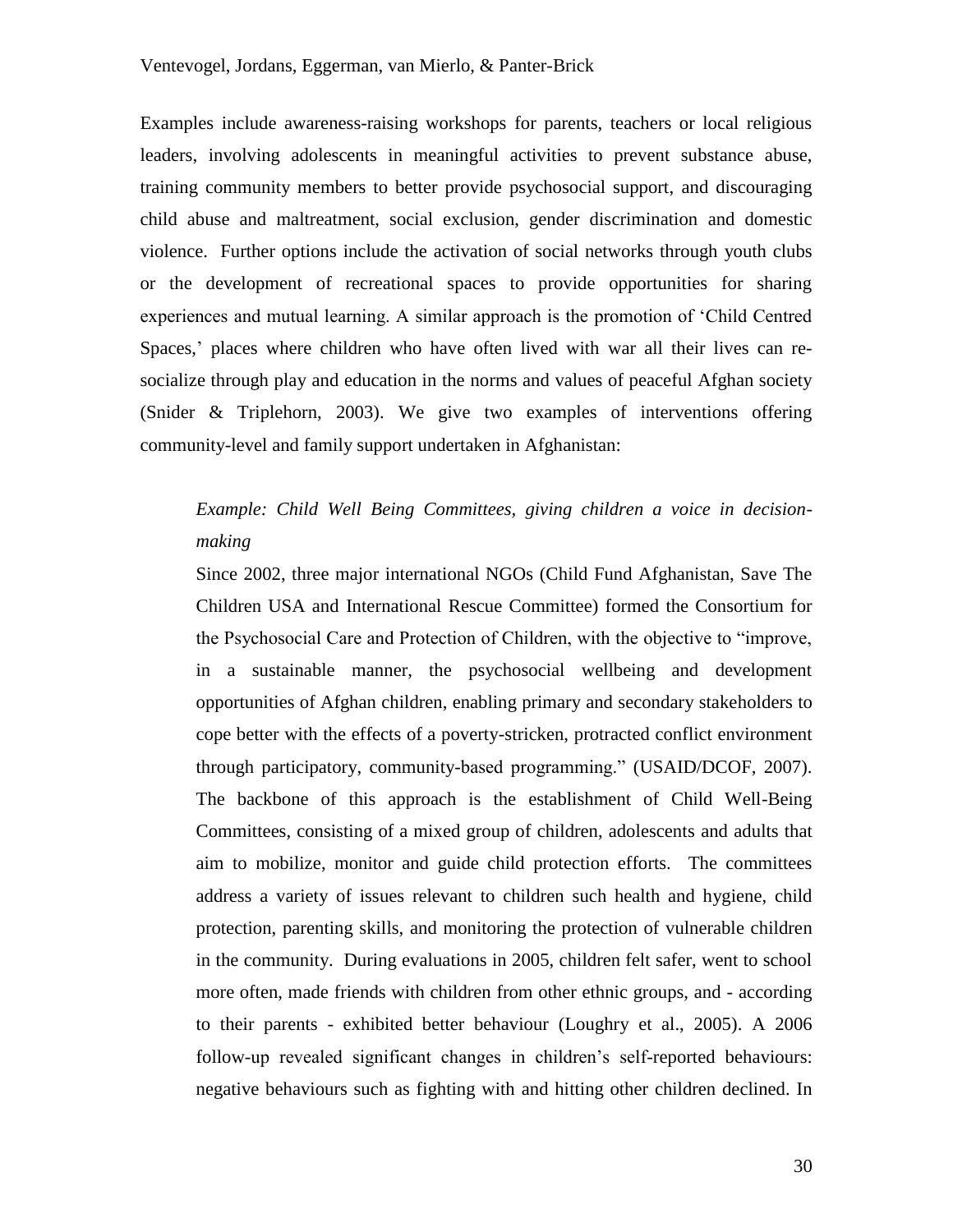remote Faryab province, girls reported a dramatic increase in their ability to speak up in a group. This finding was corroborated by reports from community members, one of whom described the children as follows: "*They are aware of their rights. They know things in the right ways. They are able to prepare songs and poems and [know] how to gather information about the problems in the community. The change is positive. Children share information with other children and attempt to have the other children involved in the activities. Children will know what to do when they are adults, how to resolve problems and to allow children to participate."* Women's Community Committee Member (USAID/DCOF, 2007)

#### *Example: Promotion of physical education and play in schools and communities*

The NGO 'War Child' implements psychosocial activities in schools and in communities throughout Herat and Kabul. A component of this program is getting non-school-attending working children back to school. Communities are encouraged to develop children's clubs as a means through which issues affecting children can be identified, explored, and addressed though subsequent advocacy campaigns. The program uses community-relevant indicators related to social change, such as an increased opportunities to meet peers and escape from isolating and monotonous home-based activities, improved balance between work-related responsibilities and leisure activities, less violent games (which often trigger memories of conflict), more positive interactions between children, the understanding and acceptance by adults of children's right to play, and the importance of play for child development and well-being. A 2006 evaluation of the school and community-based work found that there has been an increase in parent's support for children's play and learning. Girls in particular had received increased support from adults to play and attend school; many girls had not been permitted to play before. The attendance of girls and working children in learning activities was seen as a clear expression of increased support, as some of these required a small fee from parents for participation. As one mother stated: *"I have five daughters and they are all involved in the NGO activities. They are in*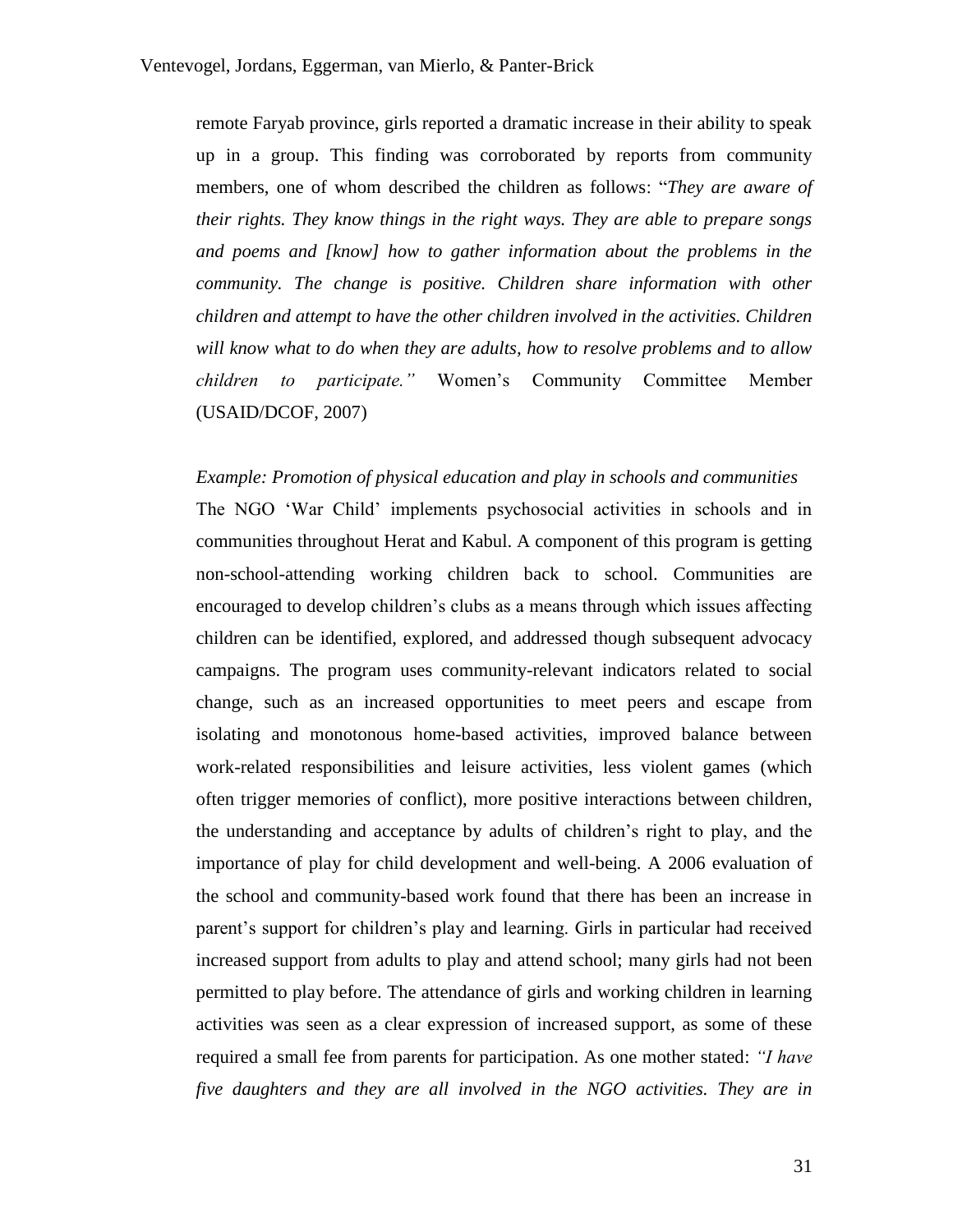*different courses and they are learning things like tailoring and English. We have an activity now. We did not have any when we were in Iran, because they looked down on us because we are Afghans. Now I am happy that my daughters can learn things that I could not. We want to open first aid and beauty classes. We are also learning table tennis."* (Woman in Herat Province - report by War Child Holland, 2007)

## *Layer 3: Focused Non-Specialized Supports*

The third layer consists of focused support for people who require individual, family or group interventions by trained and supervised workers who are not necessarily specialists in mental health and psychosocial support. Interventions within this layer can include a system of caseworkers who provide psychosocial support to families and individuals. In Afghanistan, HealthNet TPO has developed community-based psychosocial work using para-professional psychosocial workers as the backbone of the service (HealthNet TPO, 2008a) Structured psychosocial group interventions for children and youth with symptoms of moderate distress have not been documented for Afghanistan, but there is some evidence for its effectiveness in other settings (Bolton et al., 2007; Tol et al. 2008; Jordans et al., 2010). Organizing such services requires a long-term commitment by skilled helpers to ensure appropriate follow-up support, ongoing training, and supervision. Omidian and Lawrence (2007) describe how they use 'focusing' selftherapy - a therapeutic technique of 'bringing attention to the body in a gently, accepting way and becoming aware of felt sensations, leading to insight, physical release and positive life change' – which connects well with the rich Afghan heritage of Islamic Sufi philosophy and Farsi poetry.

#### *Example: Helping school teachers to provide psychosocial support*

In Afghanistan many teachers have no notion of teaching beyond academic instruction and lack the necessary skills to promote the social and emotional development of children. Organizations such as Save the Children US and UNICEF have made an effort to integrate training on psychosocial support into the primary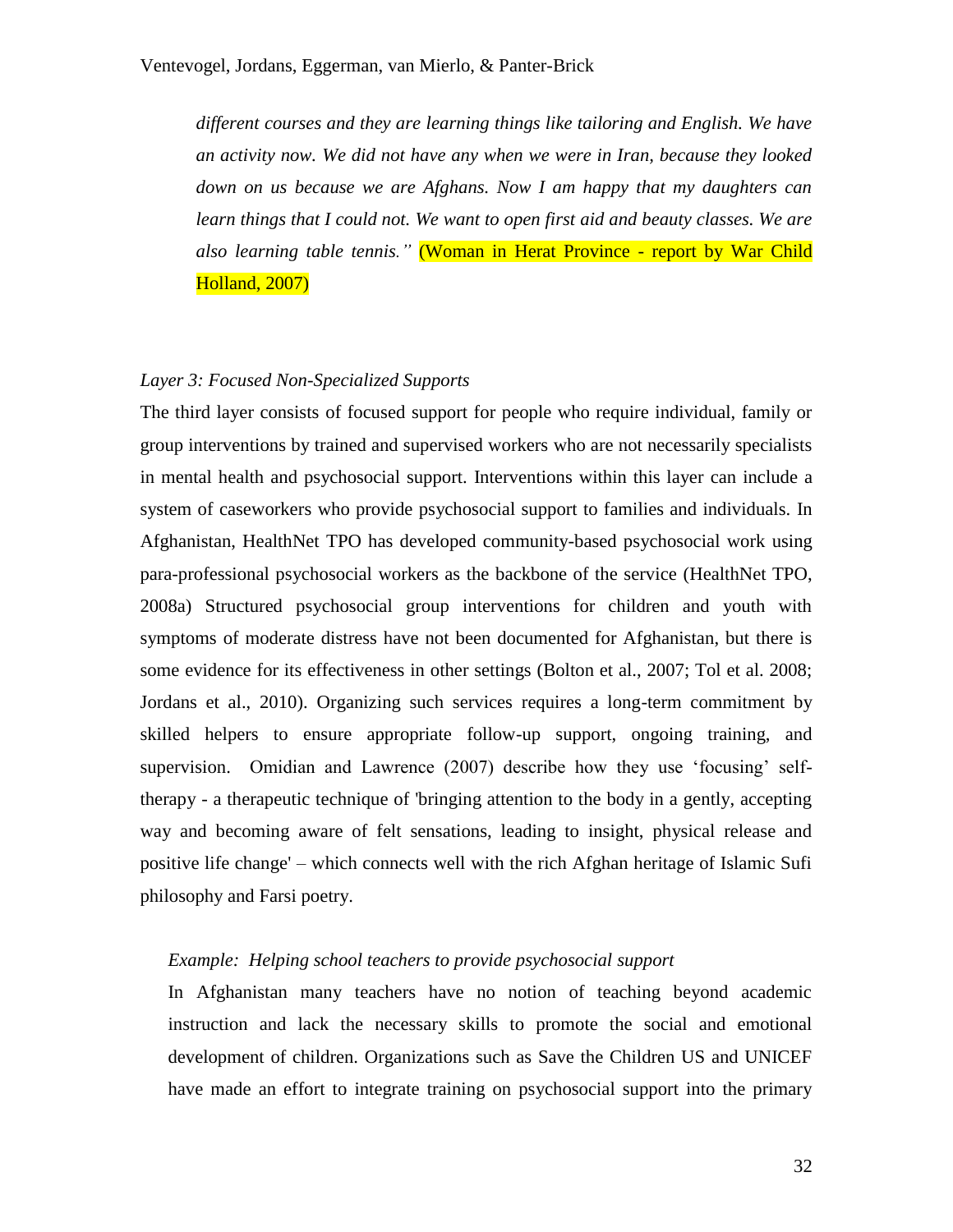school teacher curriculum. With approval of the Afghan Ministry of Education, a training module was developed on how teachers could offer psychosocial support and take measures to protect children. The module aimed to help teachers integrate traditional Afghan coping strategies for promoting emotional wellbeing into their work. The Ministry of Education prepared and distributed the training package to all primary school teachers in Afghanistan (De Berry, 2004). Similar approaches have been taken to train teacher in psychosocial wellness models and to enable them to provide improved psychosocial support to children in the classroom (Omidian & Papadopoulos, 2003).

## *Layer 4: Specialized Services*

The pyramid's top layer represents specialized interventions required for a small percentage of people with severe psychological complaints or mental disorders. Appropriate interventions include services to treat substance abuse in adolescents, and the identification and treatment of severely depressed children. Afghanistan does not have specialized services for child psychiatry or child psychology (Ventevogel et al. 2006). Institutional mental health services hardly exist, with just one national mental health hospital, and four psychiatric wards in general hospitals. The proportion of child and adolescent users of these mental health services is low (WHO-AIMS, 2006). Given the extreme scarcity of Afghan mental health professionals and limited financial resources, the establishment of specialized mental health services for children in the country still has a long way to go.

The World Health Organisation advocates the inclusion of mental health services within existing primary health care services (WHO, 2008). This entails training health care workers to identify mental, neurological and substance use disorders, installing a system of clinical supervision and regular medication supply, and promoting awareness-raising activities in communities. In Afghanistan this approach has been developed by nongovernmental organisations such as HealthNet TPO in eastern Afghanistan and the International Assistance Mission (IAM) in the western provinces around Herat (Ventevogel & Kortmann, 2004; Ventevogel, Faiz & van Mierlo, 2011).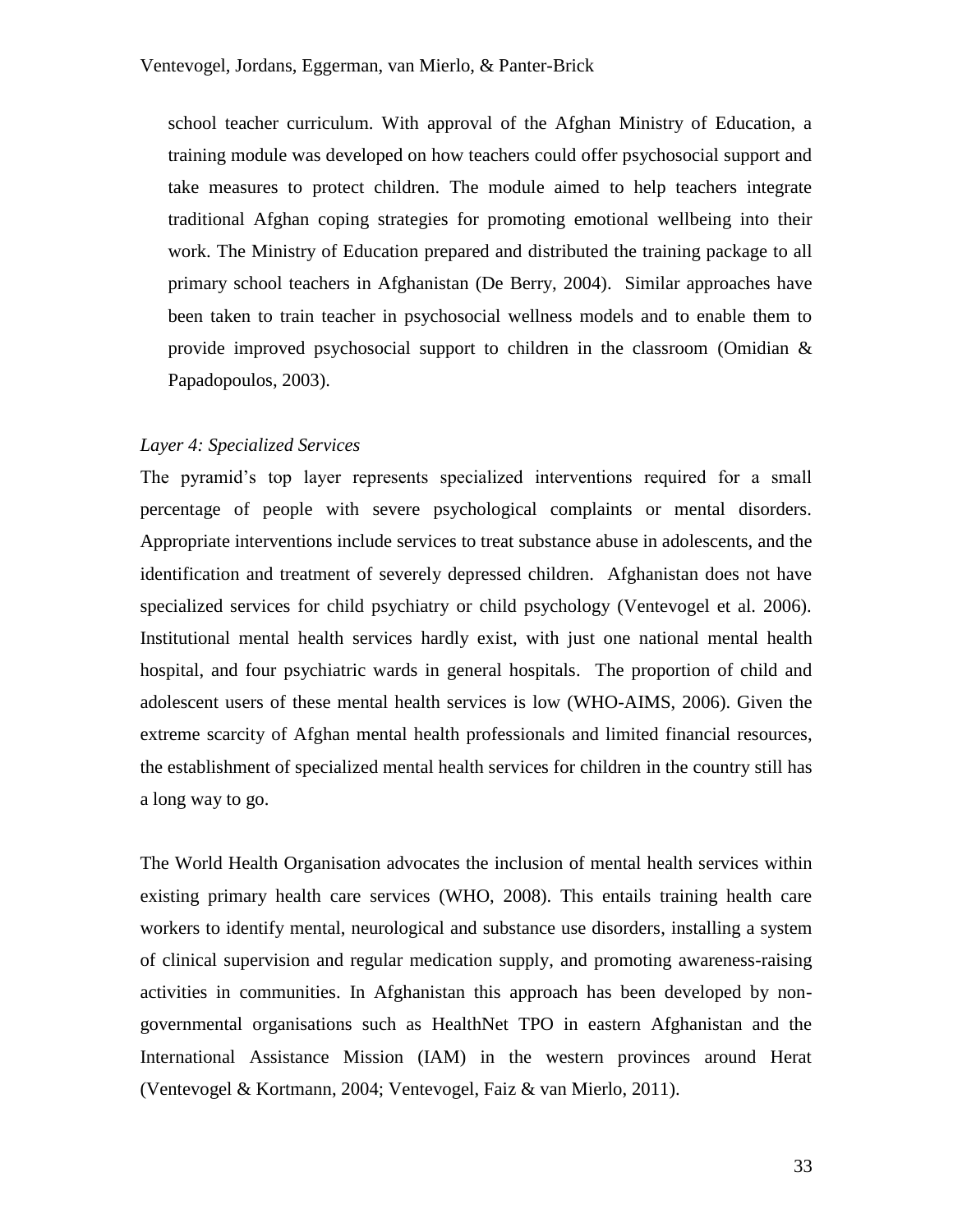Afghan NGOs such as Windows for Life (WFL), Humanitarian Organization Supporting Afghans (HOSA), and Medica Mondiale provide psychosocial services through psychosocial counsellors who have had intensive training in a variety of counselling techniques and are extensively supervised. However, these services are not specifically geared towards children and adolescents.

#### **Conclusion**

This chapter has identified some of the structural adversities children and adolescents face in Afghanistan, while at the same time demonstrating clear signs of their capacity for resilience. A key message is that researchers, policy makers, and both mental health and psychosocial practitioners need to move beyond primarily considering the acute and direct effects of war violence, and widen their perspective to consider the much broader impact of collective violence and systemic socio-economic stressors on psychosocial wellbeing and mental health. Culturally-relevant interventions to improve mental health and psychosocial wellbeing need to encompass efforts to strengthen families and communities, and also address factors which weaken these crucial social ties: such factors include insecurity and economic instability, poor living conditions, domestic violence, and insufficient opportunities for education and advancement. Specialized mental health interventions must be situated within a multi-layered system of services that includes both upward and downward referral, and is integrated with existing general healthcare and educational service provision.

Though positive and promising initiatives have been made, mental health and psychosocial care services for Afghan children remain largely inadequate and unassessed. In a systematic review of psychosocial and mental health publications on children in war-affected countries Jordans and colleagues (2009) concluded that while a consensus was present in 'discourse' – to promote community-based, culturally grounded, and carefully-evaluated approaches – adherence to such principles in the implementation of interventions is either not explicitly reported or is lacking in depth.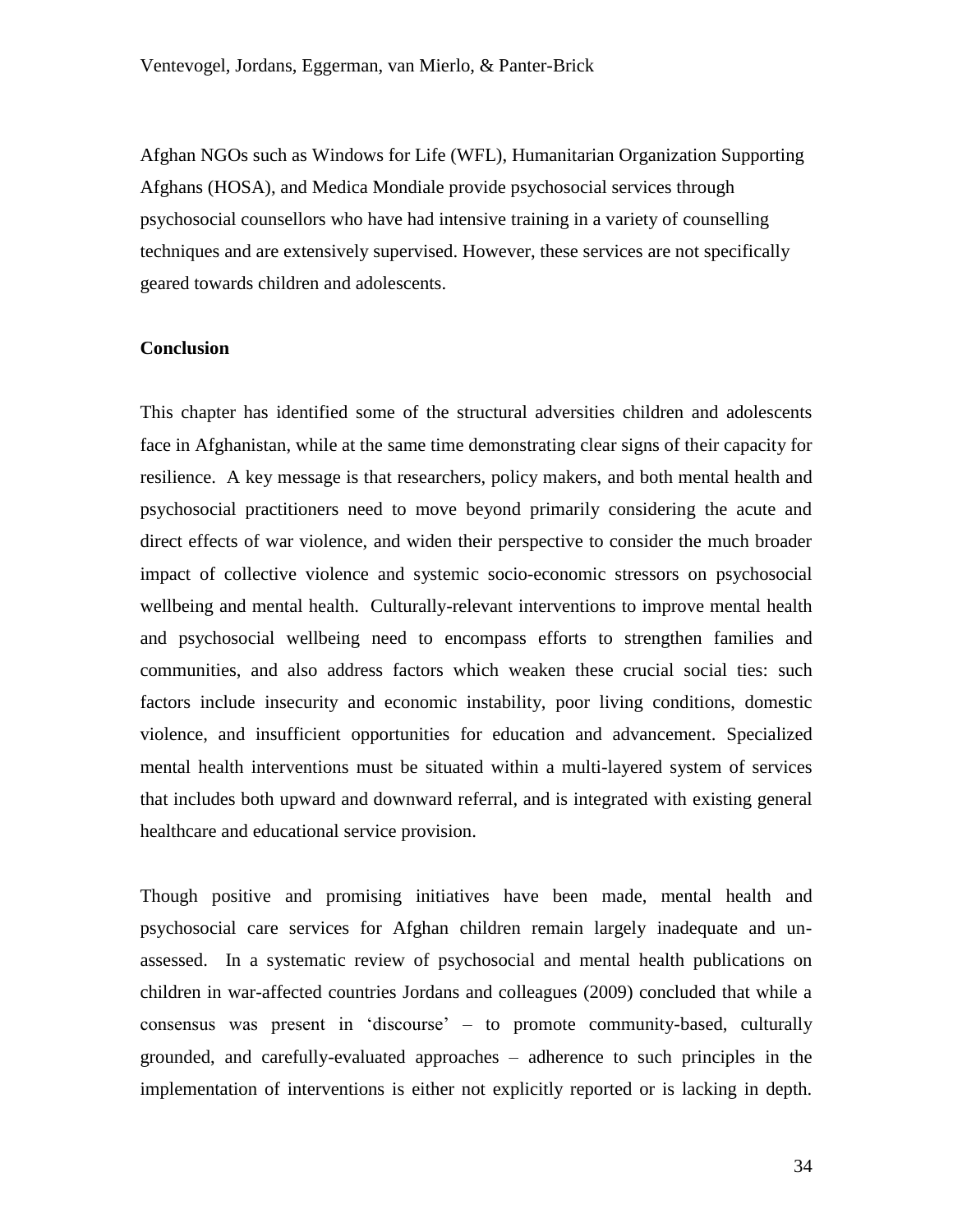From the data presented in this chapter this would appear to be the case for Afghanistan as well.

We therefore call for broad community-oriented approaches to address issues of mental health and psychosocial wellbeing, giving specific attention to high- and medium-risk groups of children and adolescents. To be successful, such initiatives are best embedded in a multi-sectoral approach that addresses larger issues pertaining to poverty reduction, environmental safety, improvement of health and education, stability of governance, livelihoods and social structures – a matter of securing a stable future for Afghan families.

## **Acknowledgements**

We wish to thank Hafizullah Faiz, M.D., and his staff members of HealthNet TPO's mental health program in Afghanistan; Ivan Komproe, Ph.D., from HealthNet TPO; Julian Smith, Eshaq Zakhizada, and Najeeb Nuristani, from War Child Holland; and Michael Wessells, Ph.D., from Columbia University**.** 

## **References:**

Afghanistan Human Development Report (2007). *Bridging Modernity and Tradition - Rule of Law and the Search for Justice.* Kabul: Centre for Policy and Human Development

AIHRC (2006a). *Evaluation report on the general situation of women in Afghanistan*. Kabul: Afghanistan Independent Human Rights Commission. [http://www.aihrc.org.af/Evaluation\\_Rep\\_Gen\\_Sit\\_Wom.htm](http://www.aihrc.org.af/Evaluation_Rep_Gen_Sit_Wom.htm) Accessed 16 January 2009.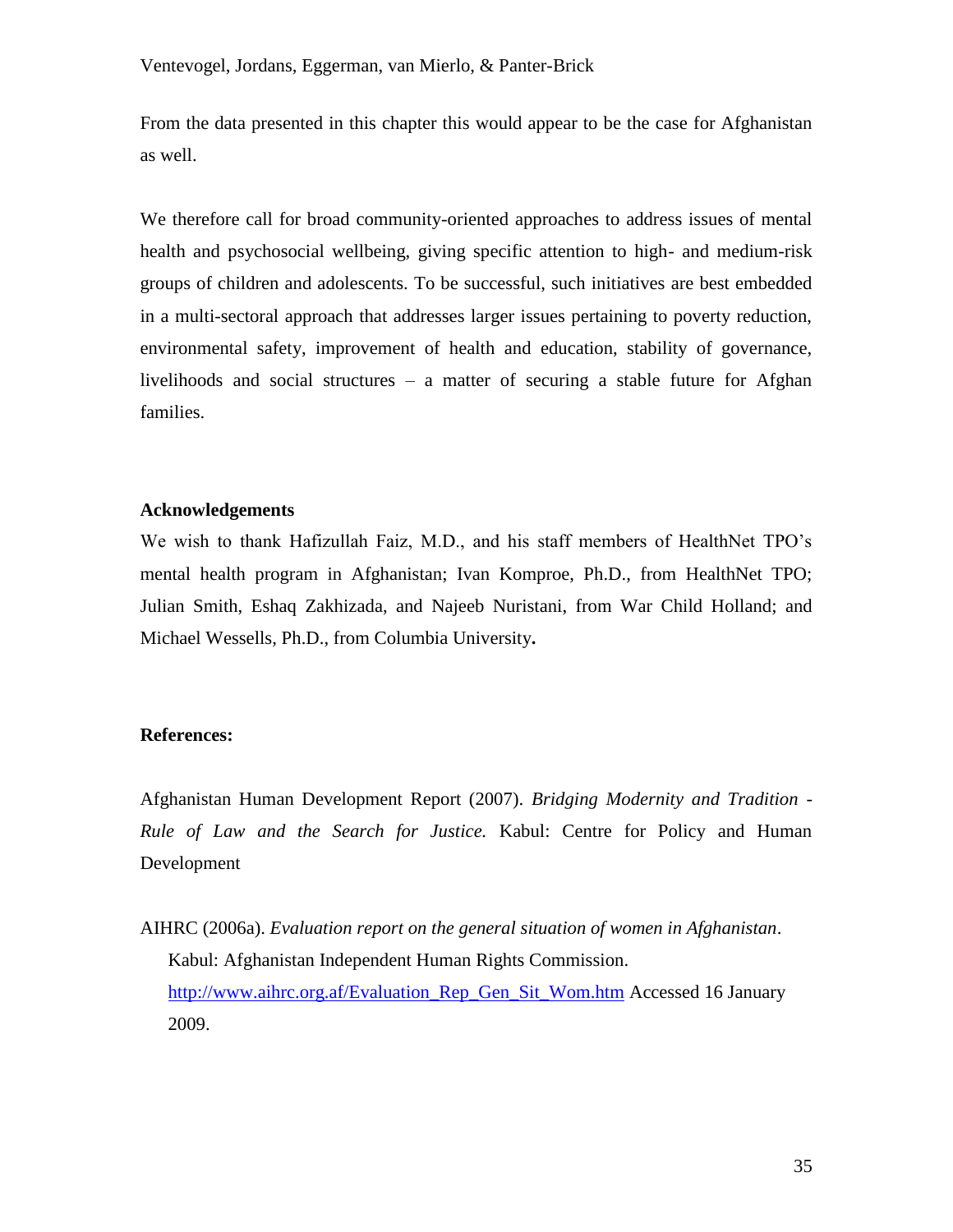Ventevogel, Jordans, Eggerman, van Mierlo, & Panter-Brick

AIHRC (2006b). *An overview on situation of child labour in Afghanistan*. Kabul: Afghanistan Independent Human Rights Commission. Retrieved from [http://www.aihrc.org.af/reports\\_eng.htm.](http://www.aihrc.org.af/reports_eng.htm) Accessed 16 January 2009.

- AIHRC (2007a). *The general situation of children in Afghanistan.* Kabul: Afghanistan Independent Human Rights Commission. Retrieved from [http://www.aihrc.org.af/reports\\_eng.htm.](http://www.aihrc.org.af/reports_eng.htm) Accessed 16 January 2009.
- AIHRC (2007b) *Economic & social Rights in Afghanistan II.* Kabul: Afghanistan Independent Human Rights Commission. Retrieved from [http://www.aihrc.org.af/reports\\_eng.htm.](http://www.aihrc.org.af/reports_eng.htm) Accessed 16 January 2009.
- AIHRC (2008). *Justice for children. The situation of children in conflict with the law in Afghanistan.* Kabul: Afghanistan Independent Human Rights Commission.
- Arntson, L. (2001). *Review of psychosocial support activities in the former soviet embassy compound IDP camp.* Kabul: Save the Children.
- Arur, A., Peters, D., Hansen, P., Mashkoor, M.A., Steinhardt, L.C., Burnham, G. (2010). Contracting for health and curative care use in Afghanistan between 2004 and 2005. *Health Policy & Planning, 25*, 135-44.
- Bakhshi, P., Trani, J. F., & Noor, A. A. (2006). *Towards wellbeing for Afghans with disability: the health Challenge: National Disability Survey Afghanistan 2005*. Lyon/Kabul: Handicap International.
- Behnam, S. & Afzali S. (2006). *Afghan Drug Boom Fuels Child Addiction Rates.*  Institute for War and Peace Reporting (IWPR). Retrieved from [www.iwpr.net.](http://www.iwpr.net/) http://iwpr.net/?p=arr&s=f&o=325631&apc\_state=heniarr2006). Accessed 2 Jan 2008.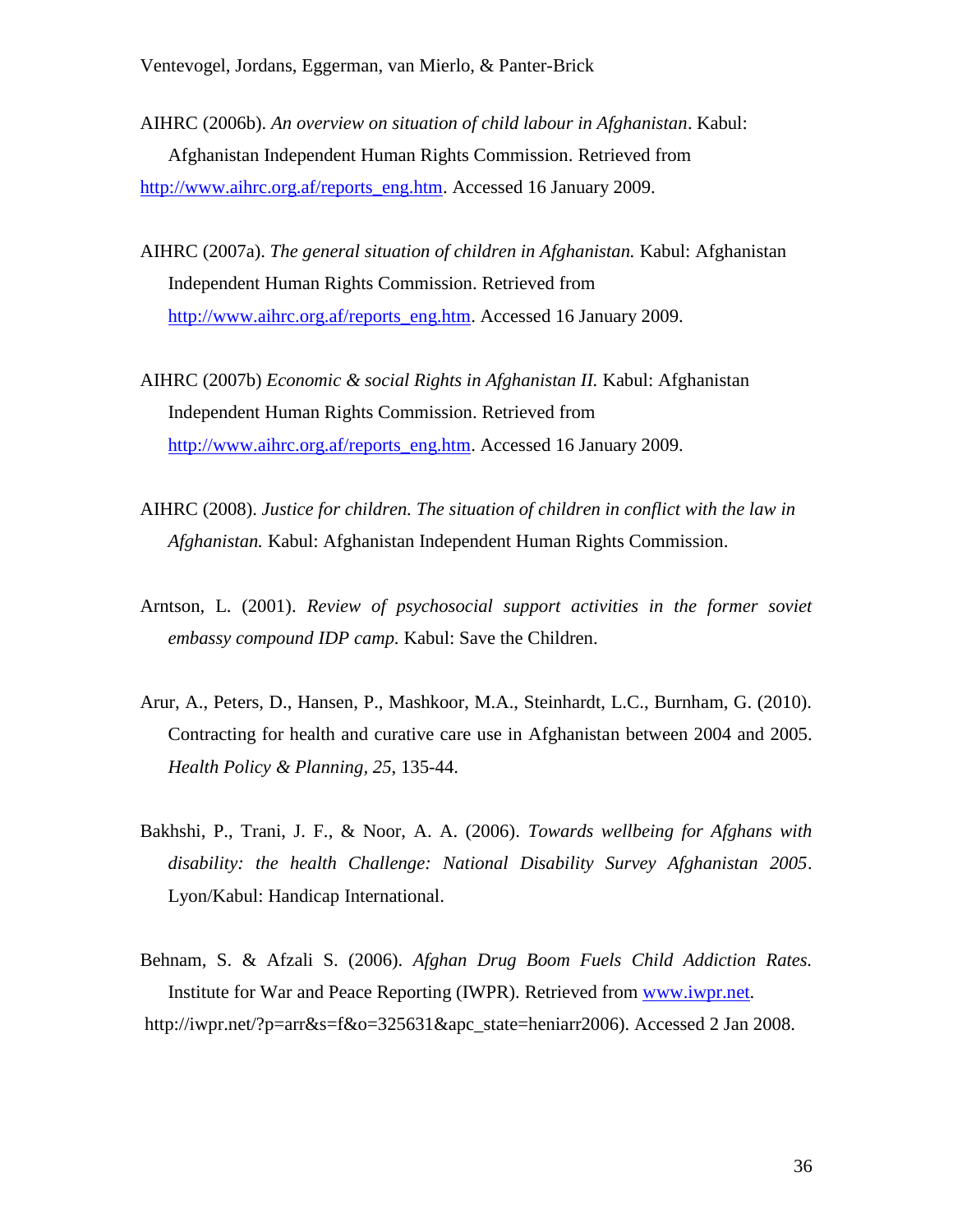- Bolton, P. & Betancourt, T. S. (2004). Mental health in postwar Afghanistan. *Journal of American Medical Association, 292*, 626-628.
- Bolton, P., Bass, J., Betancourt, T., Speelman, L., Onyango, G., Clougherty, K. F., Neugebauer, R., Murray, L., & Verdeli, H. (2007). Interventions for depression symptoms among adolescent survivors of war and displacement in Northern Uganda. *Journal of American Medical Association*, 298, 519-527.
- [Catani, C., Schauer, E., & Neuner, F. \(2008\). Beyond individual war trauma: domestic](http://www.vivofoundation.net/attachement/1028709819-32.zip)  [violence against children in Afghanistan and Sri Lanka.](http://www.vivofoundation.net/attachement/1028709819-32.zip) *Journal of Marital and [Family Therapy,](http://www.vivofoundation.net/attachement/1028709819-32.zip)* 34, 165-176.
- Catani, C., Schauer, E. Elbert, T., Missmahl, I., Bette, J.-P., Neuner, F. (2009). War trauma, child labor, and family violence: Life adversities and PTSD in a sample of school children in Kabul. *Journal of Traumatic Stress, 22*, 163–171
- Chobrok, V. (2005). *Demobilizing and reintegrating Afghanistan's young soldiers* (Rep. No. Report 42). Bonn, Germany: BICC.
- Coalition to Stop the Use of Child Soldiers (2008). *Child Soldiers Global Report 2008*. London: Coalition to Stop the Use of Child Soldiers.
- De Berry, J., Fazili, A., Farhad, S., Nasiry, F., Hashemi, S., & Hakimi, M. (2003). *The Children of Kabul: Discussions with Afghan families*. Kabul: Save the Children USA and UNICEF.
- De Berry, J. (2004). Community psychosocial support in Afghanistan. *Intervention, 2*, 143-151.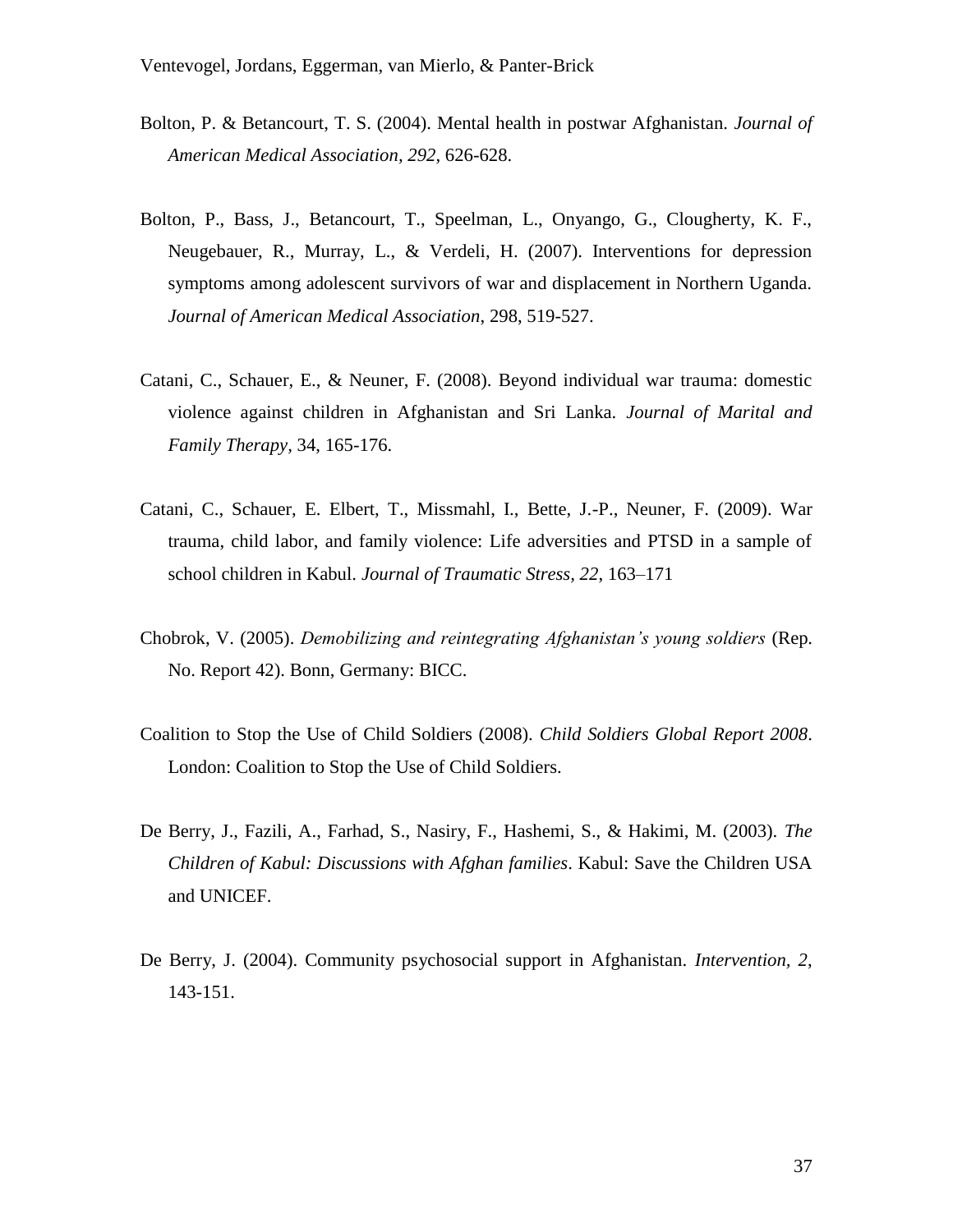- De Berry, J. (2008). The challenges of programming with youth in Afghanistan. In: J. Hart (Ed.), *Years of conflict: Adolescence, political violence and displacement* (pp. 209-229). New York: Berghahn.
- De Jong, E. (1999). *Mental health assessment, Ghurian and Zendah Jan districts, Herat province, Afghanistan*. Brussels, Belgium: Médecins Sans Frontières.
- Dupree, L. (1980). *Afghanistan*. Princeton, NJ: Princeton University Press.
- Dupree, N. H. (2004). The family during crisis in Afghanistan. *Journal of Comparative Family Studies, 35*, 311-331.
- Durkin, M. S., Hasan, Z. M., & Hasan, K. Z. (1998). Prevalence and correlates of mental retardation among children in Karachi, Pakistan. *Americal Journal of Epidemiology*, *147*, 281-288.
- Edward, A., Dwivedi, V., Mustafa, L., Hansen, P.M., Peters, D.H., Burnham, G. (2009). Trends in the quality of health care for children aged less than 5 years in Afghanistan, 2004-2006. *Bulletin of the World Health Organization 87*: 940-9.
- Eggerman M & Panter-Brick C (2010). Suffering, hope, and entrapment: Resilience and cultural values in Afghanistan. *Social Science & Medicine 71*, 71-83.
- FIFC (2004). *Human Security and Livelihoods of Rural Afghans, 2002-2003*. Boston, Feinstein International Famine Center Youth and Community Program Tufts University.
- Gupta, L. (1997). *Psychosocial assessment of children exposed to war related violence in Kabul.* Kabul: UNICEF.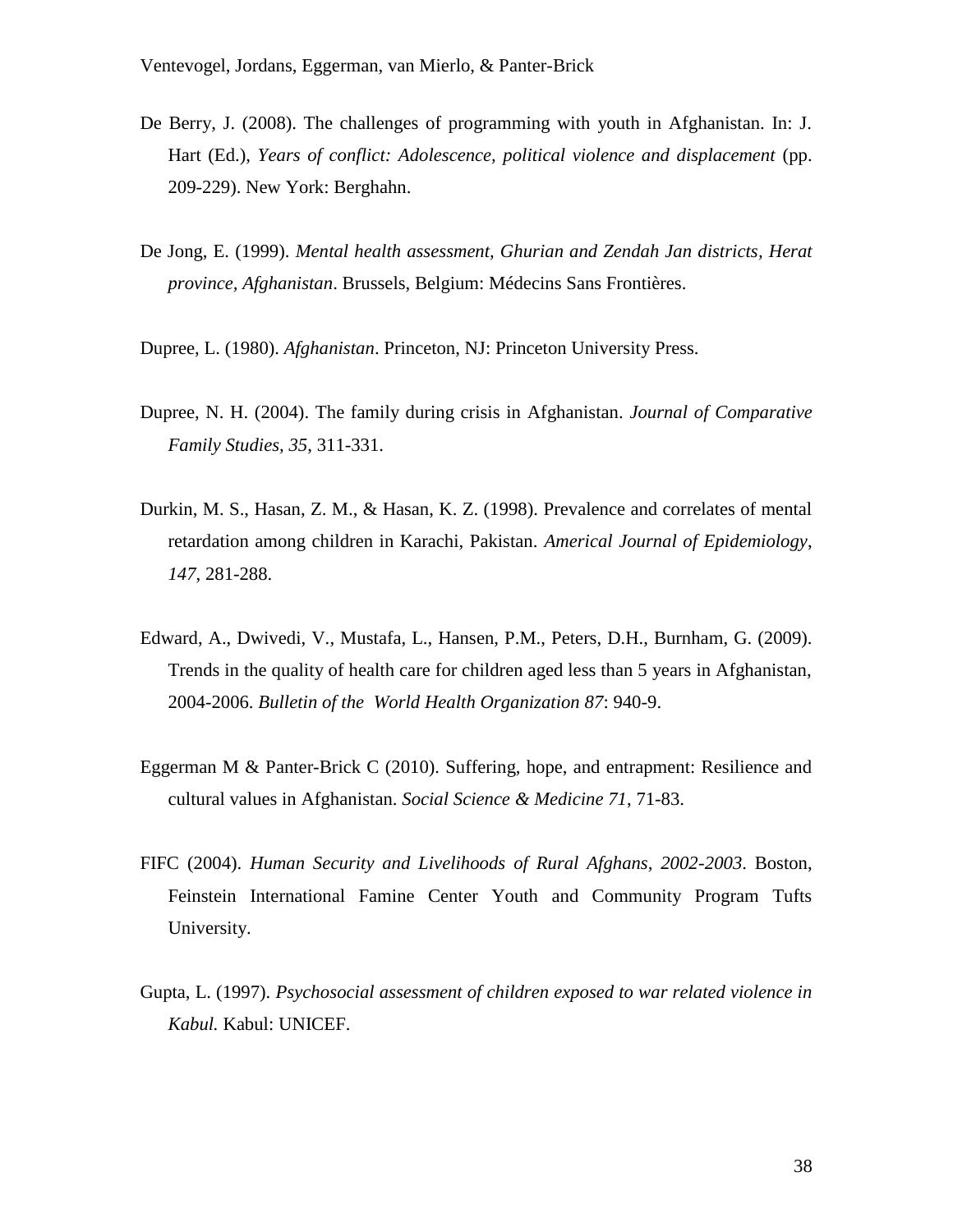- HealthNet TPO (2008a). *Rehabilitation through Psychosocial care: Consolidation and further development of the psychosocial program in Afghanistan*. Unpublished program description.
- HealthNet TPO (2008b). *Psychosocial and Mental Health Assessment of Children in Afghanistan, July to September 2008*. Kabul, unpublished report.
- HealthNet TPO (2008c). *Psychosocial and Mental Health Needs Assessment in Uruzgan, Afghanistan*. Kabul, unpublished report submitted to the Dutch Consortium for Uruzgan II (DCU-II)
- Hoodfar, H. (2008). The long road home: adolescent Afghan refugees in Iran contemplate 'return'. In: J. Hart (Ed.), *Years of conflict. Adolescence, political violence and displacement* (pp. 165-187). New York: Berghahn.
- HRW (2004). Afghanistan: Child Soldier Use 2003. *Briefing for the 4th UN Security Council Open Debate on Children and Armed Conflict.* New York: Human Rights Watch.
- IASC (2007). *IASC Guidelines on Mental Health and Psychosocial support in Emergency Settings.* Geneva: Inter-Agency Standing Committee.
- ICBL (2007). *Factsheet Afghanistan*. International Campaign to Ban Landmines. http://www.icbl.org/lm/2007/afghanistan (accessed 27 dec 2007)

IRIN (2006).. *Desperate women choose suicide*. Reuters AlertNet, November 29, 2006.

- IRIN (2007). *War, poverty and ignorance fuel sexual abuse of children*. (Kandahar) 6 June, 2007.
- IRIN (2008). *Little support for victims of child sexual abuse*. (Kabul) 16 June, 2008.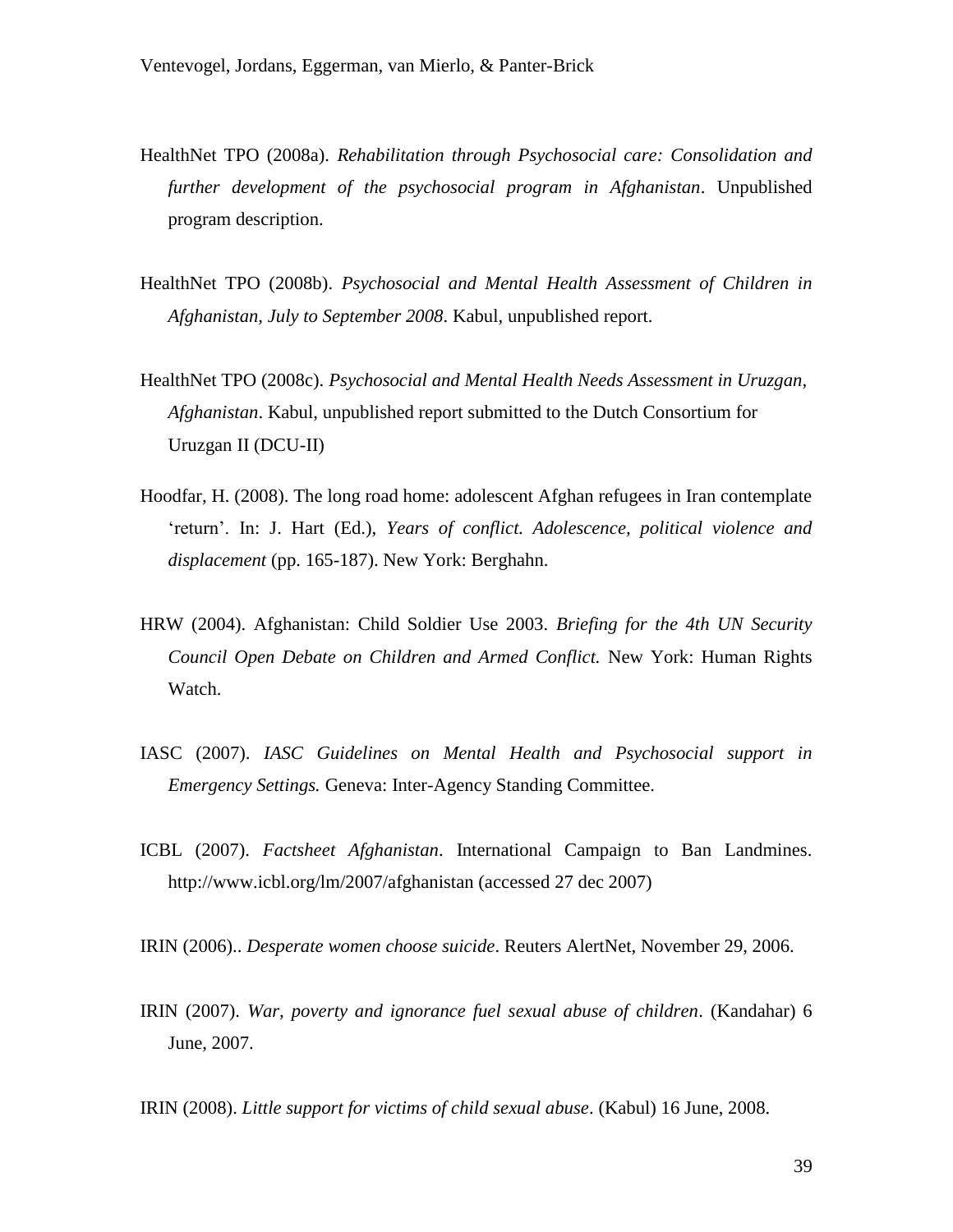- Izutsu, T., Tsutsumi, A., Sato, T., Naqibullah, Z., Wakai, S., & Kurita, H. (2005). Nutritional and mental health status of Afghan refugee children in Peshawar: a descriptive study. *Asia Pacific Journal of Public Health, 17*, 93-98.
- Jordans, M.J.D., Tol, W.A., Komproe, I.H. & de Jong, J.T.V.M. (2009). Systematic review of evidence and treatment approaches: Psychosocial and mental health care for children in war. *Child and Adolescent Mental Health,* 14, 2-14.
- Jordans, M.J., Tol, W.A., Komproe, I.H., Susanty, D., Vallipuram, A., Ntamatumba, P., Lasuba, A.C., de Jong , J.T. (2010). Development of a multi-layered psychosocial care system for children in areas of political violence. *International Journal of Mental Health Systems, 16* (4), 15.
- Jordans, M.J.D**.**, Komproe, I.H., Tol, W.A., Kohrt, B., Luitel, N., Macy, R.D.M. & de Jong, J.T.V.M. (2010). Evaluation of a classroom-based psychosocial intervention in conflict-affected Nepal: A cluster randomized controlled trial. *Journal of Child Psychology and Psychiatry,* 51, 818-826.
- Kanji, Z., Drummond, J., Cameron, B. (2007). Resilience in Afghan children and their families: a review. *Paediatric Nursing, 19*, 30-3.
- Karlsson, P. & Mansory, A. (2007). *An Afghan dilemma: education, gender and globalisation in an Islamic context*. Studies in International and Comparative Education 72. Stockholm: Institute of International Education at Stockholm University.
- Kassam, A. & Nanji, A. (2006). Mental health of Afghan refugees in Pakistan: a qualitative rapid reconnaissance field study. *Intervention, 4,* 58-66.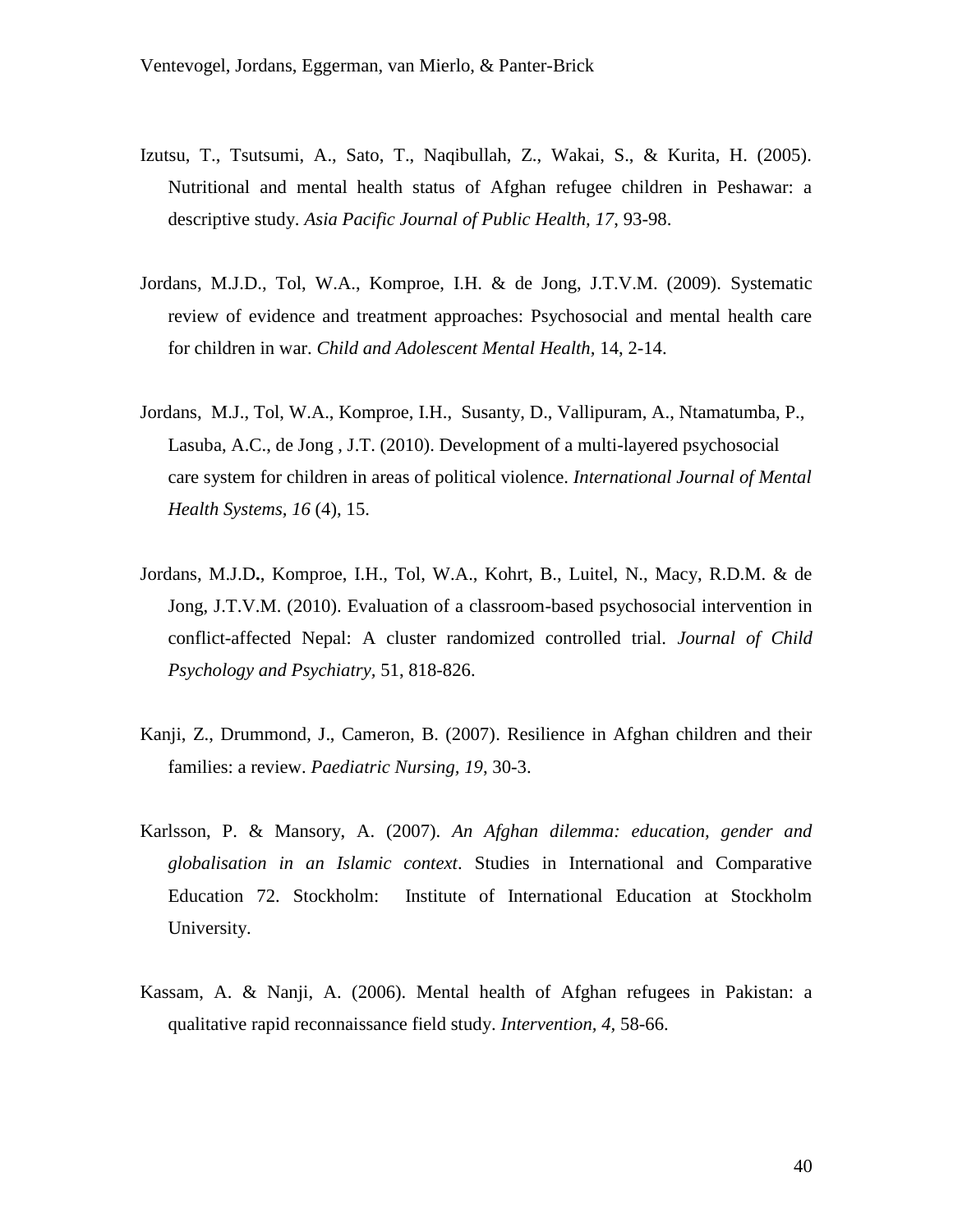- Khan S. (2009). *Rapid assessment of male vulnerabilities to HIV and sexual exploitation in Afghanistan. Final Report*. London: Naz Foundation International.
- Layne, C., Waren, J., Watson, P., Shalev, A. (2007). Risk, vulnerability, resistance, and resilience: towards an integrative conceptualization of posttraumatic adaptation. In: Friedman, M., Keane, T., Resick, P., (Eds.) *Handbook of PTSD* (pp. 497-520). London: Guilford Press.
- Loughry, M., Macmullin, C., Eyber, C., Ababe, B., Ager, A., Kostelny, K. et al. (2005). *Assessing Afghan Children's psychosocial well-being. A multimodal study of intervention outcomes.* (Unpublished report) CCF, Oxford University, Queen Margaret University. www.forcedmigration.org.
- Medica Mondiale (2007). *Dying to be heard: Self-immolation of women in Afghanistan. Findings of a research project*. Medical Mondiale: Kabul.
- Miller, K. E., Kulkarni, M., & Kushner, H. (2006). Beyond trauma-focused psychiatric epidemiology: bridging research and practice with war-affected populations. *American Journal of Orthopsychiatry, 76*, 409-422.
- Miller, K. E., Omidian, P., Quraishy, A. S., Quraishy, N., Nasiry, M. N., Nasiry, S. et al. (2006). The Afghan symptom checklist: a culturally grounded approach to mental health assessment in a conflict zone*. American Journal of Orthopsychiatry, 76*, 423- 433.
- Miller, K.E., Omidian, P., Rasmussen, A., Yaqubi, A., Daudzai, H. (2008). Daily stressors, war experiences, and mental health in Afghanistan. *Transcultural Psychiatry, 45*, 611-38.
- Miller, L. C., Timouri, M., Wijnker, J., & Schaller, J. G. (1994). Afghan refugee children and mothers. *Archives of Pediatrics & Adolescent Medicine, 148,* 704-708.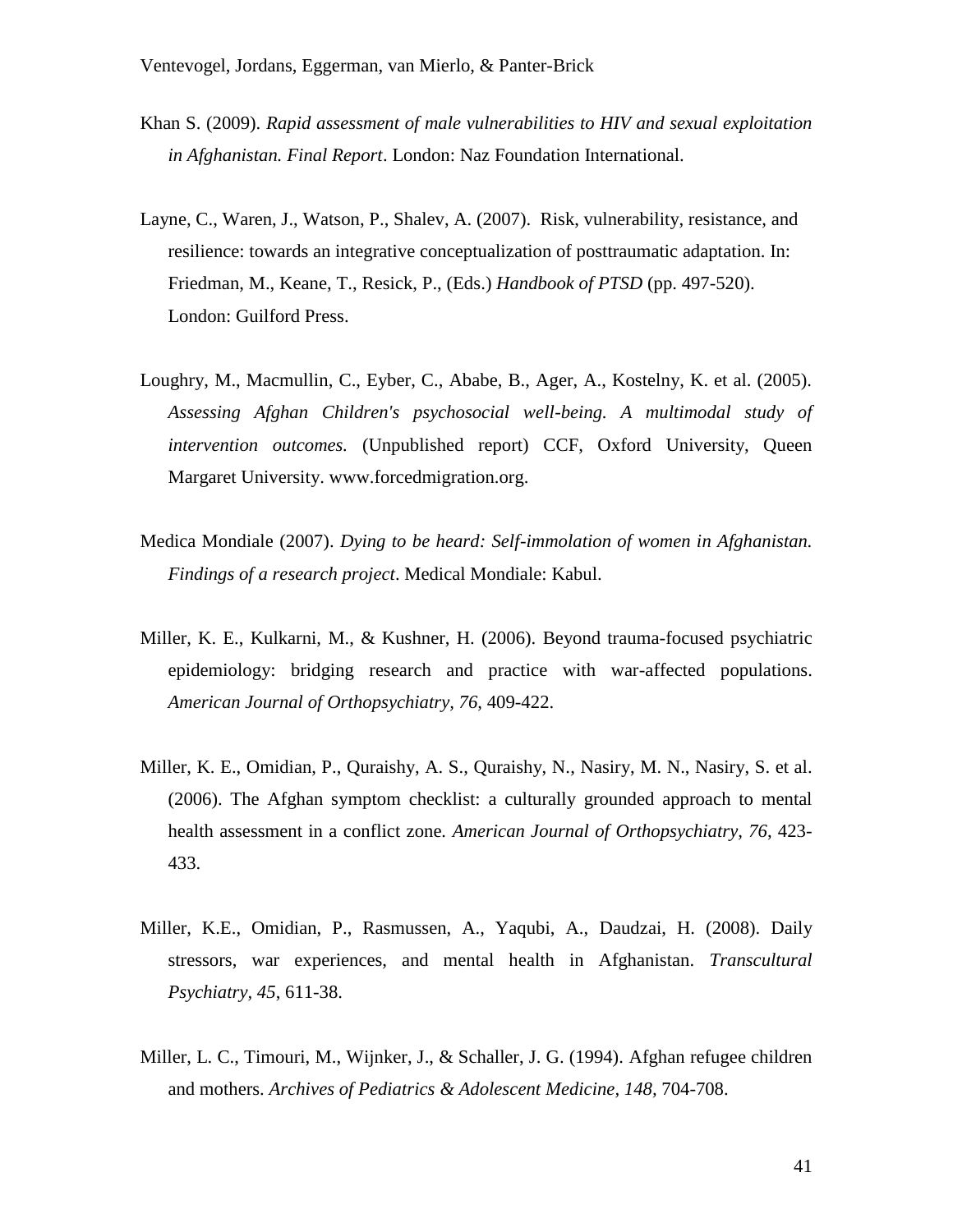- Morris J., van Ommeren, M., Belfer, M., Saxena, S., Saraceno, B. (2007). Children and the Sphere standards on mental and social aspects of health. *Disasters, 31*, 71-90.
- MOPH (2009). *Basic Package of Health Services 2009/1388*. Kabul, Ministry of Public Health.
- MOWA (2008). *Women and men in Afghanistan: Baseline statistics on gender*. Kabul: Ministry of Women's Affairs.
- Omidian, P. & Lawrence, N.J. (2007). A community based approach to focusing: The Islam and Focusing Project of Afghanistan. *Folio, Journal for Focusing and Experiential Therapy, 20,* 152-164.
- Omidian, P. & Miller, K. (2006). Addressing the Psychosocial Needs of Women in Afghanistan. *Critical Half, 4*, 17-22.
- Omidian, P. & Papadopoulos, N. (2003). *Addressing Afghan children's psychosocial needs in the classroom: A case study of a training for trainers*. Peshawar, Pakistan: International Rescue Committee.
- Panter-Brick C., Eggerman. M., Mojadidi, A., & McDade, T.W. (2008). Social stressors, mental health, and physiological stress in an urban elite of young Afghans in Kabul. *American Journal of Human Biology, 20,* 627-41.
- Panter-Brick C., Eggerman, M., Gonzalez, V., & Safdar, S. (2009). Ongoing violence, suffering and mental health: A school-based survey in Afghanistan. *Lancet, 374*, 807- 16.
- Panter-Brick C. (2010). Conflict, violence, and health: setting a new interdisciplinary agenda. *Social Science & Medicine, 70*, 1-6.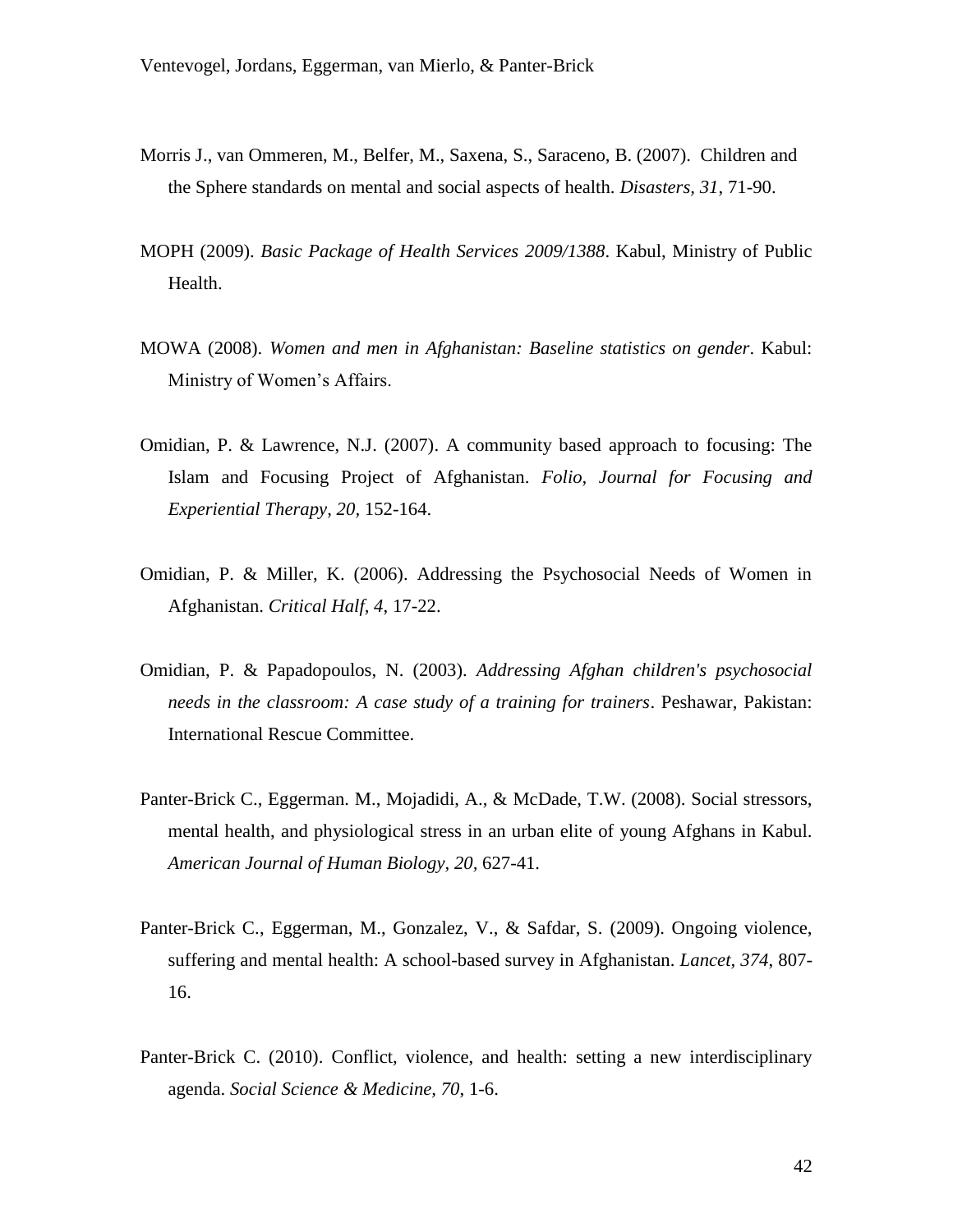- Panter-Brick C., Goodman A., Tol W., & Eggerman M. (2011). Mental health and childhood adversities: a longitudinal study in Kabul Mental health and childhood adversities: a longitudinal study in Kabul, Afghanistan. *J Am Acad Child Adolesc Psychiatry, 50*, 349-63.
- Panter-Brick C. & Eggerman M. (in press). Understanding Culture and Resilience: The Production of Hope In: Ungar, M. (Ed.), *The Social Ecology of Resilience*. New York: Springer.
- Patel, V., Flisher, A. J., Hetrick, S., & McGorry, P. (2007). Mental health of young people: a global public-health challenge. *Lancet, 369*, 1302-1313.
- Physicians for Human Rights (1998). *The Taliban's war on women: a health and human rights crisis in Afghanistan.* Cambridge, MA: Physicians for Human Rights.
- Prasad, A. N. (2006). Disease profile of children in Kabul: the unmet need for health care. *J Epidemiol. Community Health, 60,* 20-23.
- Raj, A., Gomez, C., & Silverman, J.G. (2008). Driven to a fiery death: The tragedy of self-immolation in Afghanistan. *New England Journal of Medicine, 358,* 2201-2203.
- Raj, A., Gomez, C.S., Silverman, J.G. (2011). Multisectorial Afghan Perspectives on Girl Child Marriage: Foundations for Change Do Exist in Afghanistan. *Violence Against Women 2011.* Mar 29. [Epub ahead of print]
- Rasekh, Z., Bauer, H. M., Manos, M. M., & Iacopino, V. (1998). Women's health and human rights in Afghanistan. *Journal of the American Medical Association, 280*, 449- 455.

Rashid, A. (2001). *Taliban: The Story of the Afghan Warlords*. London: Pan Books.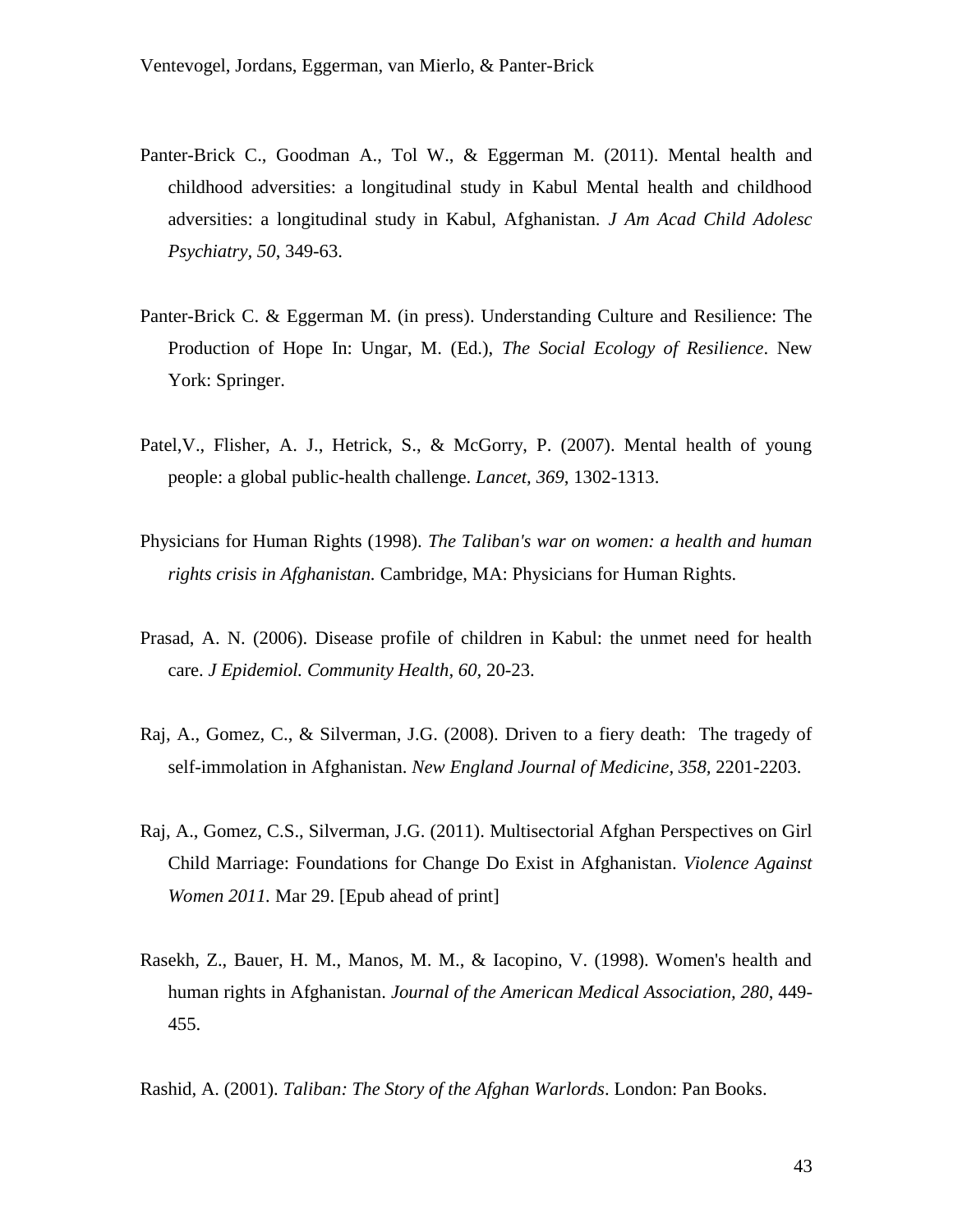- Sabri, B., Siddiqi, S., Ahmed, A. M., Kakar, F. K., & Perrot, J. (2007). Towards sustainable delivery of health services in Afghanistan: options for the future. *World Health Bulletin, 85*, 712-718.
- Save the Children USA (2002). *Afghanistan: children in crisis*. Westport: Save the Children USA.
- Save the Children USA (2003). *Children and Landmines*. Westport: Save the Children USA.
- Sellick, P. (1998). *The impact of conflict on Afghan children*. Kabul: UNICEF/Save the Children.
- Slugget, C. (2003*). Mapping of psychosocial support for girls and boys affected by child sexual abuse in four countries in south and central Asia*. Dhaka, Bangladesh: Save the Children.
- Smith, D. (2008). *Love, fear and discipline: Everyday violence toward children in Afghan families*. Kabul: Afghanistan Research & Evaluation Unit (AREU). Available at [www.areu.org.af.](http://www.areu.org.af/)
- Snider, L. & Triplehorn, C. (2003). *Assessment of CCF's emergency entry program into Afghanistan: Its impact on child well-being and protection.* Richmond: Christian Children Fund.
- Strang, A.B. & Ager, A (2003). Psychosocial interventions: some key issues facing practitioners. *Intervention, 1,* 2 – 12.
- Tang, A. (2006). Afghan Women Commit Suicide by Fire. Reuters News Agency, November 18, 2006.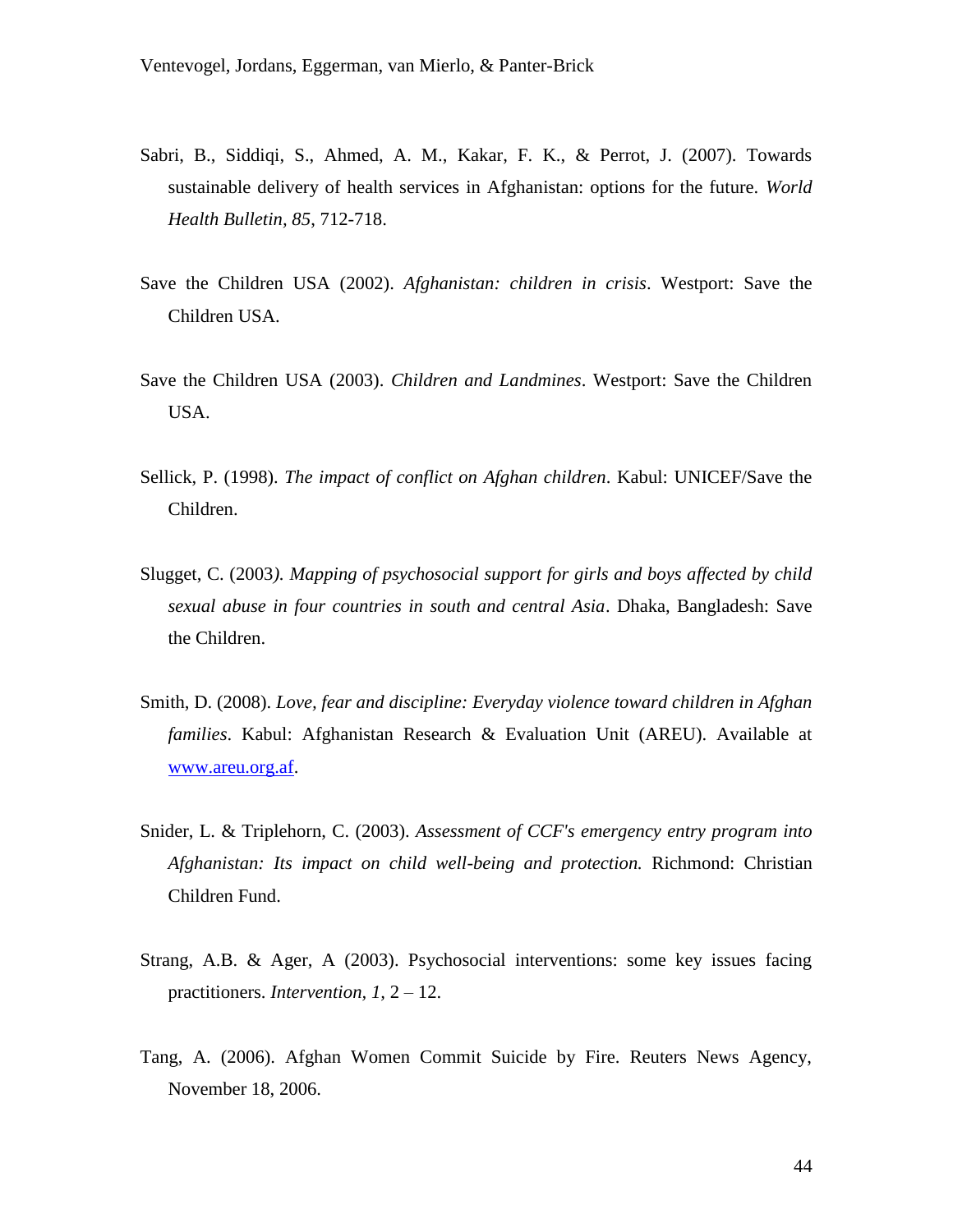- Tol, W.A., Komproe, I.H., Susanty, D., Jordans, M.J.D., Macy, R.D.M. & De Jong, J.T.V.M. (2008). Children and communal violence in Indonesia: Cluster Randomized Trial of a psychosocial school-based intervention. *Journal of the American Medical Association, 300,* 655-662.
- Tol, W. A., Jordans, M. J. D., Kohrt, B. A., Betancourt, T. S., & Komproe, I. H. (in press). Promoting mental health and psychosocial wellbeing in children affected by political violence - part I: current evidence for an ecological resilience approach. In C. Fernando & M. Ferrari (Eds.), *Children and War: a Handbook for Promoting Resilience.* New York: Spinger.
- Trani, J.F, Bakhshi, P. (2006). *Understanding the challenge ahead: national disability survey in Afghanistan 2005*. Lyon, France: Handicap International
- Trani, J.F., Bakhshi, P., Noor, A.A., Lopez, D., Mashkoor, A. (2010). Poverty, vulnerability, and provision of healthcare in Afghanistan. *Social Science & Medicine, 70*, 1745-55.
- Turmusani, M. (2004). Applying the minority perspective to disability in Afghanistan. Disability World 26. (www.disabilityworld.org).
- UNDP (2007). *Human Development Report 2007/2008.* New York: United National Development Programme.
- UNESCO (2010a). *Country programming Afghanistan 2010 – 2011*. Kabul: United Nations Educational, Scientific and Cultural Organization.
- UNESCO (2010b). *Education under attack.* Paris: United Nations Educational, Scientific and Cultural Organization.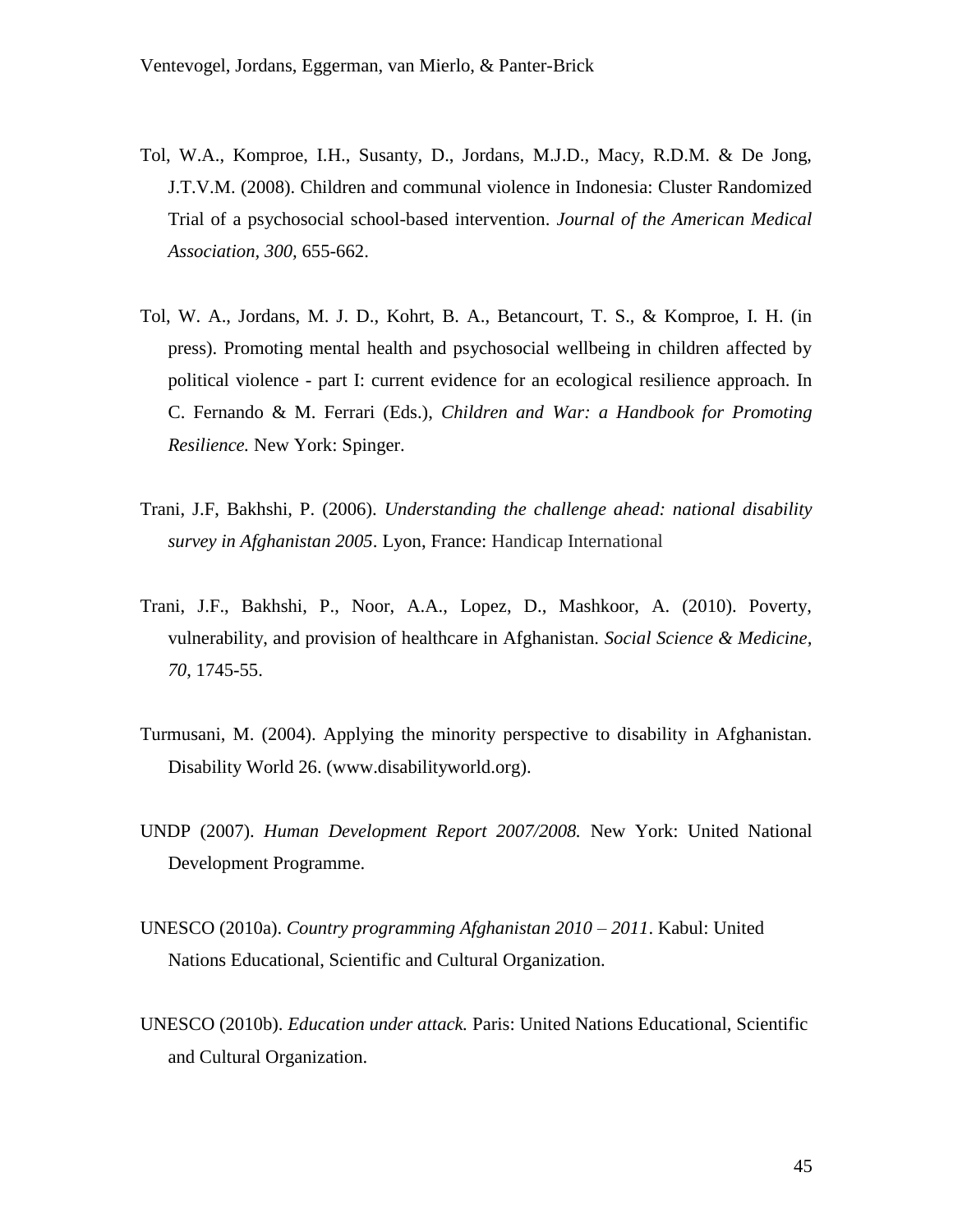UNICEF (2005*). Investing in the children of the Islamic world*. New York: UNICEF.

UNICEF (2011). *The state of the world's children 2011*. New York: UNICEF.

- UNODC (2005). *Afghanistan Drug Use Survey, 2005.* Kabul: United Nations Office for Drug Control & the Ministry of Counter Narcotics of the Government of Afghanistan.
- UNODC (2009). *Afghanistan's Drug Use Survey 2009*. Kabul: United Nations Office for Drug Control.
- USAID/DCOF (2007). *Internal evaluation integrated consortium report.* Kabul: NGO consortium for the psychosocial care and protection of children (Child Fund Afghanistan, Save the Children USA, International Rescue Committee).
- USDS (2008). *Afghanistan Country Report on Human Rights Practices*. Washington: US Department of State - Bureau of Democracy, Human Rights, and Labor.
- Van de Put, W. (2002). Addressing mental health in Afghanistan. *Lancet, 360* Suppl, s41 s42.
- Van Oudenhoven, N. (1979). Common Afghan Street Games. Lisse, the Netherlands: Swets & Zeitlinger.
- Ventevogel, P. & Kortmann, F. (2004). Developing basic mental health modules for health care workers in Afghanistan. *Intervention, 2*, 43-54.
- Ventevogel, P., Nassery, R., Azimi, S., Faiz, H. (2006). Psychiatry in Afghanistan, Country Profile. *International Psychiatry, 3, 36-38.*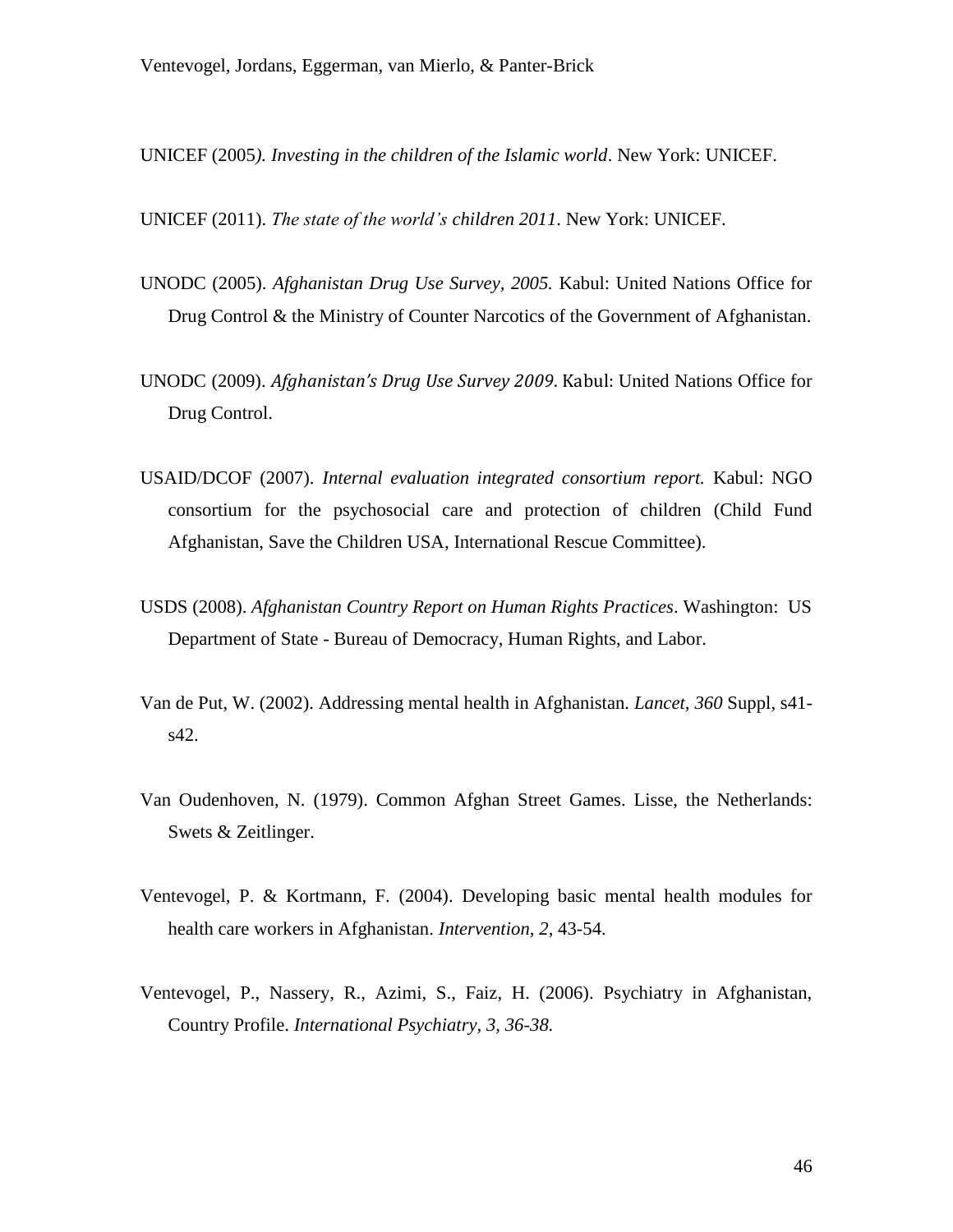- Ventevogel, P, Faiz, H., van Mierlo, B. (2011). Mental health in basic health care: experiences from Nangarhar Province. In: Trani, J.F. (Ed.) *Development efforts in Afghanistan: Is there a will and a way? The case of disability and vulnerability*. Paris, l'Harmattan.
- Waldman, R., Strong, L., & Wali, A. (2006). *Afghanistan's health system since 2001: condition improved, prognosis cautiously optimistic*. Kabul: Afghanistan Research and Evaluation Unit.
- WCRWC (2002). *Fending for themselves. Afghan refugee children and adolescents working in urban Pakistan.* New York: Women's Commission for Refugee Women and Children.
- Wessells, M. (2006). *Child Soldiers. From violence to protection*. Cambridge: Harvard University Press.
- Wessells, M., & Kostelny, K. (2002). *After the Taliban: A child-focused assessment in the northern Afghan provinces of Kunduz, Takhar, and Badakshan.* Kabul: CCF International/ Child Fund Afghanistan.
- Wessells, M. & Strang, A. (2006). Religion as a resource and risk. The double-edged sword for children in situations of armed conflict. In: Boothby, N, Strang, A  $\&$ Wessells, M (eds.), *A world turned upside down. Social ecological approaches to children in war zones* (pp.199-222). Bloomfield: Kumarian.
- Wessells, M. & Van Ommeren, M. (2008). Developing inter-agency guidelines on mental health and psychosocial support in emergency settings. *Intervention, 6,* 199 -218.
- WHO (2008). *Mental Health Gap Action Programme : scaling up care for mental, neurological and substance use disorders*. Geneva: World Health Organization.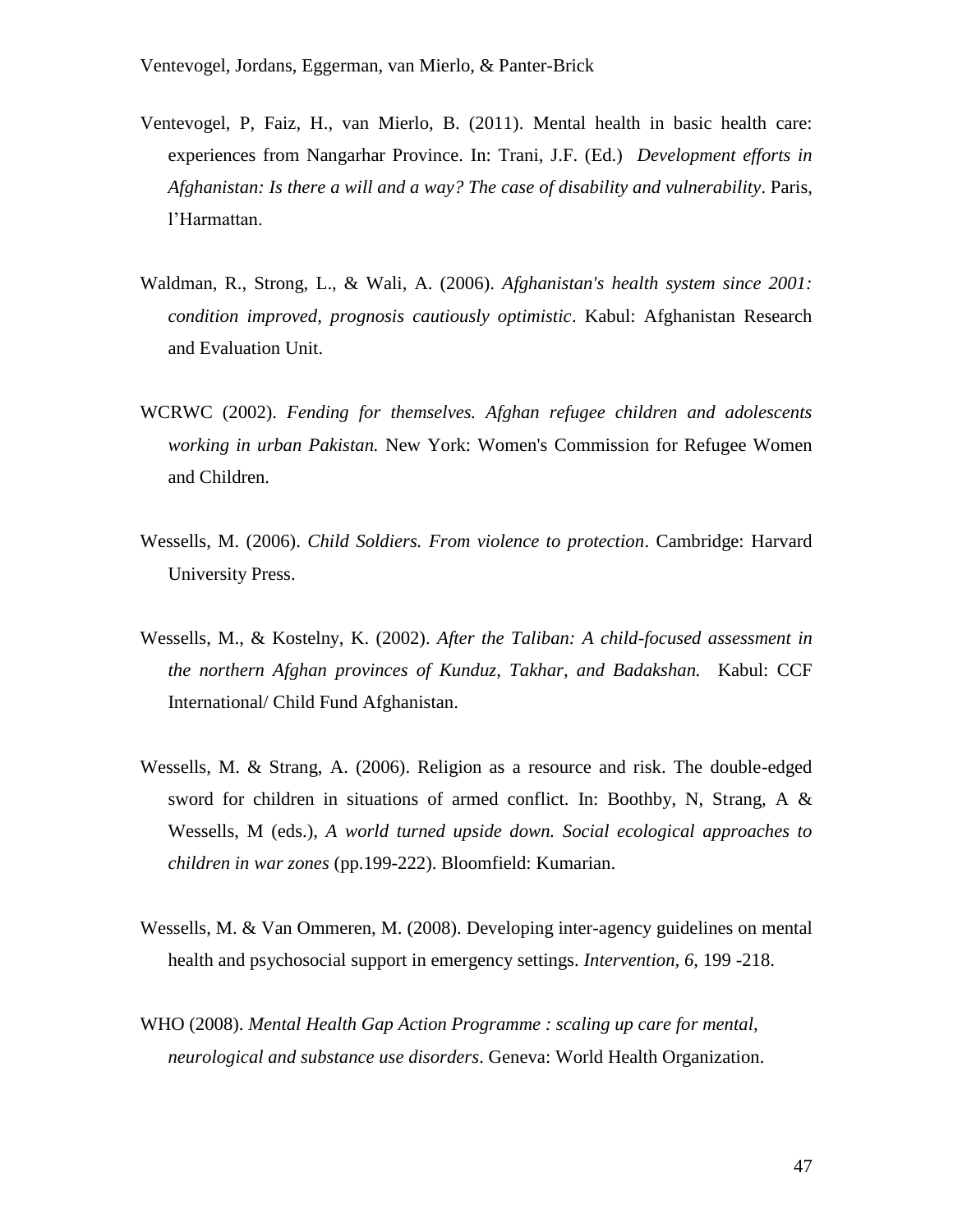- WHO (2009). *Mental health aspects of women's reproductive health; a global review of the literature*. Geneva: World Health Organization and United Nations Population Fund.
- WHO-AIMS (2006). *Report on Mental Health System in Afghanistan*. Kabul: WHO and Ministry of Public Health.
- Williamson, J. & Robinson, M. (2006). Psychosocial interventions, or integrated programming for well-being? *Intervention, 4,* 4 – 25.
- World Factbook (2011). Afghanistan. Central Intelligence Agency, The World Factbook. Retrieved from<https://www.cia.gov/library/publications/the-world-factbook/> (Accessed May 21st 2011).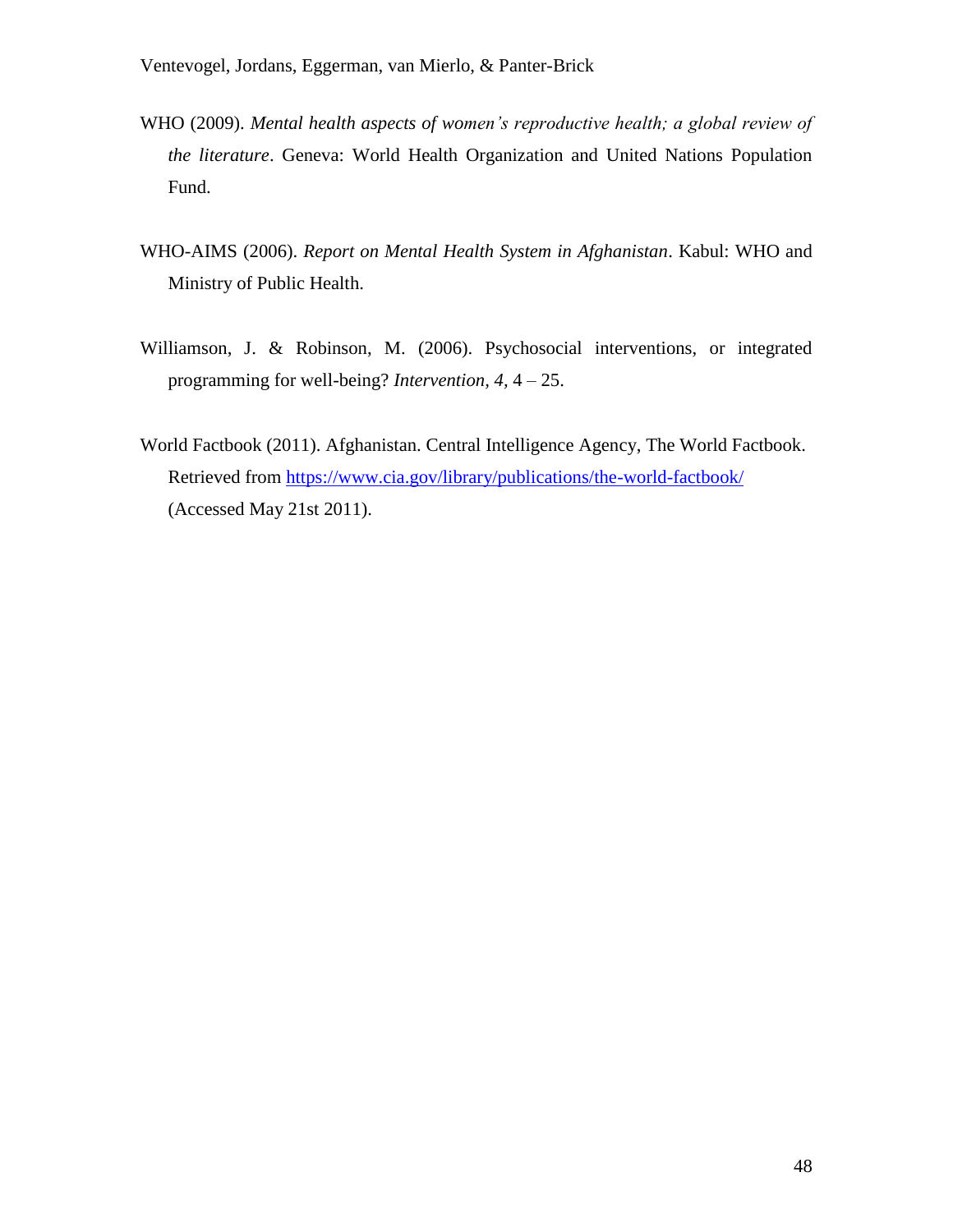| <b>Authors</b>        | <b>Study design</b>                                                                                                    | Objective                                                                                                                                            | <b>Setting</b>                                                         | <b>Study population</b>                                                  | <b>Main Findings and conclusion</b>                                                                                                                                                                                                                                                                                                                                                                                                                                                                                                                                                                                     |
|-----------------------|------------------------------------------------------------------------------------------------------------------------|------------------------------------------------------------------------------------------------------------------------------------------------------|------------------------------------------------------------------------|--------------------------------------------------------------------------|-------------------------------------------------------------------------------------------------------------------------------------------------------------------------------------------------------------------------------------------------------------------------------------------------------------------------------------------------------------------------------------------------------------------------------------------------------------------------------------------------------------------------------------------------------------------------------------------------------------------------|
| Catani et al.<br>2008 | Cross-sectional<br>survey                                                                                              | Establish the extent of<br>cumulative<br>traumatic and stressful<br>experiences related to war and<br>family violence in school<br>children in Kabul | Urban district in Kabul<br>affected by war and<br>violence in the past | 287 children<br>(age $7 - 15$ ) from two<br>schools in Kabul, 2005       | In addition to multiple exposure to war or disaster-related traumatic events<br>children also indicated high levels of exposure to family violence.                                                                                                                                                                                                                                                                                                                                                                                                                                                                     |
| Catani et al.<br>2009 | See Catani 2008                                                                                                        | See Catani 2008                                                                                                                                      | See Catani 2008                                                        | See Catani 2008                                                          | Boys reported higher overall amounts of traumatic events, specifically<br>domestic of violence. Boys have higher rate of PTSD (26.1%) compared<br>to girls (14.1%.) Average of 4.3 different types of violent incidents at<br>home. Child labour was common phenomenon and associated with an<br>increased likelihood of experiencing family violence for girls.                                                                                                                                                                                                                                                        |
| De Berry 2003         | <b>Explorative study</b><br>using ethnographic<br>methods (key<br>informant<br>interviews, focus<br>group discussions) | Identify wellbeing goals for<br>children, threats to psychosocial<br>wellbeing and existing coping<br>resources                                      | Kabul                                                                  | 321 children (age $7-13$ )<br>116 children (age $13-18$ )<br>215 parents | Afghan families considered their children's emotional and social<br>development important, and highlighted the central importance of <i>tarbia</i> –<br>$obedience$ , manners, and correct conduct $-$ in their upbringing. Child<br>wellbeing was dependent on the availability of opportunities for personal<br>and social development, their personal characteristics, and the immediate<br>situation around them. Kabuli children drew on many resources to cope<br>with challenges; some coping mechanisms were found to be comforting in<br>the present, but to have potentially negative long-term consequences. |

# **Table 1: A review of literature on child and adolescent mental health and psychosocial wellbeing in Afghanistan**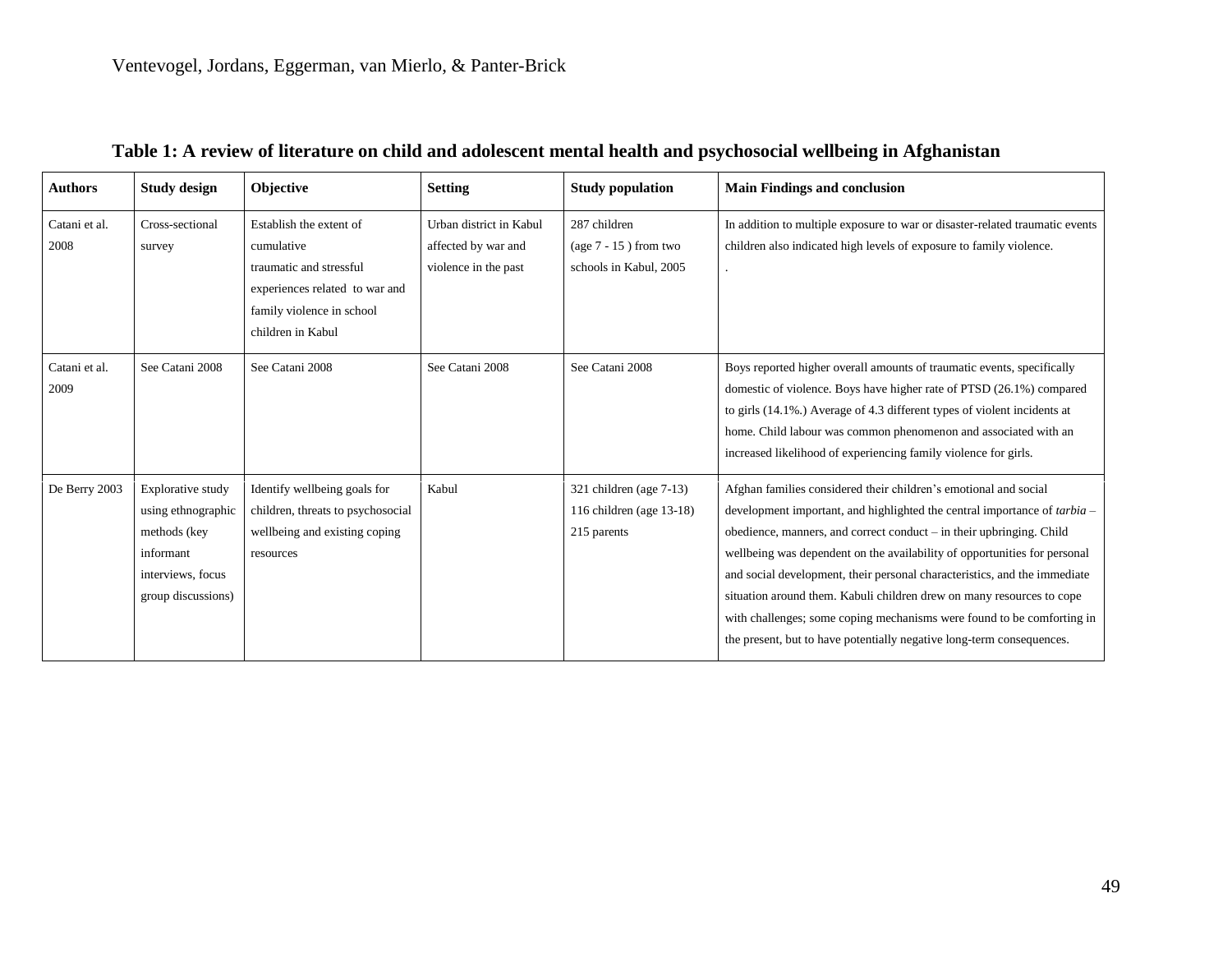| <b>Authors</b>       | <b>Study design</b> | Objective                        | <b>Setting</b>            | <b>Study population</b>      | <b>Main Findings and conclusion</b>                                           |
|----------------------|---------------------|----------------------------------|---------------------------|------------------------------|-------------------------------------------------------------------------------|
| Eggerman $&$         | Thematic analysis   | Analyse how constructs of hope   | See Panter-Brick et al.   | See Panter-Brick et al. 2009 | Adults were primarily concerned with overcoming economic difficulties,        |
| Panter-Brick         | of responses to     | and suffering frame the life     | 2009                      |                              | while children prioritised problems in their learning environments as well.   |
| 2010                 | open-ended          | experiences of schoolchildren    |                           |                              | Education was perceived as the key to social and economic improvement         |
|                      | questions from      | and their caregivers in light of |                           |                              | of the family. Respondents derived hope from a sense of moral and social      |
|                      | children and        | reported stressors and professed |                           |                              | order embodied in the expression of key cultural values: faith, family        |
|                      | caregivers in a     | solutions.                       |                           |                              | unity, service, effort, morals, and honour. These values form the bedrock     |
|                      | stratified          |                                  |                           |                              | of resilience, drive social aspirations, and underpin self-respect and        |
|                      | randomized          |                                  |                           |                              | dignity. However, respondents also reported strong feelings of entrapment     |
|                      | sample of schools   |                                  |                           |                              | caused by a combination of economic impediments, social expectations          |
|                      | (see Panter-Brick   |                                  |                           |                              | and cultural dictates which frustrated the realization of personal and social |
|                      | et al. 2009)        |                                  |                           |                              | aspirations.                                                                  |
| Gupta 1997           | Cross sectional     | Identify psychopathology in      | Kabul during Taliban rule | Community sample (n=         | 72 % had experienced the death of a family member between 1992 and            |
|                      | survey with self-   | children                         | in 1996                   | 310) of children aged 8-18   | 1996. 41% had lost one or more parents because of the conflict. Nearly        |
|                      | report              |                                  |                           | years                        | half had seen many people killed in rocket and artillery attacks. Over 80%    |
|                      | questionnaires      |                                  |                           |                              | of the children indicated that they were often so sad that they felt they     |
|                      |                     |                                  |                           |                              | could not cope with events and felt that life was not worth living.           |
| <b>HealthNet TPO</b> | 399 structured      | Assessment of mental health      | Four districts (Baghlan,  | School-age children,         | Moderate but omnipresent psychosocial problems, with 25% of children          |
| 2008b                | questionnaires; 22  | and psychosocial wellbeing;      | Kapisa, Kunduz, Parwan)   | parents, teachers,           | indicated for some form of psychosocial support. Current stressors            |
|                      | focus group         | coping and barriers to service   |                           | community elders,            | (poverty, social injustice, child marriages) reportedly cause most            |
|                      | discussions, 40 key | provision                        |                           | traditional healers, and     | frequently reported problems (aggression, substance abuse, distress,          |
|                      | informant           |                                  |                           | healthcare staff             | disturbed peer relations, suicide attacks, family violence). Boys report      |
|                      | interviews; 12 case |                                  |                           |                              | more complaints then girls.                                                   |
|                      | studies             |                                  |                           |                              |                                                                               |
|                      |                     |                                  |                           |                              |                                                                               |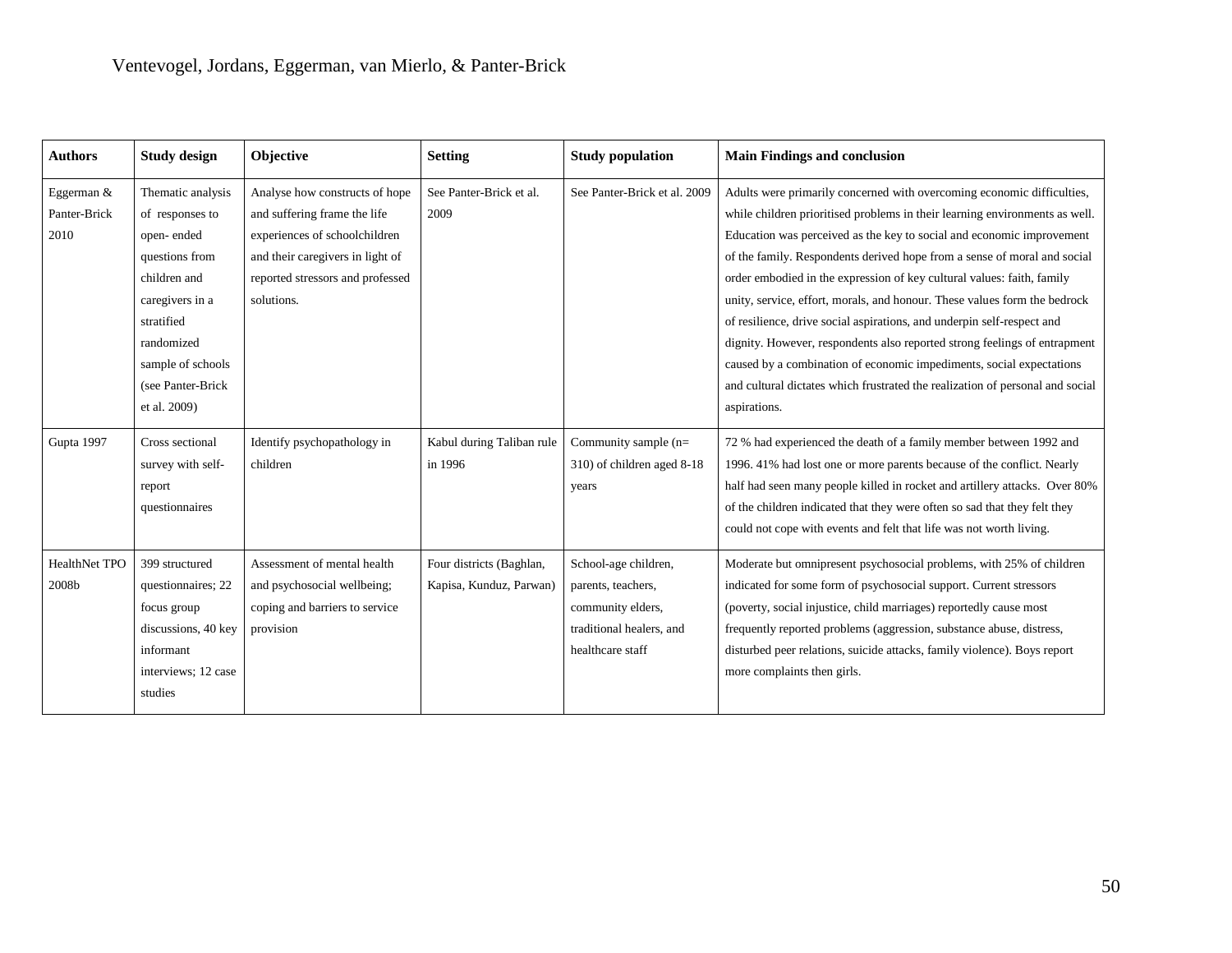| <b>Authors</b>                | <b>Study design</b>                                                                                                         | Objective                                                                                                     | <b>Setting</b>                                                    | <b>Study population</b>                                                                                                              | <b>Main Findings and conclusion</b>                                                                                                                                                                                                                                                                                                                                              |
|-------------------------------|-----------------------------------------------------------------------------------------------------------------------------|---------------------------------------------------------------------------------------------------------------|-------------------------------------------------------------------|--------------------------------------------------------------------------------------------------------------------------------------|----------------------------------------------------------------------------------------------------------------------------------------------------------------------------------------------------------------------------------------------------------------------------------------------------------------------------------------------------------------------------------|
| <b>HealthNet TPO</b><br>2008c | Exploratory<br>participatory<br>assessment;<br>individual<br>interviews $(n=19)$<br>and 5 group<br>discussions $(n=$<br>49) | Rapid assessment of perceived<br>MHPS problems and local<br>resources in the context of NGP<br>program design | Uruzgan Province in<br>Southern Afghanistan                       | Local key informants<br>(governmental leaders,<br>formal and informal mental<br>health care and<br>psychosocial service<br>providers | Psychosocial concerns that were prioritized by participants included (a)<br>domestic and family violence, (b) drug abuse (c) general psychological<br>symptoms, (d) poverty, (e) tribal conflicts, and (e) malpractices in<br>marriage customs. As child-specific problems respondents mentioned fear<br>and anxiety, concentration problems, development problems and epilepsy. |
| Hoodfar<br>2008               | Ethnographic<br>research using<br>participant<br>observation, focus<br>group discussions<br>and key informant<br>interviews | Map experiences, concerns,<br>self-perceptions and coping<br>strategies of Afghan youth in<br>Iran            | Urban areas in Iran<br>(Mashhad, Tehran, Qom)                     | a. 100 Afghan refugees (age<br>12-18) in Iran (2001)<br>b. 51 Afghan refugees (age<br>12-18) in Iran (2002-3)                        | Afghan girls and boys are not passive victims of circumstances but<br>actively adopt strategies to deal with unwanted family dynamics<br>(marriage, discrimination). Young Afghans seek to introduce fundamental<br>changes into their families and communities often using the legitimate<br>force of religion.                                                                 |
| Izutsu et al.<br>2005         | Cross-sectional<br>study                                                                                                    | Describe physical and mental<br>health status of Afghan refugee<br>children                                   | Refugee camps in<br>Pakistan in the early post-<br>Taliban period | 100 Afghan children aged<br>$6 - 14$                                                                                                 | The majority of children showed signs of hopelessness, suicidal feelings,<br>and other mental health difficulties.                                                                                                                                                                                                                                                               |
| Kassam &<br>Nanji<br>2006     | Brief exploratory<br>study using focus<br>group discussions<br>and key informant<br>interviews                              | Explore mental health situation<br>of Afghan refugees in Karachi                                              | Afghan refugee camp in<br>Karachi, Pakistan (1999)                | 61 participants (including<br>adolescents)                                                                                           | Distress was communicated on a collective level. Mental illness was often<br>equated with severe psychotic illness. Somatic symptoms were a common<br>way of expressing distress. Social and community-based approaches that<br>drew on natural coping strategies were recommended to improve mental<br>health.                                                                  |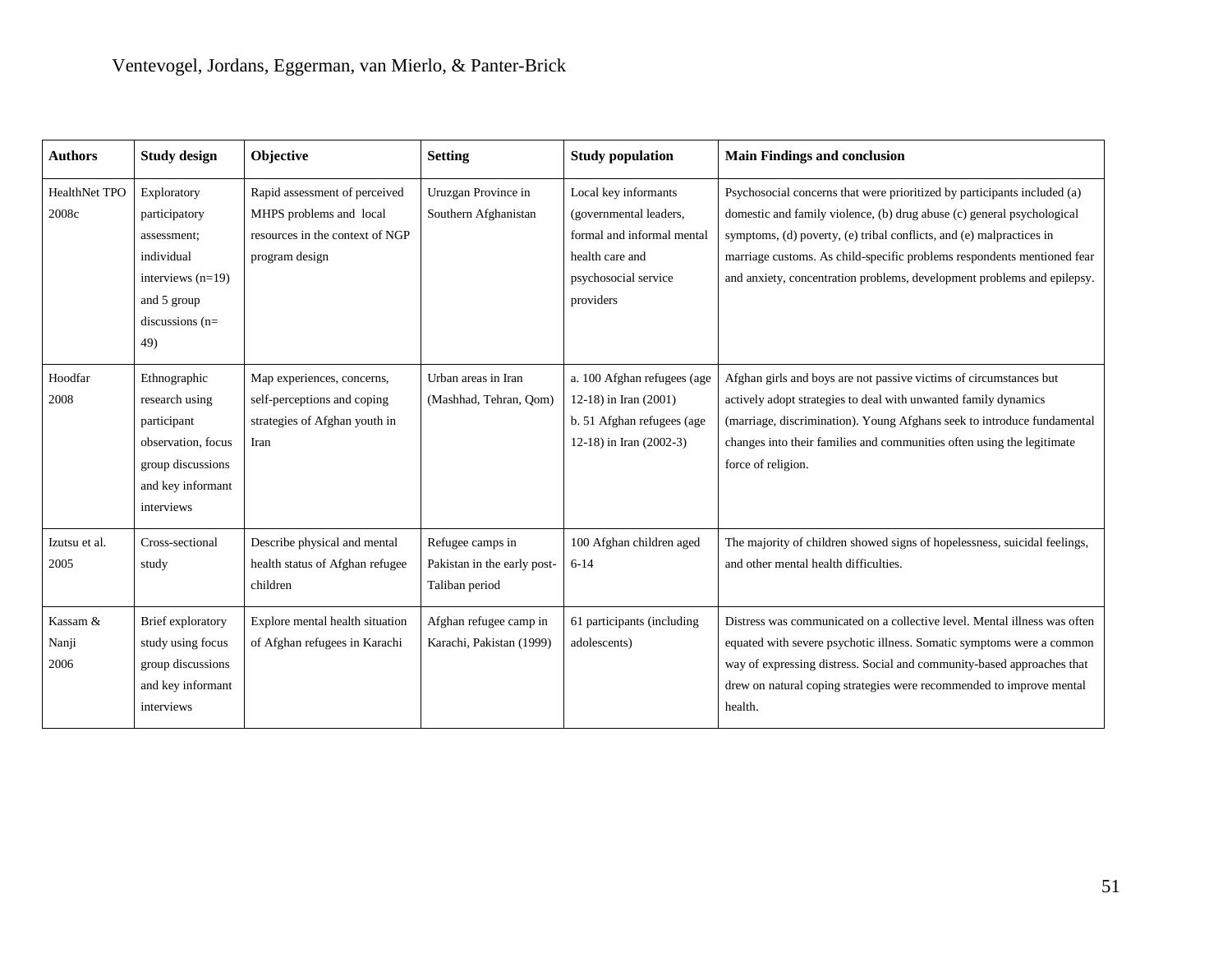| <b>Authors</b>                    | <b>Study design</b>                                                                                    | Objective                                                                                                                                                                                                        | <b>Setting</b>                                                                   | <b>Study population</b>                                                                          | <b>Main Findings and conclusion</b>                                                                                                                                                                                                                                                                                                                                                                                                                                                                                                                                       |
|-----------------------------------|--------------------------------------------------------------------------------------------------------|------------------------------------------------------------------------------------------------------------------------------------------------------------------------------------------------------------------|----------------------------------------------------------------------------------|--------------------------------------------------------------------------------------------------|---------------------------------------------------------------------------------------------------------------------------------------------------------------------------------------------------------------------------------------------------------------------------------------------------------------------------------------------------------------------------------------------------------------------------------------------------------------------------------------------------------------------------------------------------------------------------|
| Loughry et al.<br>2005            | Ouasi-<br>experimental<br>design                                                                       | 1. Develop instruments for child<br>psychosocial wellbeing<br>2. Compare psychosocial with<br>non-psychosocial intervention                                                                                      | 7 villages in Northern<br>Afghanistan                                            | $267$ children $(8-14$ years),<br>145 adults                                                     | Developed a culturally-grounded, quantitative scale for assessing Afghan<br>child psychosocial wellbeing. Quantitative data showed the non-<br>psychosocial intervention had better outcomes for child wellbeing than the<br>psychosocial intervention.                                                                                                                                                                                                                                                                                                                   |
| Omidian &<br>Papadopolous<br>2003 | Questionnaires,<br>interviews with<br>teachers, students,<br>and parents,<br>classroom<br>observations | Compare impact in the<br>classroom environment, for<br>teachers who received<br>psychosocial training vs. those<br>who did not                                                                                   | 4 schools for Afghan<br>refugees in Peshawar,<br>Pakistan, November 2002         | 4 schools. Sample size of<br>people interviewed is not<br>mentioned                              | The attitudes of teachers who received the psychosocial training had<br>changed substantially. By helping teachers to better understand their own<br>emotions and that of their students, they became better teachers. Their<br>way of teaching was more relaxed, they exhibited patience, were more<br>friendly and helpful and felt able to find out about the students' problems<br>and to help resolve many of them.                                                                                                                                                  |
| Panter-Brick et<br>al. 2009       | Stratified random<br>sample; interviews<br>with children,<br>caregivers, and<br>teachers               | Evaluate mental health,<br>suffering and trauma exposure<br>among Afghan schoolchildren<br>and their caregivers; assess<br>multiple outcomes, and<br>triangulation across child,<br>parent, and teacher reports. | 24 schools in three<br>provinces (Kabul,<br>Bamyan, Mazar-e-<br>Sharif), 2006-07 | 1011 male/female 11-16<br>year old schoolchildren,<br>1011 caregivers, 358<br>classroom teachers | Children's <i>most</i> distressing lifetime trauma included accidents, painful<br>medical treatment, and domestic and community-level violence, not just<br>war-related events. Mental health outcomes were strongly associated with<br>number of lifetime traumatic events and with caregivers' mental health<br>status. Emotional problems were more prevalent than behavioral<br>disorders. The research highlights the value of school-based initiatives to<br>raise awareness of mental health, and to address wider issues of everyday<br>suffering and resilience. |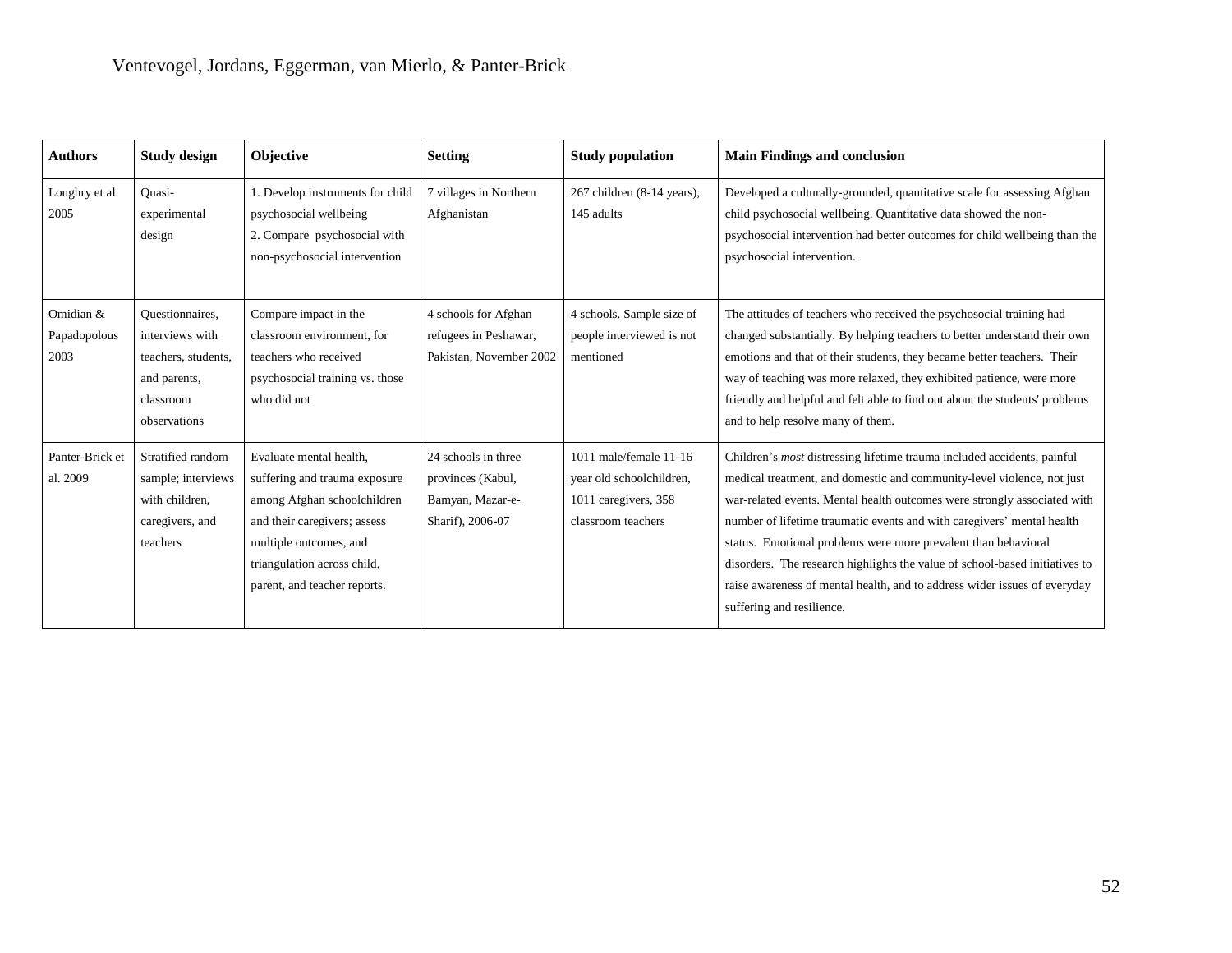| <b>Authors</b>                 | <b>Study design</b>                                                                                                                                                                                           | Objective                                                                                                                                                                                    | <b>Setting</b>                                                                                                           | <b>Study population</b>                                                                              | <b>Main Findings and conclusion</b>                                                                                                                                                                                                                                                                                                                                                                                                                                                                                                                              |
|--------------------------------|---------------------------------------------------------------------------------------------------------------------------------------------------------------------------------------------------------------|----------------------------------------------------------------------------------------------------------------------------------------------------------------------------------------------|--------------------------------------------------------------------------------------------------------------------------|------------------------------------------------------------------------------------------------------|------------------------------------------------------------------------------------------------------------------------------------------------------------------------------------------------------------------------------------------------------------------------------------------------------------------------------------------------------------------------------------------------------------------------------------------------------------------------------------------------------------------------------------------------------------------|
| Panter-Brick et<br>al.<br>2011 | Longitudinal<br>study; gender-<br>balanced, stratified<br>random sample,<br>with follow-up one<br>year after baseline,<br>after Panter-Brick<br>et al. 2009;<br>interviews with<br>children and<br>caregivers | Examine 1-year mental health<br>trajectories for multiple<br>outcomes; assess the relative<br>impact of risk and protective<br>factors using individual, family,<br>and area-level variables | 9 schools (Kabul)                                                                                                        | 234 male/female 11-16<br>year-old schoolchildren<br>(64% of baseline sample)<br>and their caregivers | With the exception of post-traumatic stress symptoms, mental health<br>outcomes improved in the absence of a targeted intervention. Family-<br>level events such as traumatic beatings, stressful conflict, and violence<br>worsened mental health outcomes; improvements in family life and<br>relationships had protective effects. Post-traumatic stress symptoms<br>remained dependent on lifetime trauma exposure; by contrast, other<br>mental health problems associated with intervening-year family-level<br>violence rather than war-related violence. |
| Raj 2011                       | Open-ended<br>interviews $(N =$<br>102)                                                                                                                                                                       | Identify Afghan perspectives on<br>the causes of and potential<br>solutions to child and forced<br>marriage                                                                                  | Religious leaders, police,<br>teachers, Afghan staff of<br>non-governmental<br>organizations and<br>government officials | Three major towns (Kabul,<br>Jalalabad, and Mazar-e-<br>Sharif)                                      | Informants reported recognition of the poor social and health<br>consequences of child and forced marriage for mothers and infants.<br>Recommended solutions centered on child marriage prevention; most<br>informants felt little could be done for married girls.                                                                                                                                                                                                                                                                                              |
| Sellick 1998                   | Semi-structured<br>interviews with<br>convenience<br>samples of<br>children<br>supplemented by<br>focus group<br>discussions with<br>parents and adults<br>working with<br>children                           | Needs assessment and situation<br>analysis for child protection<br>agencies on the effects of<br>conflict on children in<br>Afghanistan                                                      | Urban and rural locations<br>in five provinces (Kabul,<br>Herat, Mazar-e-Sharif,<br>Jalalabad, Kandahar)                 | 500 children (age 6-18) in<br>five provinces                                                         | Security and safety-related problems were the most important threats to<br>Afghan child wellbeing. Support to families and caregivers is required to<br>provide an adequate livelihood for children. Agency assistance needs to<br>be guided by local vulnerability analyses, with special attention to<br>disability and gender.                                                                                                                                                                                                                                |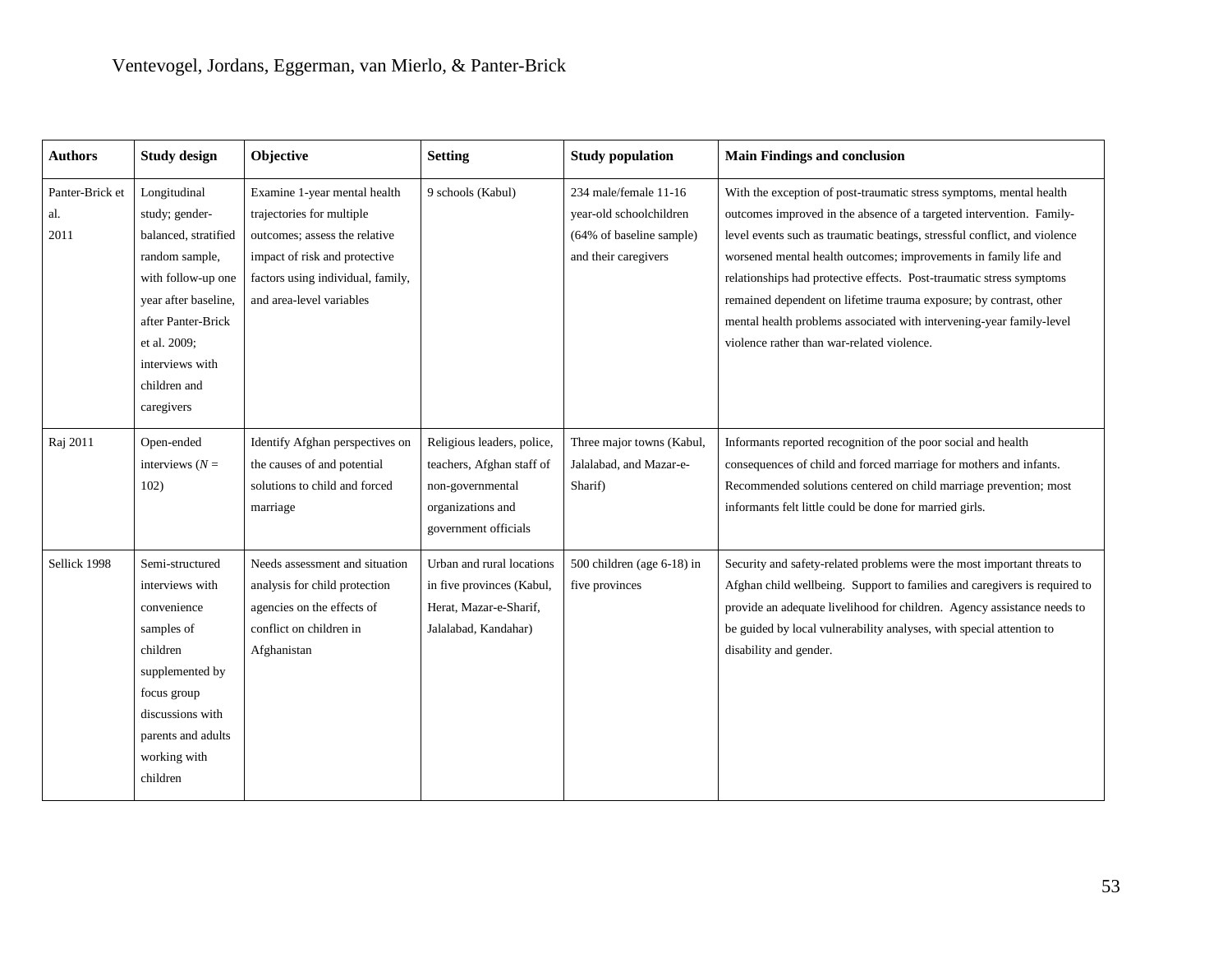| <b>Authors</b>              | <b>Study design</b>                                                                              | Objective                                                                                                                                 | <b>Setting</b>                                                                                  | <b>Study population</b>                                            | <b>Main Findings and conclusion</b>                                                                                                                                                                                                                                                                                                                                                                                                                              |
|-----------------------------|--------------------------------------------------------------------------------------------------|-------------------------------------------------------------------------------------------------------------------------------------------|-------------------------------------------------------------------------------------------------|--------------------------------------------------------------------|------------------------------------------------------------------------------------------------------------------------------------------------------------------------------------------------------------------------------------------------------------------------------------------------------------------------------------------------------------------------------------------------------------------------------------------------------------------|
| Slugget 2003                | Key informant<br>interviews with<br>senior staff                                                 | Situation analysis related to<br>child sexual abuse in<br>Afghanistan                                                                     | Afghanistan (Kabul)                                                                             | Senior staff in UN, NGOs                                           | Cases of child sexual abuse cases are not made public, especially in the<br>case of girls due to the high value placed on their virginity. There is strong<br>social stigma directed at abused children, and such abuse brings shame<br>upon their families.                                                                                                                                                                                                     |
| Smith 2008                  | 319 semi-<br>structured<br>interviews, 56<br>focus group<br>discussions                          | Identify and understand stress<br>factors and individual and<br>societal attitudes regarding<br>violence on children within the<br>family | Urban and rural sites in<br>four provinces, (Kabul,<br>Jalalabad, Bamyan and<br>Herat), 2006-07 | More than 200 adult men<br>and women from 61<br>different families | To some extent, domestic violence against children is an accepted way of<br>disciplining children, although there is social disapproval regarding the<br>use of violence; child abuse is seen as a problem, and mainly attributed to<br>the inability of adults to control their anger.                                                                                                                                                                          |
| Trani &<br>Bakhshi 2006     | Nationwide<br>population-based<br>survey with<br>probability<br>proportional to<br>size sampling | Evaluate the prevalence of<br>disability and access to public<br>services for persons with<br>disability                                  | 175 clusters in all 34<br>provinces                                                             | People of all ages in 5250<br>selected households                  | 2.7% of all Afghans fulfilled the (strict) criteria for disability; among<br>those aged 0-9 years the figure was 1.4%, rising to 2.4% for the 10-19 age<br>group. Over 20% of Afghans share a household with a person who has a<br>disability. Prevalence of severe learning disability was 0.26% and of<br>epilepsy/seizures 0.51%. People with disabilities had higher levels of<br>mental distress.                                                           |
| Wessells &<br>Kostelny 2002 | Semi-structured<br>interviews and<br>focus group<br>discussions                                  | Identify key risks and issues of<br>child protection/well-being;<br>identify vulnerable groups                                            | Northern Afghanistan in<br>early post-Taliban period                                            | 200 children and 120 adults                                        | Key issues affecting child wellbeing were: landmines, protection and<br>support for the most vulnerable, disarmament, de-mobilisation, and<br>reintegration (DDR), informal education, gender discrimination and drug<br>abuse. Vulnerable groups included ex-child soldiers, children who had<br>been internally-displaced, orphaned, or separated from their families,<br>children with disabilities, working children, and victims of sexual<br>exploitation. |